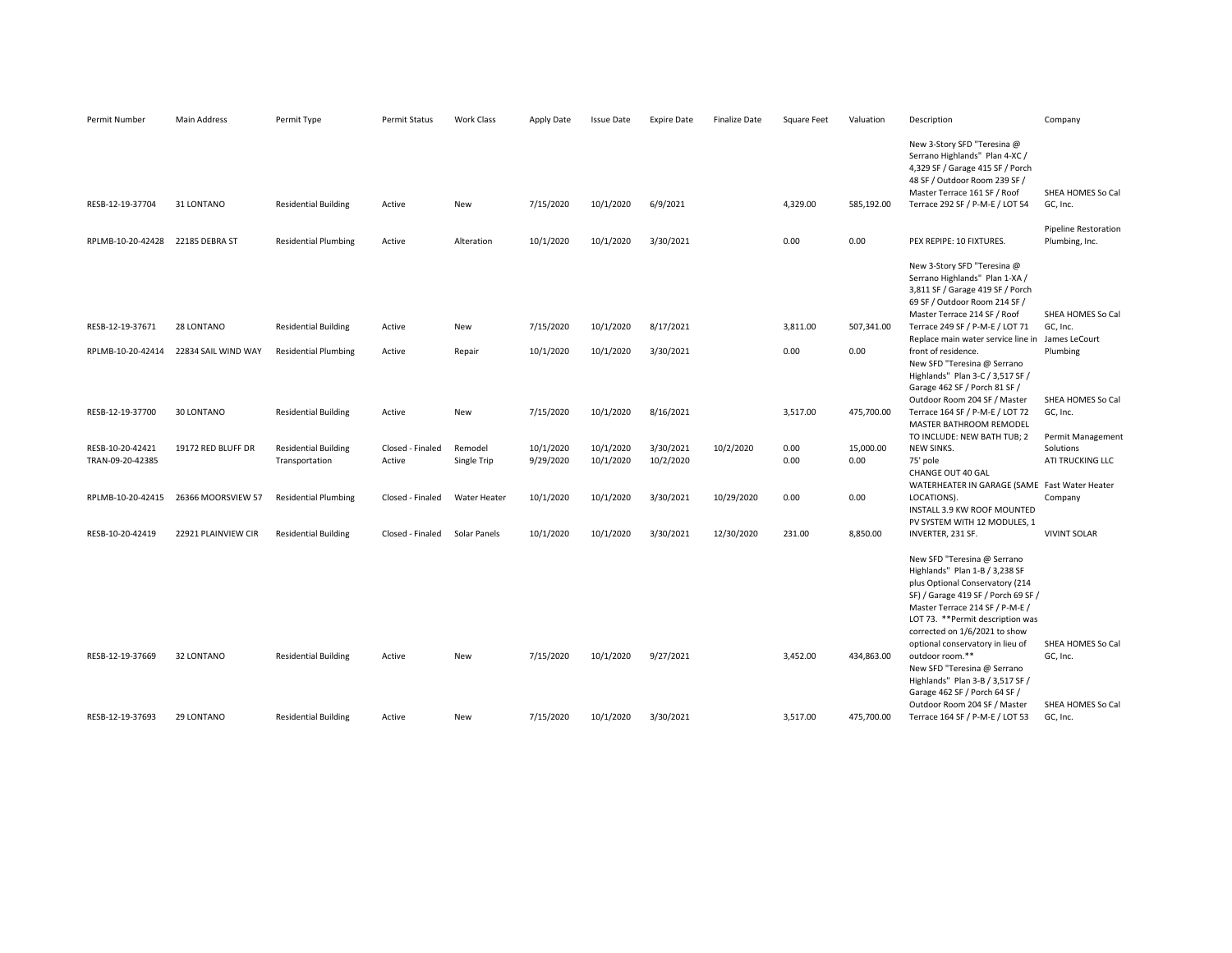| RESB-09-20-42074  | 26246 FERN GLEN                  | <b>Residential Building</b>   | Active           | Repair          | 9/14/2020 | 10/1/2020 | 3/30/2021  |            | 1,351.00 | 230,606.00 | TOWNHOUSE REPAIR TO INCLUDE:<br>FOUNDATION/SLAB REPAIR (500<br>SF), STRUCTURAL/NON-<br>STRUCTURAL WALLS REPAIR,<br>ROOF FRAMING REPAIR, 1500 SF<br>OF RE-ROOF WITH 1 LAYER OF<br>UNDERLAYMENT AND NEW<br>COMP. SHINGLES, PEX REPIPE<br>WITH UP TO 15 FIXTURES, GAS<br>PIPE REAPAIR AS NEEDED, WHOLE<br>HOUSE RE-WIRE, NEW SUB-PANEL;<br>2 TUBS, 1 CLOTHES.W, 1 DISH.W, 5<br>SINKS, 3 TOILETS, 1 WH, 1 ICE<br>MAKER, 1 DISPOSAL, 3 VENT.<br>FANS, 1 HOOD, 1 DRYER, 1 RANGE,<br>DUCTWORK, NEW 3T AC IN<br>BACKYARD, NEW 60K BTU FAU IN<br>GARAGE. | 24 HOUR<br><b>RESTORATION &amp;</b><br>CONSTRUCTION |
|-------------------|----------------------------------|-------------------------------|------------------|-----------------|-----------|-----------|------------|------------|----------|------------|-------------------------------------------------------------------------------------------------------------------------------------------------------------------------------------------------------------------------------------------------------------------------------------------------------------------------------------------------------------------------------------------------------------------------------------------------------------------------------------------------------------------------------------------------|-----------------------------------------------------|
|                   |                                  |                               |                  |                 |           |           |            |            |          |            |                                                                                                                                                                                                                                                                                                                                                                                                                                                                                                                                                 |                                                     |
|                   |                                  |                               |                  |                 |           |           |            |            |          |            | 1-AC Changeout (4 tons, 16 SEER,<br>in same side yard location); 1-Coil;<br>1-Relocate FAU to new attic<br>location (on plywood deck; 80,000<br>BTU) with Ductwork and including<br>electrical (FAU, outlet, light,                                                                                                                                                                                                                                                                                                                             | Whole House Fans                                    |
|                   | RMECH-10-20-42411 24292 GRASS ST | <b>Residential Mechanical</b> | Closed - Finaled | Alteration      | 10/1/2020 | 10/1/2020 | 3/30/2021  | 11/13/2020 | 0.00     | 0.00       | switch).<br>New 3-Story SFD "Teresina @<br>Serrano Highlands" Plan 2-XC /<br>3,559 SF / Garage 419 SF / Porch<br>10 SF / Outdoor Room 209 SF /<br>Master Terrace 209 SF / P-M-E /                                                                                                                                                                                                                                                                                                                                                               | Orange County<br>SHEA HOMES So Cal                  |
| RESB-12-19-37675  | 27 LONTANO<br>21105 WHEATON      | <b>Residential Building</b>   | Active           | New             | 7/15/2020 | 10/1/2020 | 3/30/2021  |            | 3,559.00 | 471,017.00 | <b>LOT 52</b>                                                                                                                                                                                                                                                                                                                                                                                                                                                                                                                                   | GC, Inc.                                            |
| RELEC-09-20-42398 | TERRACE                          | <b>Residential Electrical</b> | Closed - Finaled | Meter           | 9/29/2020 | 10/1/2020 | 3/30/2021  | 10/16/2020 | 0.00     | 0.00       | MAIN PANEL UPGRADE TO 200A. Meyer Electric                                                                                                                                                                                                                                                                                                                                                                                                                                                                                                      |                                                     |
| ENCRH-10-20-42418 | 23184 El Toro Frontage<br>Rd     | Encroachment                  | Closed - Finaled | Construction    | 10/1/2020 | 10/1/2020 | 12/30/2020 | 2/22/2021  | 0.00     | 0.00       | Remove sidewalk and asphalt for<br>fire line connection to building                                                                                                                                                                                                                                                                                                                                                                                                                                                                             | Fire Code                                           |
|                   |                                  |                               |                  |                 |           |           |            |            |          |            | Alumawood Patio Enclosure (10' x<br>19'; 190 SF; IAPMO #0254) and<br>Alumawood Solid Roof Patio Cover L.J. Hausner<br>(18' x 7'; 126 SF; IAPMO #0195);                                                                                                                                                                                                                                                                                                                                                                                          | Construction                                        |
| RESB-10-20-42422  | 26202 CANARY CT                  | <b>Residential Building</b>   | Closed - Finaled | Patio Enclosure | 10/1/2020 | 10/1/2020 | 3/30/2021  | 1/29/2021  | 316.00   | 9,000.00   | 12-Lights 5-Rec 6-Switches<br>CHANGE OUT 2.5T AC IN<br>BACKYARD AND 60K BTU                                                                                                                                                                                                                                                                                                                                                                                                                                                                     | Company                                             |
| RMECH-10-20-42437 | 19211 SYCAMORE GLEN<br>DR        | <b>Residential Mechanical</b> | Closed - Finaled | Air Conditioner | 10/2/2020 | 10/2/2020 | 3/31/2021  | 2/25/2021  | 0.00     | 0.00       | FURNACE IN ATTIC (BOTH IN SAME Dynamic Air Services,<br>LOCATION).                                                                                                                                                                                                                                                                                                                                                                                                                                                                              | Inc.                                                |
|                   |                                  |                               |                  |                 |           |           |            |            |          |            | INSTALL 3.63 KW ROOF MOUNTED<br>PV SYSTEM WITH 11 MODULES,<br>MICRO-INVERTERS, 225A MAIN                                                                                                                                                                                                                                                                                                                                                                                                                                                        |                                                     |
| RESB-10-20-42438  | 23982 OSWEGO ST                  | <b>Residential Building</b>   | Closed - Finaled | Solar Panels    | 10/2/2020 | 10/2/2020 | 3/31/2021  | 12/4/2020  | 198.00   | 11,000.00  | SERVICE PANEL, 198 SF.                                                                                                                                                                                                                                                                                                                                                                                                                                                                                                                          | <b>ALTAIR SOLAR</b><br>Ameri-Cal Repipe &           |
| RPLMB-10-20-42447 | 24226 MCCOY RD                   | <b>Residential Plumbing</b>   | Active           | Alteration      | 10/2/2020 | 10/2/2020 | 3/31/2021  |            | 0.00     | 0.00       | PEX REPIPE: 11 FIXTURES.                                                                                                                                                                                                                                                                                                                                                                                                                                                                                                                        | Plumbing, Inc.                                      |

1351 SF FIRE DAMAGED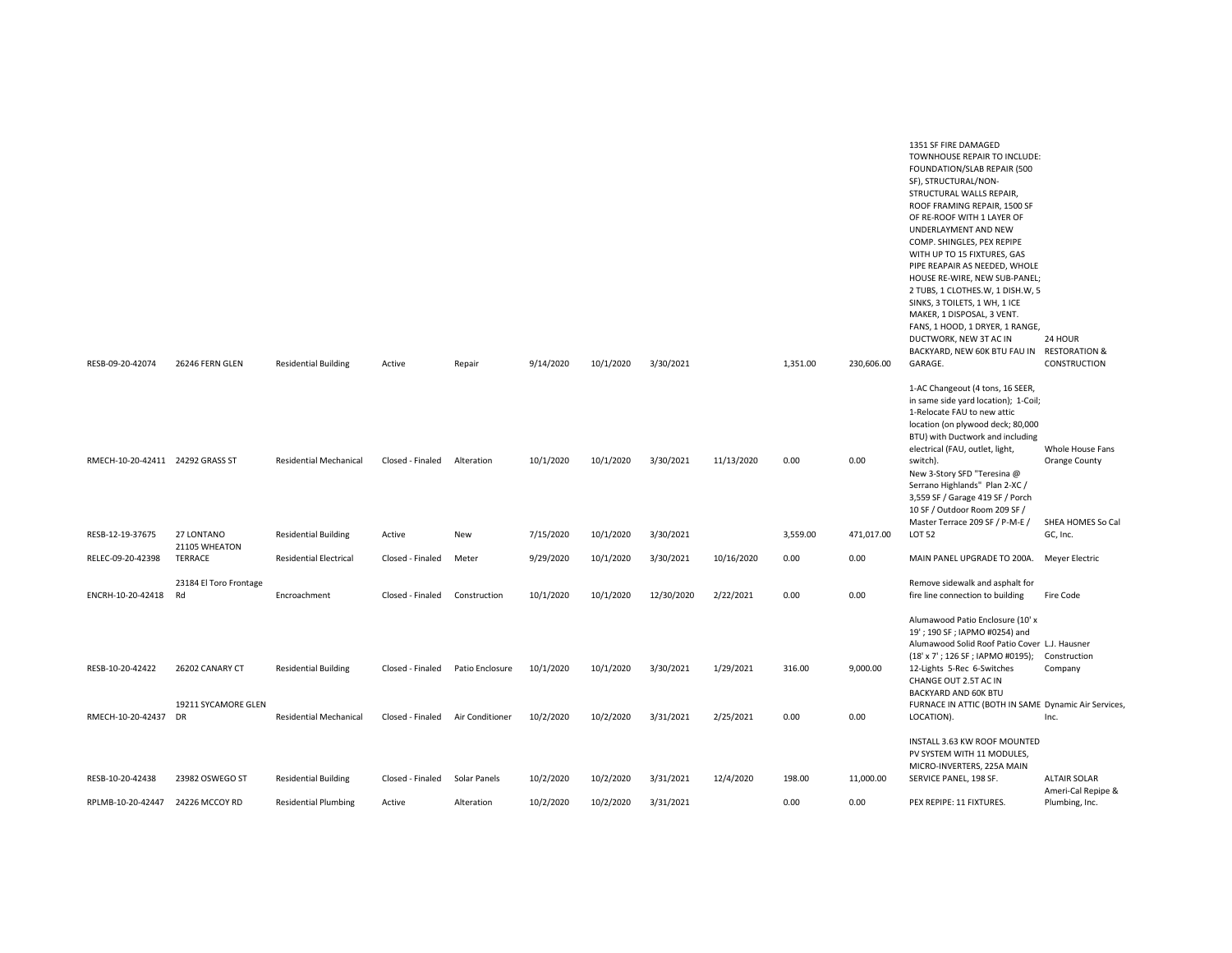| RMECH-10-20-42449 25382 NAVAJO DR |                                            | <b>Residential Mechanical</b> | Closed - Finaled | Air Conditioner     | 10/2/2020 | 10/2/2020 | 3/31/2021 | 12/18/2020 | 0.00     | 0.00      | CHANGE OUT 3.5T AC IN SIDE<br>YARD (SAME LOCATION) WITH<br>COIL AND DISCONNECT.                                                                                                                                                                                                                                 | <b>ALICIA AIR</b><br><b>CONDITIONING &amp;</b><br>HEATING, INC. |
|-----------------------------------|--------------------------------------------|-------------------------------|------------------|---------------------|-----------|-----------|-----------|------------|----------|-----------|-----------------------------------------------------------------------------------------------------------------------------------------------------------------------------------------------------------------------------------------------------------------------------------------------------------------|-----------------------------------------------------------------|
| RESB-10-20-42448                  | 26931 FORT APACHE CIR Residential Building |                               | Closed - Finaled | Reroof              | 10/2/2020 | 10/2/2020 | 3/31/2021 | 11/17/2020 | 0.00     | 0.00      | T/O EXISTING 1600 SF METAL<br>ROOF; INSTALL 7/16" RADIANT<br>BARRIER OSB; INSTALL 2 LAYERS<br>OF #30 UNDERLAYMENT; INSTALL ROOFTEK &<br>NEW BORAL - SAXONY 600 - TILES<br>(5.7 PSF PER IAPMO ER 412).                                                                                                           | WATERPROOFING<br>SYSTEMS                                        |
| RPLMB-10-20-42444                 | 26486 OLIVEWOOD                            | <b>Residential Plumbing</b>   | Closed - Finaled | Alteration          | 10/2/2020 | 10/2/2020 | 3/31/2021 | 10/12/2020 | 0.00     | 0.00      | PEX REPIPE: 11 FIXTURES.<br>T/O EXISTING 2,356 SF ROOF;<br>WOOD REPAIR AS NEEDED;<br>INSTALL 1 LAYER OF SYNTHETIC<br>UNDERLAYMENT; INSTALL NEW                                                                                                                                                                  | Ameri-Cal Repipe &<br>Plumbing, Inc.                            |
| RESB-10-20-42450                  | 25171 CAMPO ROJO                           | <b>Residential Building</b>   | Closed - Finaled | Reroof              | 10/2/2020 | 10/2/2020 | 3/31/2021 | 10/15/2020 | 2,356.00 | 7,872.00  | COMP. SHINGLES.                                                                                                                                                                                                                                                                                                 | <b>Bruce Allen Roofing</b>                                      |
| RELEC-10-20-42451                 | 21652 JOHNSTONE DR                         | <b>Residential Electrical</b> | Closed - Finaled | Meter               | 10/2/2020 | 10/2/2020 | 3/31/2021 | 10/14/2020 | 0.00     | 0.00      | MAIN PANEL UPGRADE TO 200 A. Abrams Electric<br>INSTALL NEW 4T AC UNIT IN BACK<br>YARD; CHANGE OUT 80K BTU<br>FURNACE IN GARAGE (SAME                                                                                                                                                                           |                                                                 |
|                                   | RMECH-10-20-42445 24532 BLACKFOOT DR       | <b>Residential Mechanical</b> | Closed - Finaled | Air Conditioner     | 10/2/2020 | 10/2/2020 | 3/31/2021 | 1/19/2021  | 0.00     | 0.00      | LOCATION); NEW DISCONNECT<br>AND NEW COIL.<br>CHANGE OUT 5T AC IN SIDE YARD<br>AND 100K BTU FURNACE IN                                                                                                                                                                                                          | Dynamic Air Services,<br>Inc.                                   |
|                                   | RMECH-10-20-42436 24312 PARTRIDGE CIR      | <b>Residential Mechanical</b> | Closed - Finaled | Air Conditioner     | 10/2/2020 | 10/2/2020 | 3/31/2021 | 5/12/2021  | 0.00     | 0.00      | GARAGE (BOTH IN SAME<br>LOCATION).                                                                                                                                                                                                                                                                              | Dynamic Air Services,<br>Inc.                                   |
| RESB-10-20-42441                  | 1862 ALISO CANYON                          | <b>Residential Building</b>   | Active           | Remodel             | 10/2/2020 | 10/2/2020 | 3/31/2021 |            | 0.00     | 0.00      | NEW GAS LINE TO BBQ; NEW<br>ELECT LINE WITH 3 OUTLETS; 1<br>SINK; EXTENSION TO SEWER LINE. HDZ LANDSCAPE CO.<br>CHANGE OUT 2.5T FAN COIL ON<br>THE CEILING AND 2.5T HEAT                                                                                                                                        | MCMASTER HEATING                                                |
| RMECH-10-20-42453 14 F            | 19431 RUE DE VALORE                        | <b>Residential Mechanical</b> | Closed - Finaled | Air Conditioner     | 10/2/2020 | 10/2/2020 | 3/31/2021 | 11/3/2020  | 0.00     | 0.00      | PUMP IN SIDE YARD (BOTH LIKE<br>FOR LIKE).                                                                                                                                                                                                                                                                      | & AIR CONDITIONING<br><b>INC</b>                                |
| RESB-10-20-42440                  | 23221 STELLA CT                            | <b>Residential Building</b>   | Closed - Finaled | <b>Solar Panels</b> | 10/2/2020 | 10/2/2020 | 3/31/2021 | 11/23/2020 | 510.00   | 30,000.00 | INSTALL 9.75 KW ROOF MOUNTED<br>PV SYSTEM WITH 30 MODULES,<br>MICROINVERTERS, 225A MAIN<br>SERVICE PANEL UPGRADE, 510 SF. ALTAIR SOLAR                                                                                                                                                                          |                                                                 |
| RPLMB-10-20-42443                 | 23325 GONDOR DR                            | <b>Residential Plumbing</b>   | Closed - Finaled | Alteration          | 10/2/2020 | 10/2/2020 | 3/31/2021 | 10/7/2020  | 0.00     | 0.00      | NEW SEWER CLEANOUT IN THE<br>FRONT YARD WITH PERMALINER.                                                                                                                                                                                                                                                        | <b>Rescue Rooter</b>                                            |
|                                   |                                            |                               |                  |                     |           |           |           |            |          |           | KITCHEN REMODEL TO INCLUDE:<br>DEMOLISH EXISTING NON-LOAD<br>BEARING WALL BETWEEN KIT.<br>AND DINNING, DOOR, AND<br>COUNTER TOP; CONSTRUCTION<br>OF A NEW NON-LOAD BEARING<br>WALL BETWEEN KIT. AND LIVING<br>ROOM; 1 HOOD, 1 DISH WASHER,<br>1 SINK, EXTENSION OF THE GAS<br>LINE, 1 RANGE, 5 LIGHTS, 5 REC, 3 |                                                                 |
| RESB-10-20-42479                  | 24952 DOVE TREE LN                         | <b>Residential Building</b>   | Closed - Finaled | Remodel             | 10/5/2020 | 10/5/2020 | 4/5/2021  | 6/1/2021   | 0.00     | 5.000.00  | SW.                                                                                                                                                                                                                                                                                                             | E M P CONSTRUCTION                                              |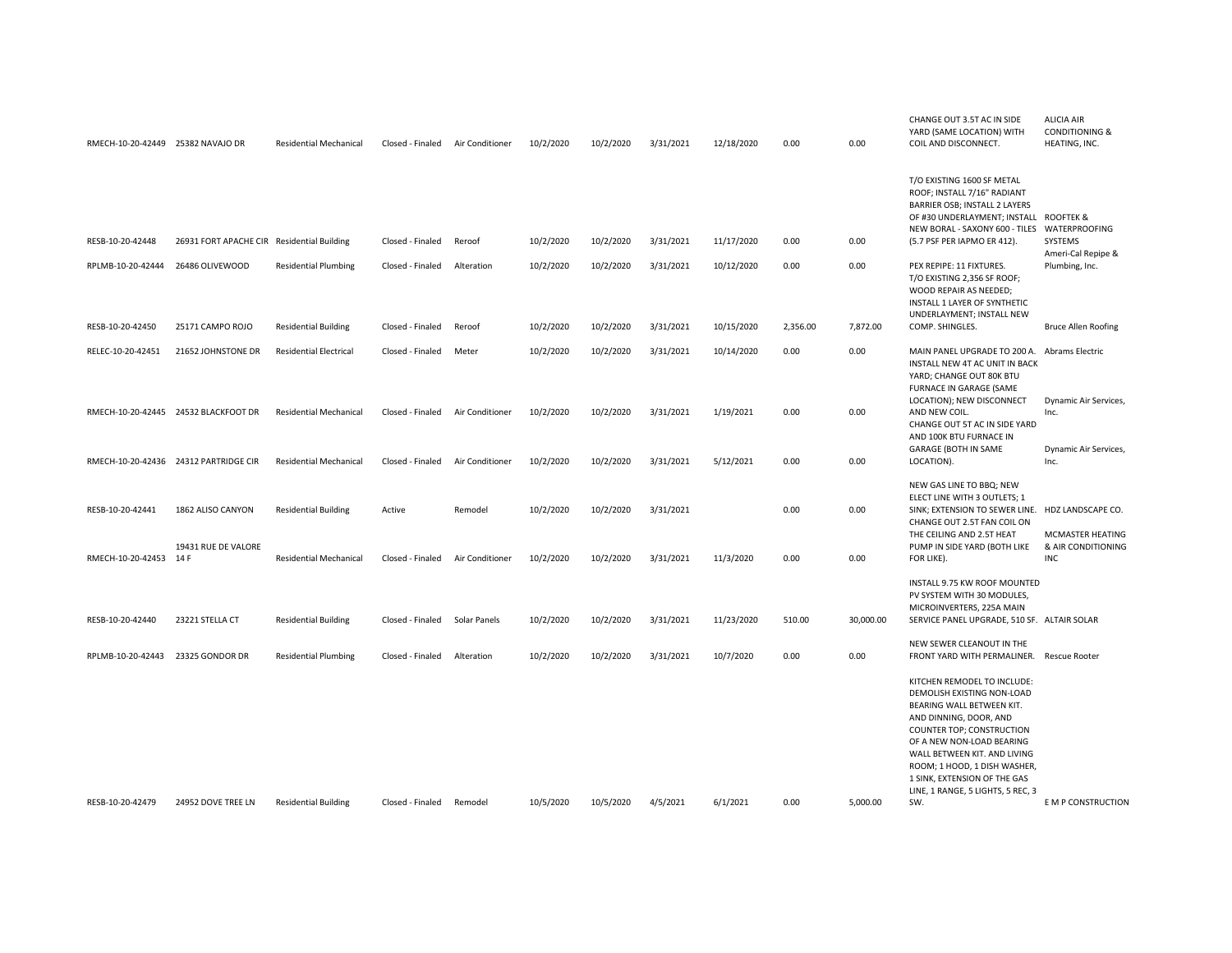| RESB-09-20-42230<br>RELEC-10-20-42486 | <b>32 BONITA VISTA</b><br>24131 GRAYSTON DR                  | <b>Residential Building</b><br><b>Residential Electrical</b> | Closed - Finaled<br>Closed - Finaled | Reroof<br>Alteration       | 9/21/2020<br>10/5/2020 | 10/5/2020<br>10/5/2020 | 4/3/2021<br>4/3/2021 | 10/21/2020<br>10/28/2020 | 1.800.00<br>0.00 | 7.000.00<br>0.00  | TILE RE-LAY : REMOVE TILES;<br><b>INSTALL 1 LAYER OF</b><br>UNDERLAYMENT; RE-INSTALL THE DLS DEVELOPMENT,<br>EXISTING TILES; 1800 SF.<br>1-Panel Upgrade to 125 amps<br>INSTALL 6.12 KW ROOF MOUNTED                                                                                                                                                                                                                                                                                                                                                                                                                                                                               | INC.<br>ION ELECTRIC, INC.                                     |
|---------------------------------------|--------------------------------------------------------------|--------------------------------------------------------------|--------------------------------------|----------------------------|------------------------|------------------------|----------------------|--------------------------|------------------|-------------------|------------------------------------------------------------------------------------------------------------------------------------------------------------------------------------------------------------------------------------------------------------------------------------------------------------------------------------------------------------------------------------------------------------------------------------------------------------------------------------------------------------------------------------------------------------------------------------------------------------------------------------------------------------------------------------|----------------------------------------------------------------|
| RESB-09-20-42395<br>RPLMB-10-20-42487 | 1940 ALISO CANYON DR<br>24692 SUNSET LN                      | <b>Residential Building</b><br><b>Residential Plumbing</b>   | Closed - Finaled<br>Active           | Solar Panels<br>Alteration | 9/29/2020<br>10/5/2020 | 10/5/2020<br>10/5/2020 | 4/3/2021<br>4/3/2021 | 10/30/2020               | 325.00<br>0.00   | 18,000.00<br>0.00 | PV SYSTEM WITH 18 MODULES, 1 TREEIUM ENERGY,<br>INVERTER, 325 SF.<br>PEX REPIPE: 12 FIXTURES.<br>INATALL 10.72 KW ROOF<br>MOUNTED PV SYSTEM WITH 32                                                                                                                                                                                                                                                                                                                                                                                                                                                                                                                                | INC.<br>REPIPE 1                                               |
| RESB-09-20-42333                      | 25111 SHAVER LAKE CIR<br>26361 MOUNTAIN                      | <b>Residential Building</b>                                  | Closed - Finaled                     | Solar Panels               | 9/25/2020              | 10/5/2020              | 4/3/2021             | 10/26/2020               | 589.00           | 32,000.00         | MODULES, MICROINVERTERS, 589 BAKER ELECTRIC<br>SF.                                                                                                                                                                                                                                                                                                                                                                                                                                                                                                                                                                                                                                 | <b>HOME ENERGY</b><br><b>GREAT PARK</b>                        |
| RPLMB-10-20-42483                     | <b>GROVE CIR</b>                                             | <b>Residential Plumbing</b>                                  | Closed - Finaled                     | Alteration                 | 10/5/2020              | 10/5/2020              | 4/3/2021             | 10/14/2020               | 0.00             | 0.00              | PEX REPIPE: 13 FIXTURES.<br>REMOVE/REPLACE (2) 5T AND (1)<br>4T AC UNITS (LIKE FOR LIKE),<br>USING (1) EXISTING CURB AND (2)                                                                                                                                                                                                                                                                                                                                                                                                                                                                                                                                                       | PLUMBING                                                       |
|                                       |                                                              |                                                              |                                      | Tenant                     |                        |                        |                      |                          |                  |                   | NEW CURBS; 3 ELECT.                                                                                                                                                                                                                                                                                                                                                                                                                                                                                                                                                                                                                                                                |                                                                |
| COMB-08-20-41512<br>RELEC-10-20-42488 | 24361 MUIRLANDS BLVD Commercial Building<br>22532 MAURICE CT | <b>Residential Electrical</b>                                | Closed - Finaled<br>Closed - Finaled | Improvement<br>Alteration  | 8/12/2020<br>10/5/2020 | 10/5/2020<br>10/5/2020 | 4/3/2021<br>4/3/2021 | 11/4/2020<br>10/23/2020  | 0.00<br>0.00     | 7,000.00<br>0.00  | DISCONNECTS.<br>1-Panel Upgrade to 125 amps                                                                                                                                                                                                                                                                                                                                                                                                                                                                                                                                                                                                                                        | LEGACY AIR HVAC LLC<br>ION ELECTRIC, INC.<br><b>GREAT PARK</b> |
| RPLMB-10-20-42481                     | 26426 WATERFORD CIR                                          | <b>Residential Plumbing</b>                                  | Closed - Finaled                     | Alteration                 | 10/5/2020              | 10/5/2020              | 4/3/2021             | 10/5/2020                | 0.00             | 0.00              | PEX REPIPE: 13 FIXTURES.                                                                                                                                                                                                                                                                                                                                                                                                                                                                                                                                                                                                                                                           | PLUMBING                                                       |
| RPLMB-10-20-42482                     | 26424 WATERFORD CIR                                          | <b>Residential Plumbing</b>                                  | Closed - Finaled                     | Alteration                 | 10/5/2020              | 10/5/2020              | 4/3/2021             | 10/13/2020               | 0.00             | 0.00              | PEX REPIPE: 13 FIXTURES.<br>2'D FL GUEST BATHROOM<br>REMODEL TO INCLUDE: REMOVE<br>AND REPLACE 1 BATH TUB, 1                                                                                                                                                                                                                                                                                                                                                                                                                                                                                                                                                                       | <b>GREAT PARK</b><br>PLUMBING                                  |
| RESB-10-20-42478                      | 24801 PASEO VENDAVAL Residential Building                    |                                                              | Closed - Finaled                     | Remodel                    | 10/5/2020              | 10/5/2020              | 4/3/2021             | 1/8/2021                 | 0.00             | 8,000.00          | TOILET, 1 SINK, 1 VENT. FAN, 2<br>LIGHTS.                                                                                                                                                                                                                                                                                                                                                                                                                                                                                                                                                                                                                                          | <b>IRAJ PARSA</b>                                              |
| RMECH-10-20-42499 23061 EL CABALLO ST |                                                              | <b>Residential Mechanical</b>                                | Closed - Finaled                     | Alteration                 | 10/5/2020              | 10/5/2020              | 4/5/2021             | 5/12/2021                | 0.00             | 0.00              | 1-AC Changeout (4 ton, 16 SEER, in<br>same left side yard location); 1-<br>Coil; 1-FAU Changeout (80,000<br>BTU, in same closet location).                                                                                                                                                                                                                                                                                                                                                                                                                                                                                                                                         | Dynamic Air Services,<br>Inc.                                  |
| RESB-07-20-41219                      | 22571 JERONIMO LN                                            | <b>Residential Building</b>                                  | Active                               | Addition                   | 7/28/2020              | 10/5/2020              | 7/27/2021            |                          | 385.00           | 97,000.00         | (ROLL PLANS) Add new 2nd story<br>(385 SF) above first floor kitchen<br>to create new bedroom, bath,<br>walk-in closet, and seating area;<br>Add new stairs to access new 2nd<br>story. Remove wall between<br>dining room & living room on 1st<br>floor and replace with a beam;<br>Remodel kitchen (approx. 150 SF)<br>and reduce size of kitchen<br>window. 3-Sinks 1-Dishwasher 1-<br>Shower 1-Toilet; 20-Rec 19-<br>Lights 14-Switches 6-Fixed Appl.<br>(Disposal, Fan, 4-Smoke Det /<br>Carbon Monoxide); 1-Mini-Split<br>System Unit (inside new 2-story) 1 Levelworks Construct<br>Hood 1-Vent Fan.<br>Epoxy Lining (15 fixtures - potable<br>hot & cold pressurized water | & Renovate, Inc.                                               |
| RPLMB-09-20-42352                     | 25081 MAMMOTH CIR                                            | <b>Residential Plumbing</b>                                  | Closed - Finaled                     | Alteration                 | 9/25/2020              | 10/6/2020              | 4/5/2021             | 10/26/2020               | 0.00             | 0.00              | pipes).                                                                                                                                                                                                                                                                                                                                                                                                                                                                                                                                                                                                                                                                            | Pipe Restoration, Inc.                                         |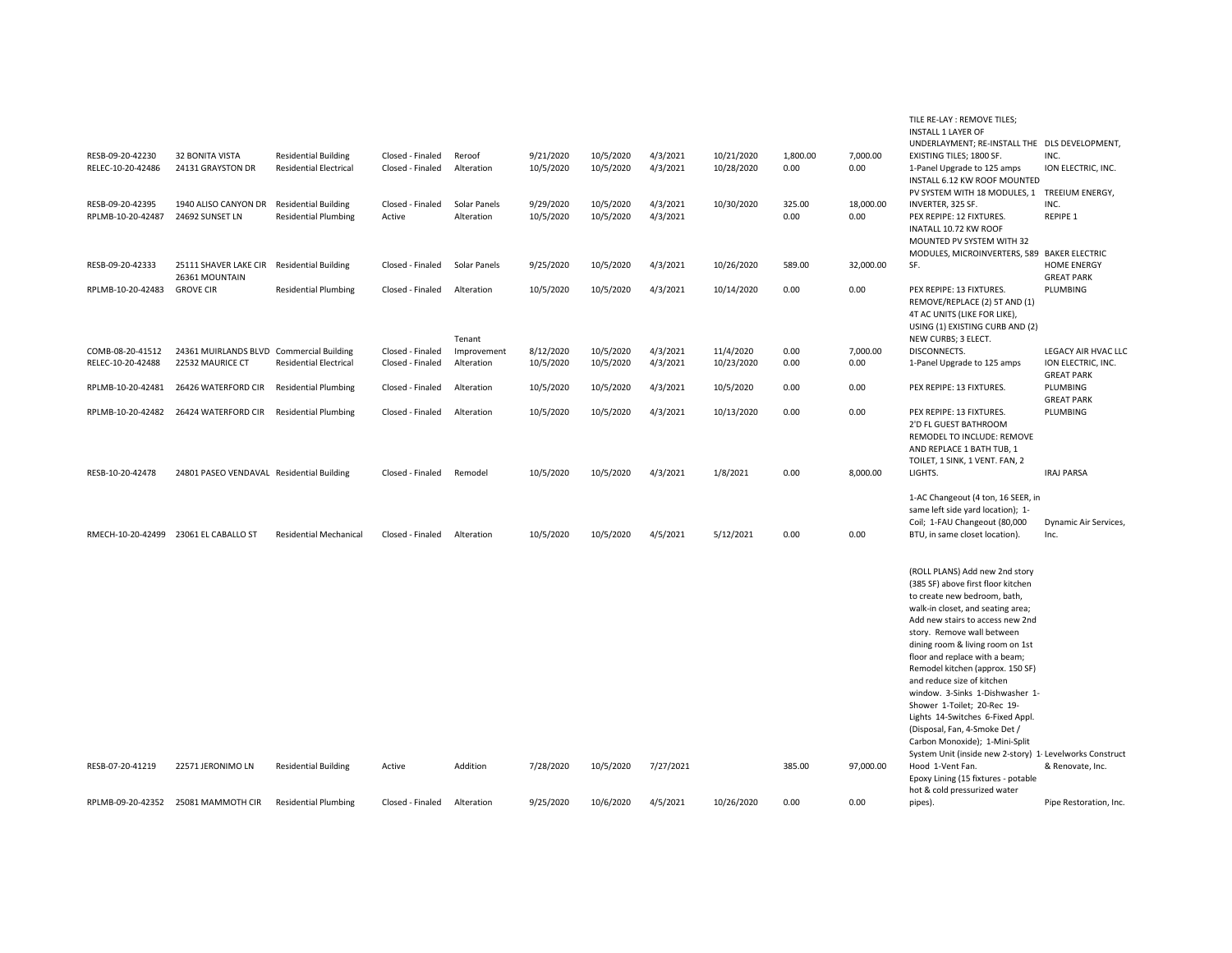| RESB-10-20-42477                   | 24122 LA ROSA DR                         | <b>Residential Building</b>   | Closed - Finaled Solar Panels |              | 10/5/2020 | 10/6/2020 | 4/4/2021 | 11/25/2020 | 290.00   | 9,920.00   | INSTALL 4.96 KW ROOF MOUNTED<br>PV SYSTEM WITH 16 MODULES, 1 BRIGHT PLANET<br>INVERTER, 290 SF.                                                                                                                                                                                                                                                                                                                                                                                                                                  | SOLAR                                                     |
|------------------------------------|------------------------------------------|-------------------------------|-------------------------------|--------------|-----------|-----------|----------|------------|----------|------------|----------------------------------------------------------------------------------------------------------------------------------------------------------------------------------------------------------------------------------------------------------------------------------------------------------------------------------------------------------------------------------------------------------------------------------------------------------------------------------------------------------------------------------|-----------------------------------------------------------|
| RMECH-10-20-42538 25371 ROMERA PL  |                                          | <b>Residential Mechanical</b> | Active                        | Alteration   | 10/6/2020 | 10/6/2020 | 4/4/2021 |            | 0.00     | 0.00       | 1-AC Changeout (3 ton, 16 SEER, in<br>same left side yard location); 1-<br>Coil; Ductwork (8 Ducts)                                                                                                                                                                                                                                                                                                                                                                                                                              | Service Champions,<br>Inc.                                |
| RESB-10-20-42494                   | 25681 NUGGET                             | <b>Residential Building</b>   | Closed - Finaled              | Solar Panels | 10/5/2020 | 10/6/2020 | 4/4/2021 | 11/18/2020 | 397.00   | 14,500.00  | INSTALL 7.26 KW ROOF MOUNTED<br>PV SYSTEM WITH 22 MODULES,<br>MICROINVERTERS, 225A MAIN<br>SERVICE PANEL UPGRADE, 397 SF. Solar Optimum, Inc.                                                                                                                                                                                                                                                                                                                                                                                    |                                                           |
|                                    |                                          |                               |                               |              |           |           |          |            |          |            |                                                                                                                                                                                                                                                                                                                                                                                                                                                                                                                                  | <b>GREAT PARK</b>                                         |
|                                    | RPLMB-10-20-42516 22073 SUMMIT HILL DR   | <b>Residential Plumbing</b>   | Closed - Finaled              | Alteration   | 10/6/2020 | 10/6/2020 | 4/4/2021 | 10/21/2020 | 0.00     | 0.00       | PEX REPIPE: 13 FIXTURES.                                                                                                                                                                                                                                                                                                                                                                                                                                                                                                         | PLUMBING                                                  |
|                                    |                                          |                               |                               | Tenant       |           |           |          |            |          |            | (ROLL PLANS) T.I. (3,180 SF) to an<br>existing vacant space to create<br>new landlord's management office<br>("MGP Management Office - Suite<br>#1"): Include new accessible<br>restrooms w/drywall ceiling, new<br>office wall partitions & wall<br>framing; new t-bar ceiling; new<br>wall & floor finishes. 1-<br>Dishwasher 2-Lavs 1-Sink 2-<br>Toilets 1-Urinal 1-Water Heater;<br>77-Rec 87-Lights 15-Switches 5-<br>Fixed Appl. (WH, DW, Disposal, 2-<br>AC) 2-Subpanels 1-Time Clock; 1-<br>Mech Alt. (Ductwork - 37 air | SQ 1 Construction                                         |
| COMB-05-20-40140                   | 24422 ROCKFIELD BLVD                     | <b>Commercial Building</b>    | Closed - Finaled              | Improvement  | 5/22/2020 | 10/6/2020 | 4/4/2021 | 1/28/2021  | 3,180.00 | 450,000.00 | in/outlets) 3-Vent Fans.<br>PEX REPIPE: 9 FIXTURES AND 3                                                                                                                                                                                                                                                                                                                                                                                                                                                                         | Company<br>California Repipe                              |
| RPLMB-10-20-42520 21031 PROVIDENCE |                                          | <b>Residential Plumbing</b>   | Void                          | Alteration   | 10/6/2020 | 10/6/2020 | 4/4/2021 | 10/27/2020 | 0.00     | 0.00       | HOSE BIBS.<br>INSTALL 8.16 KW ROOF MOUNTED<br>PV SYSTEM WITH 24 MODULES, 1                                                                                                                                                                                                                                                                                                                                                                                                                                                       | Specialist                                                |
| RESB-10-20-42491                   | 24091 SILVERBAY DR                       | <b>Residential Building</b>   | Active                        | Solar Panels | 10/5/2020 | 10/6/2020 | 4/4/2021 |            | 472.00   | 16.000.00  | INVERTER, 472 SF.                                                                                                                                                                                                                                                                                                                                                                                                                                                                                                                | <b>TESLA</b>                                              |
| RPLMB-10-20-42514                  | 22001 NEWBRIDGE WAY Residential Plumbing |                               | Active                        | Alteration   | 10/6/2020 | 10/6/2020 | 4/4/2021 |            | 0.00     | 0.00       | PEX REPIPE: 13 FIXTURES.<br>INSTALL 4.10 KW ROOF MOUNTED<br>PV SYSTEM WITH 10 MODULES,<br>MICROINVERTERS, 100A LOAD                                                                                                                                                                                                                                                                                                                                                                                                              | <b>GREAT PARK</b><br>PLUMBING<br>SUNPOWER<br>CORPORATION, |
| RESB-10-20-42442                   | 28842 SIERRA PEAK LN                     | <b>Residential Building</b>   | Closed - Finaled Solar Panels |              | 10/2/2020 | 10/6/2020 | 4/4/2021 | 12/15/2020 | 204.00   | 10,000.00  | CENTER, 204 SF.                                                                                                                                                                                                                                                                                                                                                                                                                                                                                                                  | SYSTEMS                                                   |
| RESB-09-20-42297                   | <b>41 CARRIAGE DR</b>                    | <b>Residential Building</b>   | Closed - Finaled Solar Panels |              | 9/24/2020 | 10/6/2020 | 4/4/2021 | 2/8/2021   | 475.00   | 9,000.00   | INSTALL 4.76 KW ROOF MOUNTED<br>PV SYSTEM WITH 14 MODULES, 1<br>INVERTER, 1 LOAD CENTER, 475<br>SF.*11/24/20 permit revised to<br>change panel layout and remove<br>load center*<br>REPLACE 60K BTU FURNACE IN<br>CLOSET AND 3 TON AC IN SIDE<br>YARD (IN SAME LOCATION), COIL,                                                                                                                                                                                                                                                  | <b>TESLA</b><br><b>GOETTL AIR</b>                         |
|                                    | RMECH-10-20-42503 24062 GEMWOOD DR       | <b>Residential Mechanical</b> | Closed - Finaled              | Alteration   | 10/6/2020 | 10/6/2020 | 4/4/2021 | 1/27/2021  | 0.00     | 0.00       | AND DISCONNECT.                                                                                                                                                                                                                                                                                                                                                                                                                                                                                                                  | CONDITIONING                                              |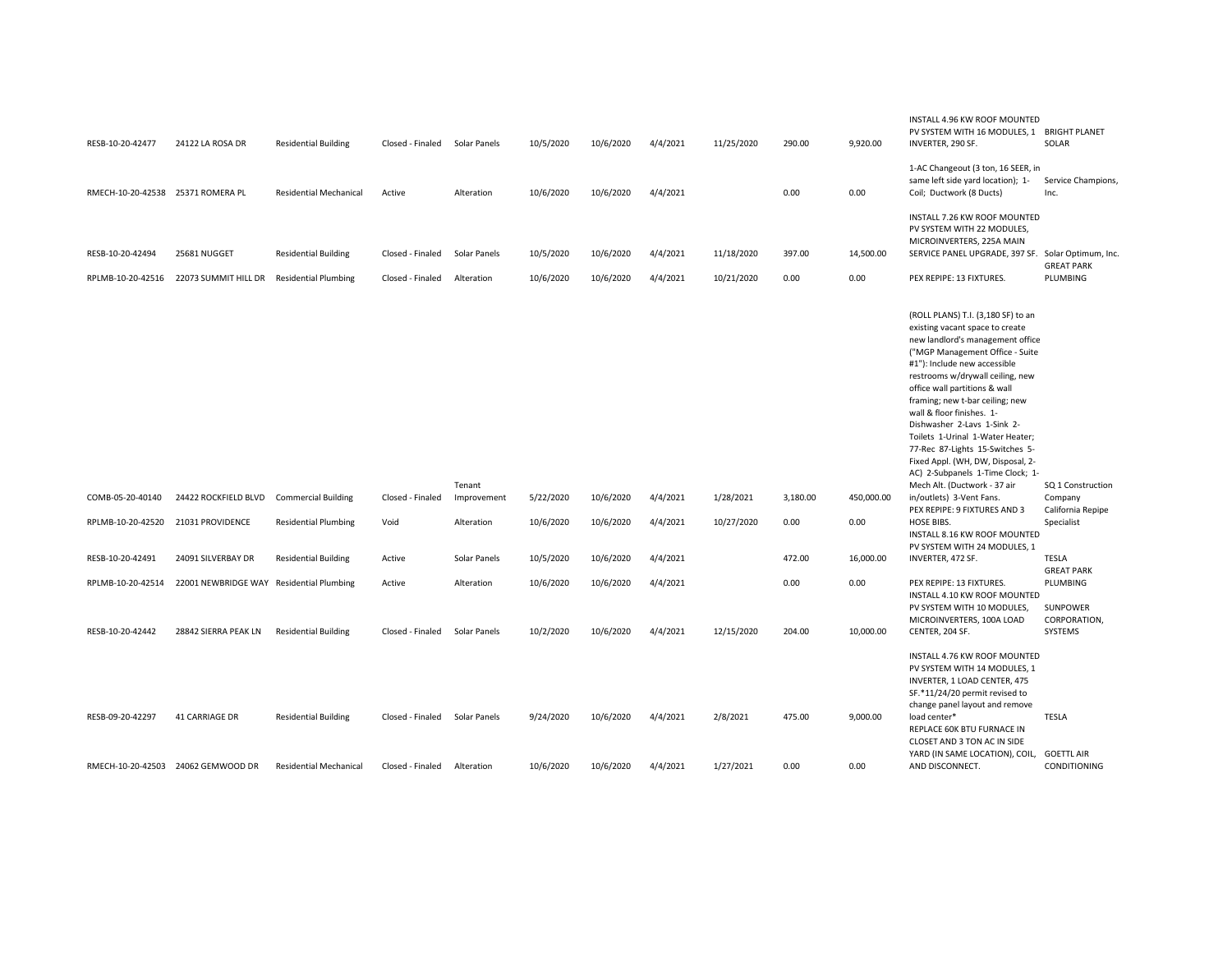|                                     |                                           |                               |                  |                          |           |           |           |            |          |           | Convert existing 2nd floor deck<br>(295.5 SF) into living space - To be<br>an extension of the master<br>bedroom and to be used as an<br>office; including a new window.<br>(Note: The existing hot tub will                                            |                                     |
|-------------------------------------|-------------------------------------------|-------------------------------|------------------|--------------------------|-----------|-----------|-----------|------------|----------|-----------|---------------------------------------------------------------------------------------------------------------------------------------------------------------------------------------------------------------------------------------------------------|-------------------------------------|
| RESB-08-20-41341                    | 21672 VINTAGE WAY                         | <b>Residential Building</b>   | Active           | Addition                 | 8/4/2020  | 10/6/2020 | 4/4/2021  |            | 296.00   | 30,000.00 | remain in this new office area.) 7-<br>Rec 8-Lights 2-Switches.                                                                                                                                                                                         | OWNER/BUILDER                       |
| RPLMB-10-20-42515                   | 22262 SUMMIT HILL DR Residential Plumbing |                               | Active           | Alteration               | 10/6/2020 | 10/6/2020 | 4/4/2021  |            | 0.00     | 0.00      | PEX REPIPE: 13 FIXTURES.                                                                                                                                                                                                                                | <b>GREAT PARK</b><br>PLUMBING       |
| COMB-10-20-42543                    | 26522 TOWNE CENTRE<br>DR                  | <b>Commercial Building</b>    | Closed - Finaled | Special<br>Investigation | 10/7/2020 | 10/7/2020 | 4/6/2021  | 10/13/2020 | 800.00   | 1,500.00  | SETUP (1) TEMPORARY CANOPY<br>20'X40' TENT FOR "RED ROBIN"<br>(due to COVID-19). ** PERMIT<br>SUBJECT TO FIELD INSPECTION**                                                                                                                             | OWNER-BUILDER                       |
|                                     |                                           |                               |                  |                          |           |           |           |            |          |           | KITCHEN REMODEL TO INCLUDE:<br>REMOVE 1 NON LOAD-BEARING<br>WALL, RELOCATE THE RANGE AND<br>HOOD WITH GAS LINE EXTENSION;<br>RELOCATE THE FRIDGE WITH<br>WATER LINE EXTENSION, 1 SINK, 1 CHURCH'S A HOME                                                |                                     |
| RESB-10-20-42545                    | 20952 NORTH HAMPTON<br>WAY                | <b>Residential Building</b>   | Closed - Finaled | Remodel                  | 10/7/2020 | 10/7/2020 | 4/5/2021  | 3/25/2021  | 0.00     | 10,000.00 | DISH WASHER, 4 REC, 1 LIGHT, 3<br>SW.<br>INSTALL 4.08 KW ROOF MOUNTED                                                                                                                                                                                   | <b>IMPROVEMENT</b><br>CONTRACTING   |
| RESB-10-20-42524                    | 21 HAVRE CT                               | <b>Residential Building</b>   | Closed - Finaled | Solar Panels             | 10/6/2020 | 10/8/2020 | 4/6/2021  | 10/16/2020 | 236.00   | 8,000.00  | PV SYSTEM WITH 12 MODULES, 1<br>INVERTER, 236 SF.                                                                                                                                                                                                       | <b>TESLA</b>                        |
| RPLMB-10-20-42554 25182 CALLE BUSCA |                                           | <b>Residential Plumbing</b>   | Closed - Finaled | Alteration               | 10/8/2020 | 10/8/2020 | 4/6/2021  | 10/21/2020 | 0.00     | 0.00      | PEX REPIPE: 12 FIXTURES.                                                                                                                                                                                                                                | Integrity Repipe, Inc.              |
| RMECH-10-20-42541 23312 BUCKLAND LN |                                           | <b>Residential Mechanical</b> | Closed - Finaled | Alteration               | 10/7/2020 | 10/8/2020 | 4/6/2021  | 11/18/2020 | 0.00     | 0.00      | 1-Air Handler Changeout & 1-Heat<br>Pump Condenser Changeout (4<br>ton) in same backyard location.                                                                                                                                                      | White Mechanical, Inc.              |
| RMECH-10-20-42542 7 FAIRFIELD       |                                           | <b>Residential Mechanical</b> | Closed - Finaled | Air Conditioner          | 10/7/2020 | 10/8/2020 | 4/6/2021  | 11/19/2020 | 0.00     | 0.00      | 1-AC Changeout (3.5 ton, 14 SEER,<br>in same middle right side yard<br>location) with Disconnect; 1-Coil.                                                                                                                                               | White Mechanical, Inc.              |
| RESB-10-20-42555                    | 22331 PRAIRIE RD                          | <b>Residential Building</b>   | Closed - Finaled | Remodel                  | 10/8/2020 | 10/8/2020 | 8/23/2021 | 5/21/2021  | 0.00     | 0.00      | KITCHEN REMODEL TO INCLUDE:<br>REMOVE 2 NON LOAD-BEARING<br>WALLS (SUBJECT TO FIELD<br>INSPECTION); 1 SINK, 1 DISH<br>WASHER, FRIDGE WATER LINE<br>EXTENSION; 9 REC, 8 LIGHTS, 3<br>SW. ** PERMIT REVISED ON<br>12/29/20 TO ADD 100 AMP<br>SUBPANEL. ** | <b>ELITE LIVING</b><br>CONSTRUCTION |
|                                     |                                           |                               |                  |                          |           |           |           |            |          |           | REMOVE THE EXISTING TILES<br>EXEPT FOR SOLAR ARRAY AREA;<br>WOOD REPAIR AS NEEDED; INSTAL<br>#30 FELT; RE-INSTALL THE<br><b>EXISTING TILES ** SOLAR</b><br>MODULES STAY ATTACHED TO<br>THE EXISTING PORTION OF THE<br>ROOF WITHOUT ANY ALTERATION       |                                     |
| RESB-10-20-42561                    | 21946 DREXEL WAY                          | <b>Residential Building</b>   | Closed - Finaled | Reroof                   | 10/8/2020 | 10/8/2020 | 4/6/2021  | 10/26/2020 | 2,800.00 | 14,000.00 | DURING THE RE-ROOF JOB**                                                                                                                                                                                                                                | PRESTIGE ROOFING                    |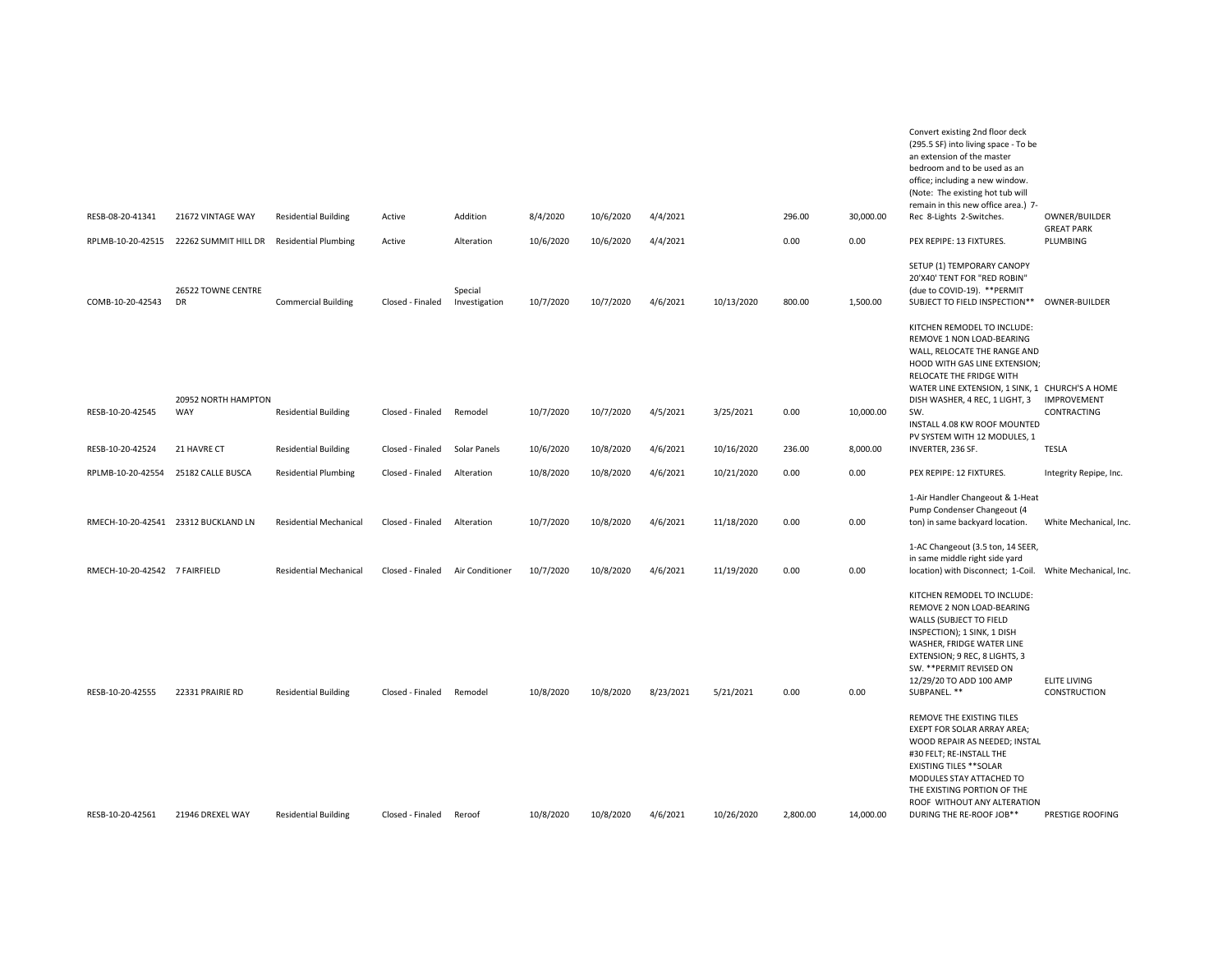| RESB-10-20-42521                   | 66 MONSERRAT PL                           | <b>Residential Building</b>  | Closed - Finaled Solar Panels |                          | 10/6/2020 | 10/8/2020 | 4/6/2021 | 12/18/2020 | 412.00   | 24,000.00 | INSTALL 7.92 KW ROOF MOUNTD<br>PV SYSTEM WITH 24 MODULES,<br>MICRO-INVERTERS, 412 SF.<br>CHANGE OUT 40 GAL WATER<br>HEATER IN CLOSET (SAME<br>LOCATION) WITH EXPANSION                                                                                                                                                                                                  | <b>ALTAIR SOLAR</b>                            |
|------------------------------------|-------------------------------------------|------------------------------|-------------------------------|--------------------------|-----------|-----------|----------|------------|----------|-----------|-------------------------------------------------------------------------------------------------------------------------------------------------------------------------------------------------------------------------------------------------------------------------------------------------------------------------------------------------------------------------|------------------------------------------------|
| RPLMB-10-20-42536 25712 LE PARC 75 |                                           | <b>Residential Plumbing</b>  | Closed - Finaled              | <b>Water Heater</b>      | 10/6/2020 | 10/8/2020 | 4/6/2021 | 11/3/2020  | 0.00     | 0.00      | TANK.                                                                                                                                                                                                                                                                                                                                                                   | Payless Water Heaters                          |
| RESB-08-20-41397                   | 21762 EVENINGSIDE LN Residential Building |                              | Closed - Finaled              | Addition                 | 8/6/2020  | 10/8/2020 | 4/6/2021 | 4/5/2021   | 220.00   | 10,000.00 | (ROLL PLANS) Convert existing<br>attic space into habitable square<br>footage (220 SF) to be used as a<br>bedroom with a new bathroom<br>and a new window; Includes new<br>stairs to new 2nd floor bedroom<br>and a new landing; 1-Sink 1-<br>Shower 1-Toilet; 6-Rec 9-Lights 5-<br>Switches 1-Fixed Appl. (Fan); 1-<br>Mech. Alt. (Ductwork) 1-Vent Fan. OWNER/BUILDER |                                                |
|                                    |                                           |                              |                               |                          |           |           |          |            |          |           | T/O EXISTING 3000 SF ROOF                                                                                                                                                                                                                                                                                                                                               |                                                |
| RESB-10-20-42551                   | 23471 CAVANAUGH RD                        | <b>Residential Building</b>  | Closed - Finaled              | Reroof                   | 10/8/2020 | 10/8/2020 | 4/6/2021 | 11/5/2020  | 3,000.00 | 14,000.00 | (HOUSE AND GARAGE); INSTALL 1<br>LAYER OF #30 UNDERLAYMENT;<br>INSTALL NEW COMP. SHIMGLES.                                                                                                                                                                                                                                                                              | PREMIUM ROOFING<br>SYSTEMS                     |
|                                    |                                           |                              |                               |                          |           |           |          |            |          |           | CHANGE OUT 5T AC IN SIDE YARD<br>AND 80K BTU FURNACE IN ATTIC<br>(BOTH IN SAMELOCATION) WITH<br>COIL, DISCONNECT, AND                                                                                                                                                                                                                                                   |                                                |
| CMECH-10-20-42558 50 VIAGGIO LN    |                                           | <b>Commercial Mechanical</b> | Closed - Finaled              | Air Conditioner          | 10/8/2020 | 10/8/2020 | 4/6/2021 | 11/4/2020  | 0.00     | 0.00      | DUCTWORK.<br>PEX Repipe (14 fixtures and 3 hose GARY ALBERICI                                                                                                                                                                                                                                                                                                           | <b>ABSOLUTE AIRFLOW</b>                        |
| RPLMB-10-20-42556 26045 MIRALINDA  |                                           | <b>Residential Plumbing</b>  | Closed - Finaled              | Alteration               | 10/8/2020 | 10/8/2020 | 4/6/2021 | 10/29/2020 | 0.00     | 0.00      | bibbs)<br>T/O EXISTIN 2200 SF ROOF;<br>INSTALL 1 LAYER OF #30                                                                                                                                                                                                                                                                                                           | PLUMBING<br>INTEGRATED                         |
| RESB-10-20-42549                   | 24695 CALLE EL TORO<br>GRANDE             | <b>Residential Building</b>  | Closed - Finaled              | Reroof                   | 10/8/2020 | 10/8/2020 | 4/6/2021 | 10/15/2020 | 2,200.00 | 7,500.00  | UNDERLAYMENT; INSTALL 30 YRS<br>GAF COMP. SHINGLES.<br>INSTALL 9.20 KW ROOF MOUNTED<br>PV SYSTEM WITH 23 MODULES, 1                                                                                                                                                                                                                                                     | <b>BUILDING AND</b><br><b>DESIGN SOLUTIONS</b> |
| RESB-09-20-42192                   | 25111 CAROLWOOD                           | <b>Residential Building</b>  | Closed - Finaled              | Solar Panels             | 9/18/2020 | 10/8/2020 | 4/6/2021 | 10/23/2020 | 454.00   | 15,000.00 | INVERTER, 513 SF.                                                                                                                                                                                                                                                                                                                                                       | <b>BEST SOLAR POWER</b>                        |
|                                    |                                           |                              |                               |                          |           |           |          |            |          |           | 1-Temporary Outdoor Tent (30' x<br>35'; 1,050 SF); 3-Temporary<br>Outdoor Tents (10' x 20'; 200 SF<br>each); and 2-Temporary Outdoor<br>Tents (10' x 10'; 100 SF each) for<br>a Special Event ("Hoag Flu Shot<br>Clinic") to occur on Saturday,<br>October 17, 2020 in the parking lot                                                                                  |                                                |
| COMB-10-20-42416                   | 26672 PORTOLA PKWY                        | <b>Commercial Building</b>   | Closed - Finaled              | Special<br>Investigation | 10/1/2020 | 10/8/2020 | 4/6/2021 | 10/16/2020 | 1,850.00 | 0.00      | in front of the Hoag Health Center<br>building.                                                                                                                                                                                                                                                                                                                         | OWNER/BUILDER                                  |
|                                    |                                           |                              |                               |                          |           |           |          |            |          |           | INSTALL 6.12 KW ROOF MOUNTED<br>PV SYSTEM WITH 17 MODULES, 1                                                                                                                                                                                                                                                                                                            |                                                |
| RESB-10-20-42492                   | 19011 WOODLAND WAY Residential Building   |                              | Closed - Finaled              | Solar Panels             | 10/5/2020 | 10/8/2020 | 4/6/2021 | 11/10/2020 | 315.00   | 17,000.00 | INVERTER, 315 SF.                                                                                                                                                                                                                                                                                                                                                       | SUNSOLAR U S                                   |
| RESB-09-20-42191                   | 21561 SITIO VERANO                        | <b>Residential Building</b>  | Closed - Finaled              | Solar Panels             | 9/18/2020 | 10/8/2020 | 6/1/2021 | 1/4/2021   | 454.00   | 15.000.00 | INSTALL 8.00 KW ROOF MOUNTED<br>PV SYSTEM WITH 25 MODULES, 1<br>INVERTER, MAIN PANEL UPGRADE<br>TO 200A, 454 SF.                                                                                                                                                                                                                                                        | <b>BEST SOLAR POWER</b>                        |
|                                    |                                           |                              |                               |                          |           |           |          |            |          |           |                                                                                                                                                                                                                                                                                                                                                                         |                                                |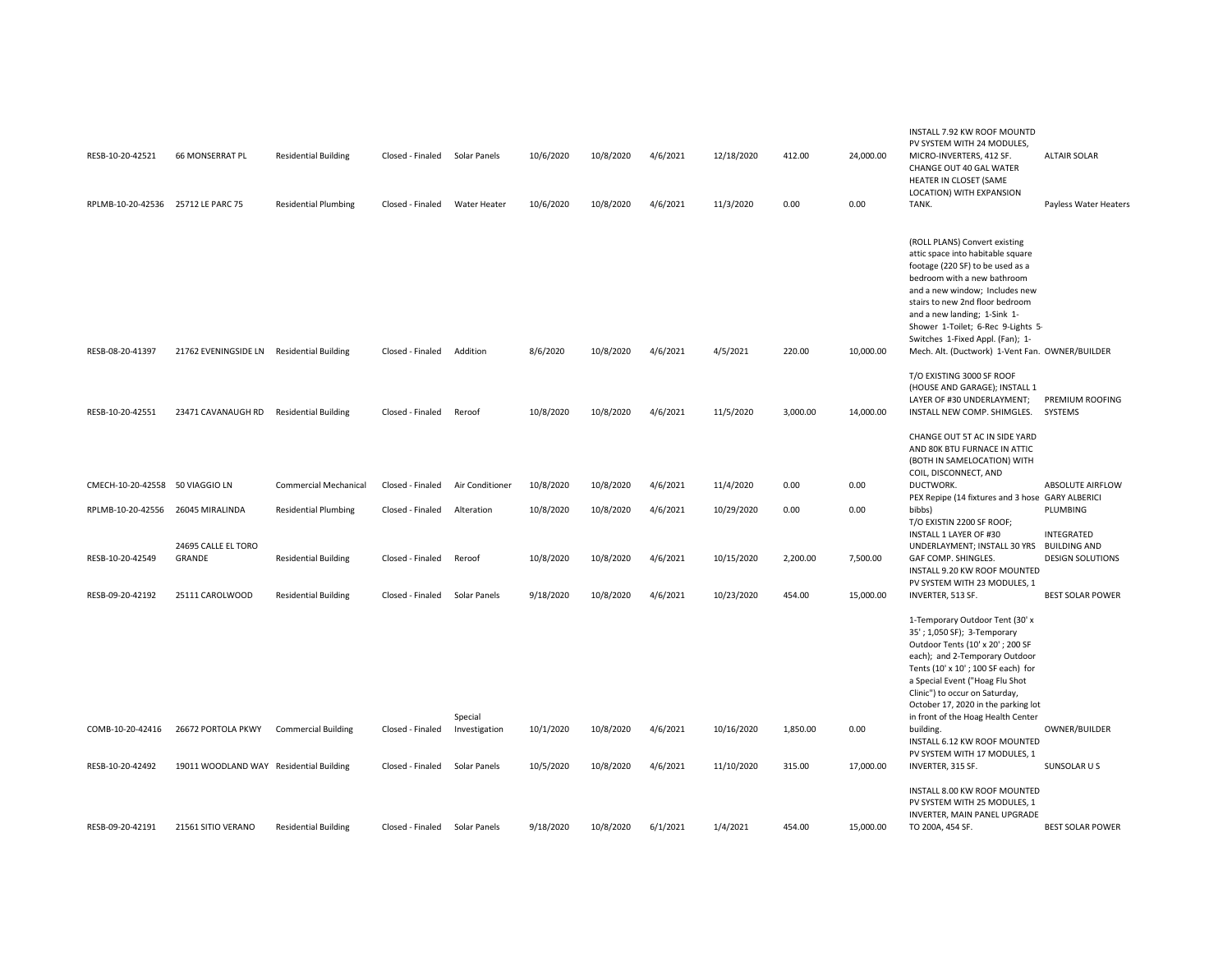| RESB-10-20-42557                      | 19192 HIGHLAND VIEW<br>LN                                        | <b>Residential Building</b> | Active                               | Reroof                        | 10/8/2020              | 10/8/2020              | 4/6/2021             |                          | 3,200.00     | 16,500.00    | Tile Relay: Remove existing tile<br>and set aside; Inspect the wood<br>deck and replace damaged wood,<br>as necessary; Install double layer<br>of Fontana underlayment (30 lb.);<br>Relay existing tiles.                                                                     | ROYAL ROOFING<br>COMPANY                          |
|---------------------------------------|------------------------------------------------------------------|-----------------------------|--------------------------------------|-------------------------------|------------------------|------------------------|----------------------|--------------------------|--------------|--------------|-------------------------------------------------------------------------------------------------------------------------------------------------------------------------------------------------------------------------------------------------------------------------------|---------------------------------------------------|
|                                       |                                                                  |                             |                                      |                               |                        |                        |                      |                          |              |              | T/O EXISTING 2500 ROOF; WOOD<br>REPAIR AS NEEDED; INSTALL 1<br>LAYER OF SYNTHETIC<br>UNDERLAYMENT; INSTALL NEW                                                                                                                                                                |                                                   |
| RESB-10-20-42553                      | 24062 LA ROSA DR                                                 | <b>Residential Building</b> | Closed - Finaled                     | Reroof                        | 10/8/2020              | 10/8/2020              | 4/6/2021             | 10/20/2020               | 2,500.00     | 9,800.00     | OWENS CORNING SHINGLES.<br>1st & 2nd Floor Addition (total of<br>498 SF): Enclose the existing<br>California Room on first floor to<br>extend great room (243 SF) and<br>enclose the existing covered deck<br>on second floor to create a sitting                             | <b>Stay Dry Roofing</b>                           |
| RESB-08-19-34694                      | 18 TOMANGO                                                       | <b>Residential Building</b> | Closed - Finaled                     | Addition<br>Patio Cover (Over | 8/16/2019              | 10/9/2020              | 4/7/2021             | 3/29/2021                | 498.00       | 30,000.00    | area (255 SF); 6-Rec; Ductwork.<br>1-Wood Lattice Patio Cover (286                                                                                                                                                                                                            | OWNER/BUILDER                                     |
| RESB-10-20-42571                      | 22541 KILLY ST                                                   | <b>Residential Building</b> | Closed - Finaled                     | 200 sq. ft.)                  | 10/9/2020              | 10/9/2020              | 4/7/2021             | 2/10/2021                | 286.00       | 2,000.00     | SF)<br>Two (2) Illuminated Wall Signs for                                                                                                                                                                                                                                     | OWNER/BUILDER                                     |
| SIGN-10-20-42565                      | 26592 TOWNE CENTRE<br>DR #110                                    | Sign                        | Closed - Finaled                     | Wall Sign                     | 10/9/2020              | 10/9/2020              | 4/7/2021             | 12/21/2020               | 50.00        | 9,000.00     | "Firehouse Subs"; Includes<br>electrical for signs.                                                                                                                                                                                                                           | Heritage Sign<br>Company, Inc.                    |
| RESB-09-20-42223<br>RPLMB-10-20-42568 | 29101 CANYON VISTA DR Residential Building<br>25012 CALLE ARENAL | <b>Residential Plumbing</b> | Closed - Finaled<br>Closed - Finaled | Solar Panels<br>Alteration    | 9/21/2020<br>10/9/2020 | 10/9/2020<br>10/9/2020 | 4/7/2021<br>4/7/2021 | 11/23/2020<br>10/30/2020 | 0.00<br>0.00 | 0.00<br>0.00 | INSTALL 7.87 KW ROOF MOUNTED<br>PV SYSTEM WITH 25 MODULES,<br>MICROINVERTERS, 450 SF.<br>PEX Repipe (16 fixtures)<br>INSTALL 6.26 KW ROOF MOUNTED<br>PV SYSTEM WITH 18 MODULES, 1                                                                                             | Sunrun Installation<br>Services, Inc.<br>Repipe 1 |
| RESB-10-20-42484                      | 1175 VIEJO HILLS DR                                              | <b>Residential Building</b> | Closed - Finaled                     | Solar Panels                  | 10/5/2020              | 10/9/2020              | 4/7/2021             | 10/23/2020               | 330.00       | 17,200.00    | INVERTER, 1 120V RECEPTACLE,<br>330 SF.                                                                                                                                                                                                                                       | Barnes Solar Inc.                                 |
| COMB-09-20-41928                      | 26592 TOWNE CENTRE<br>DR                                         | <b>Commercial Building</b>  | Closed - Finaled                     | Canopies/Awnings 9/3/2020     |                        | 10/12/2020             | 4/10/2021            | 12/21/2020               | 0.00         | 8,800.00     | Installation of four (4) new steel<br>awnings (canopies) above building<br>entrances to Suite 100, Suite 104,<br>Suite 110, and Suite 120. (Not a<br>part of the original shell building<br>permit #36554).                                                                   | <b>ADORN</b><br>CONSTRUCTION                      |
| RESB-10-20-42600                      | 24621 COLEFORD ST                                                | <b>Residential Building</b> | Closed - Finaled                     | Solar Panels                  | 10/12/2020             | 10/12/2020             | 4/10/2021            | 2/26/2021                | 350.00       | 12,870.00    | INSTALL 5.85 KW ROOF MOUNTED<br>PV SYSTEM, 18 SOLAR PANELS<br>WITH 1 INVERTER, 350 SF. THIS<br>PERMIT INCLUDES A STRUCTURAL<br>UPGRADE TO ROOF TO<br>ACCOMMODATE THE NEW SOLAR<br>PANELS.*02/02/21 permit revised<br>to decrease size of system to 4.87<br>kw with 15 panels* | <b>VIVINT SOLAR</b>                               |
|                                       |                                                                  |                             |                                      |                               |                        |                        |                      |                          |              |              |                                                                                                                                                                                                                                                                               |                                                   |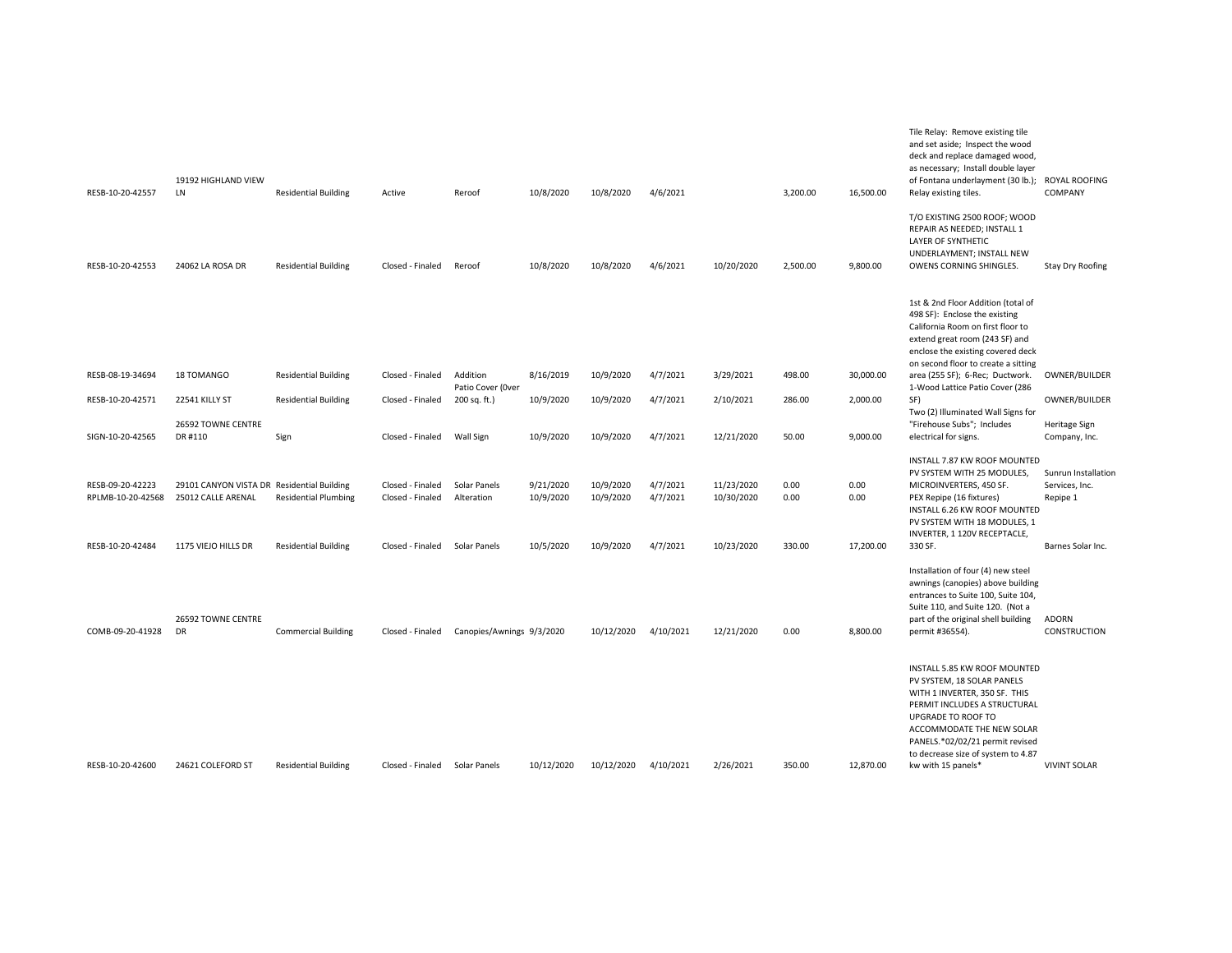|                                       |                                                |                                                            |                                      |                            |                         |                          |                        |                         |                |                   | INSTALL 9.86 KW ROOF MOUNTED<br>PV SYSTEM WITH 29 MODULES, 1<br>INVERTER, 13.5 KWH ENERGY<br>STORAGE SYSTEM WITH 1<br>BATTERY, 200A LOAD CENTER, 523                                                                                                                                                                                                    |                                             |
|---------------------------------------|------------------------------------------------|------------------------------------------------------------|--------------------------------------|----------------------------|-------------------------|--------------------------|------------------------|-------------------------|----------------|-------------------|---------------------------------------------------------------------------------------------------------------------------------------------------------------------------------------------------------------------------------------------------------------------------------------------------------------------------------------------------------|---------------------------------------------|
| RESB-10-20-42563                      | 23202 STELLA CT                                | <b>Residential Building</b>                                | Closed - Finaled Solar Panels        |                            | 10/9/2020               | 10/12/2020               | 4/10/2021              | 3/22/2021               | 523.00         | 23,290.00         | SF.                                                                                                                                                                                                                                                                                                                                                     | LA SOLAR GROUP                              |
| RESB-10-20-42611                      | 29 VIAGGIO LN                                  | <b>Residential Building</b>                                | Closed - Finaled                     | Remodel                    | 10/12/2020              | 10/12/2020               | 4/10/2021              | 11/10/2020              | 800.00         | 8,200.00          | On 2nd Story, West Side of Home:<br>Remove 14 existing solar panels<br>and existing roof tiles (approx. 800<br>SF) and set aside and also remove<br>underlayment; Install new 30 lb<br>felt underlayment; Re-install<br>(relay) existing roof tiles and re-<br>install existing solar panels in<br>same existing layout (electrical re-<br>connection). | <b>KLC Construction</b>                     |
|                                       |                                                |                                                            |                                      |                            |                         |                          |                        |                         |                |                   | T/O EXISTING 2300 SF TILE ROOF;<br>INSTALL 2 LAYERS OF G40<br>UNDERLAYMENT; INSTALL NEW<br>EAGLE BEL AIR CONCRETE TILES                                                                                                                                                                                                                                 |                                             |
| RESB-10-20-42607                      | 21752 REGAL WAY<br>1071 SUMMIT OAK             | <b>Residential Building</b>                                | Closed - Finaled                     | Reroof                     | 10/12/2020              | 10/12/2020               | 4/11/2021              | 11/2/2020               | 2,300.00       | 13,200.00         | (9.8 PSF PER IAPMO ER 1900).<br>New, In-Ground Spa (90 SF) with                                                                                                                                                                                                                                                                                         | Hoyt Roofs Inc                              |
| POOL-10-20-42643                      | <b>DRIVE</b>                                   | Combination Pool/Spa                                       | Active                               | Residential                | 10/13/2020              | 10/13/2020               | 5/12/2021              |                         | 90.00          | 15,000.00         | related equipment.<br>CHANGE OUT 2T AC IN BACK YARD<br>AND THE AIR HANDLER UNIT IN<br>ATTIC (BOTH LIKE FOR LIKE) WITH                                                                                                                                                                                                                                   | OWNER/BUILDER                               |
| RMECH-10-20-42645                     | 19625 ORVIENTO DR<br>24982 AVENIDA             | <b>Residential Mechanical</b>                              | Active                               | Air Conditioner            | 10/13/2020              | 10/13/2020               | 4/11/2021              |                         | 0.00           | 0.00              | COIL.                                                                                                                                                                                                                                                                                                                                                   | Tactical Air, Inc.                          |
| RPLMB-10-20-42621                     | VERANEO                                        | <b>Residential Plumbing</b>                                | Closed - Finaled                     | Alteration                 | 10/13/2020              | 10/13/2020               | 4/11/2021              | 11/19/2020              | 0.00           | 0.00              | PEX Repipe (12 fixtures)<br>Install one (1) Illuminated Wall<br>Sign (LED channel letters with<br>crest logo) for "Farmers                                                                                                                                                                                                                              | Repipe 1                                    |
| SIGN-10-20-42637                      | 24301 MUIRLANDS BLVD<br>К                      | Sign                                                       | Active                               | Wall Sign                  | 10/13/2020              | 10/13/2020               | 4/11/2021              |                         | 16.00          | 3,500.00          | Insurance"; Includes electrical for ALL KINDS OF SIGNS,<br>sign.<br>T/O EXISTING 1900 SF ROOF;<br>INSTALL 2 LAYERS OF #30<br>UNDERLAYMENT; INSTALL NEW<br>OWENS CORNING DURATION                                                                                                                                                                        | INC.                                        |
| RESB-10-20-42638                      | 21402 BRANDYWINE LN Residential Building       |                                                            | Closed - Finaled                     | Reroof                     | 10/13/2020              | 10/13/2020               | 4/11/2021              | 1/13/2021               | 1,900.00       | 8,000.00          | COMP. SHINGLES.                                                                                                                                                                                                                                                                                                                                         | MK ROOFING INC                              |
|                                       | RMECH-10-20-42646 37 CALLE CABRILLO            | <b>Residential Mechanical</b>                              | Closed - Finaled                     | Air Conditioner            | 10/13/2020              | 10/13/2020               | 4/11/2021              | 1/26/2021               | 0.00           | 0.00              | CHANGE OUT 5T AC IN SIDE YARD<br>AND 60K BTU FURNACE IN CLOSET<br>(BOTH IN SAME LOCATION) WITH SERVICE CHAMPIONS,<br>COIL AND DUCTWORK.                                                                                                                                                                                                                 | LLC                                         |
| RESB-09-20-42171<br>RPLMB-10-20-42644 | 1645 SONORA CREEK<br>LANE<br>21396 MCINTOSH LN | <b>Residential Building</b><br><b>Residential Plumbing</b> | Closed - Finaled<br>Closed - Finaled | Solar Panels<br>Alteration | 9/17/2020<br>10/13/2020 | 10/13/2020<br>10/13/2020 | 4/11/2021<br>4/11/2021 | 12/7/2020<br>10/30/2020 | 439.00<br>0.00 | 24,000.00<br>0.00 | INSTALL 7.92 KW ROOF MOUNTED<br>PV SYSTEM WITH 24 MODULES,<br>MICROCONVERTERS, COMBINER<br>PANEL, 439 SF.<br>COPER REPIPE: 8 FIXTURES.                                                                                                                                                                                                                  | Premier Solar<br>Solutions<br>SIMPEX REPIPE |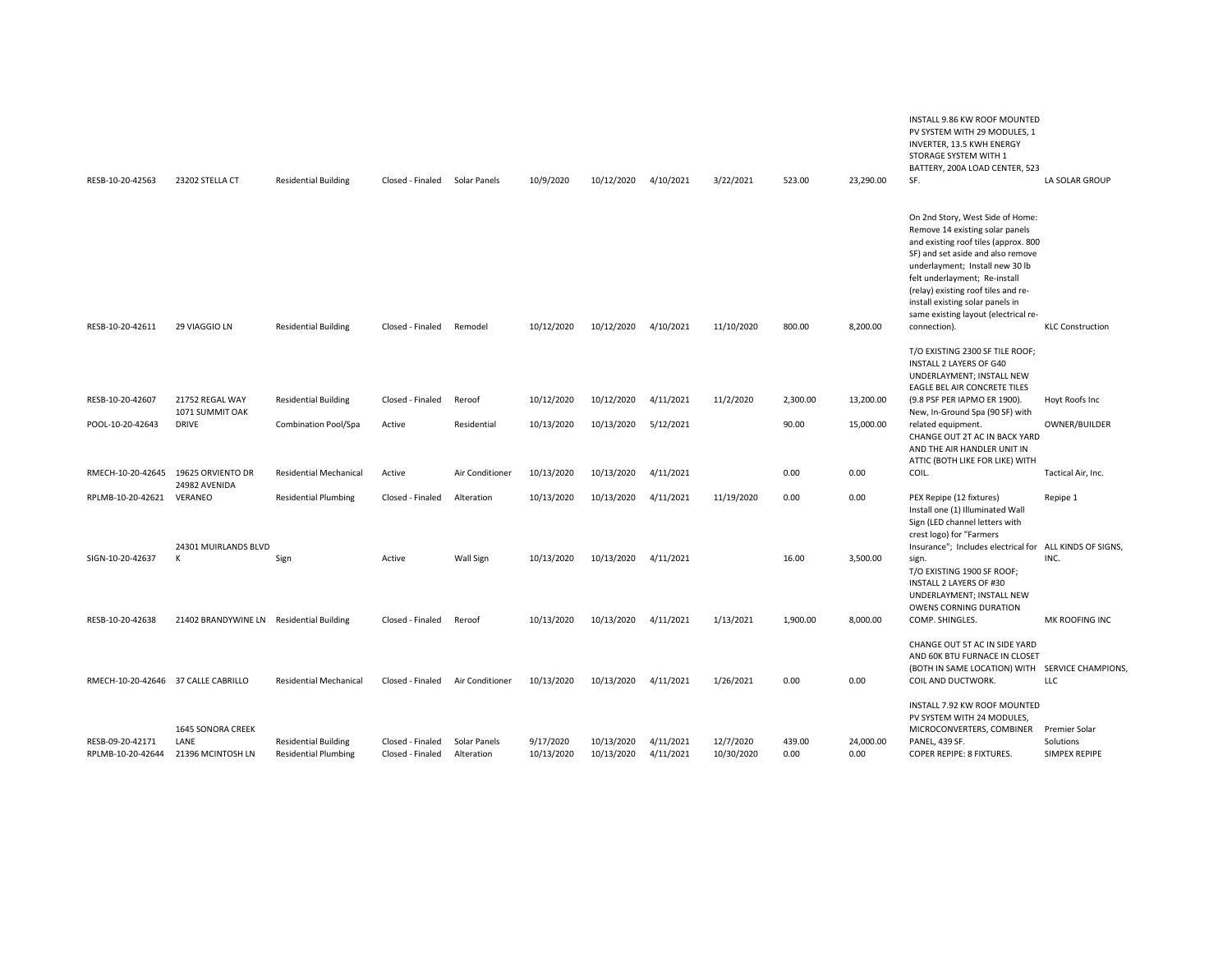|                                       |                                         |                                                            |                                      |                            |                         |                          |                        |                       |                  |                    | 1-AC Changeout (3 ton, in same<br>backyard location) with<br>Disconnect; 1-Coil; 1-FAU<br>Changeout (60,000 BTU, in same<br>attic location) with Ductwork (7<br>Ducts). ** CONTRACTOR SHOULD<br>BE AVAILABLE AT SITE AND MUST<br>HAVE LADDER OF APPROPRIATE<br>SIZE AND STRENGTH SETUP FOR<br>ATTIC ACCESS AT THE TIME OF |                                                                 |
|---------------------------------------|-----------------------------------------|------------------------------------------------------------|--------------------------------------|----------------------------|-------------------------|--------------------------|------------------------|-----------------------|------------------|--------------------|---------------------------------------------------------------------------------------------------------------------------------------------------------------------------------------------------------------------------------------------------------------------------------------------------------------------------|-----------------------------------------------------------------|
|                                       | RMECH-10-20-42622 27295 EASTRIDGE DR    | <b>Residential Mechanical</b>                              | Closed - Finaled                     | Alteration                 | 10/13/2020              | 10/13/2020               | 4/11/2021              | 10/30/2020            | 0.00             | 0.00               | INSPECTION**<br>T/O EXISTING 2100 SF ROOF;<br>INSTALL 2 LAYERS OF #30<br>UNDERLAYMENT; INSTALL NEW<br>OWENS CORNING DURATION                                                                                                                                                                                              | White Mechanical, Inc                                           |
| RESB-10-20-42639                      | 27211 COACHMAN WAY Residential Building |                                                            | Closed - Finaled                     | Reroof                     | 10/13/2020              | 10/13/2020               | 4/11/2021              | 1/13/2021             | 2,100.00         | 10,000.00          | COMP. SHINGLES.                                                                                                                                                                                                                                                                                                           | MK ROOFING INC                                                  |
| RELEC-10-20-42623                     | 23681 DUNE MEAR RD                      | <b>Residential Electrical</b>                              | Closed - Finaled                     | Alteration                 | 10/13/2020              | 10/13/2020               | 4/11/2021              | 1/21/2021             | 0.00             | 0.00               | REPLACE 33 EXISTING LIGHTS<br>WITH NEW LED RECESSED LIGHTS. R J ELECTRIC INC                                                                                                                                                                                                                                              |                                                                 |
| RESB-09-20-42132                      | 557 CATALONIA                           | <b>Residential Building</b>                                | Closed - Finaled                     | New                        | 9/16/2020               | 10/14/2020               | 4/12/2021              | 6/1/2021              | 2,467.00         | 328,988.00         | New 3-Story SFD / Plan 2B -<br>"Soria" 2,467 SF / Garage 462 SF /<br>2nd Fl Covered Deck 85 SF / 3rd Fl<br>Covered Deck 151 SF / (8) Solar<br>Panels 2.72/2.56 kW / LOT 75<br>A New 3-Story SFD, / Plan 1A -<br>"Soria" 2,308 SF/ Garage 462 SF /<br>Covered Patio 75 SF/2nd. Fl<br>Covered Deck 160 SF / 3rd. Fl         | LENNAR HOMES OF<br>CALIFORNIA, INC.                             |
| RESB-09-20-42134                      | 559 CATALONIA                           | <b>Residential Building</b>                                | Closed - Finaled                     | <b>New</b>                 | 9/16/2020               | 10/14/2020               | 4/12/2021              | 6/3/2021              | 2,308.00         | 312,458.00         | Covered Deck 160 SF / (8) Solar<br>Panels 2.72/2.56 Kw / Lot 74<br>A New 3-Story SFD, / Plan 3B,<br>"Soria" 2,527 SF / Garage 484 SF /<br>Porch 58 SF / 2nd Fl. Covered Deck                                                                                                                                              | LENNAR HOMES OF<br>CALIFORNIA, INC.                             |
| RESB-09-20-42136                      | 561 CATALONIA                           | <b>Residential Building</b>                                | Closed - Finaled                     | New                        | 9/16/2020               | 10/14/2020               | 4/12/2021              | 6/3/2021              | 2,527.00         | 339,294.00         | 140 SF / 3rd. Fl. Covered Deck 140<br>SF / (8) Solar Panels 2.72/2.56 KW LENNAR HOMES OF<br>/Lot 73                                                                                                                                                                                                                       | CALIFORNIA, INC.                                                |
| RESB-09-20-42135<br>RPLMB-10-20-42647 | 565 CATALONIA<br>121 CHAUMONT CIR       | <b>Residential Building</b><br><b>Residential Plumbing</b> | Closed - Finaled<br>Closed - Finaled | New<br><b>Water Heater</b> | 9/16/2020<br>10/14/2020 | 10/14/2020<br>10/14/2020 | 7/14/2021<br>4/12/2021 | 6/3/2021<br>11/6/2020 | 2,467.00<br>0.00 | 328,988.00<br>0.00 | New 3-Story SFD / Plan 2B(R) -<br>"Soria" 2,467 SF / Garage 462 SF /<br>2nd Fl Covered Deck 85 SF / 3rd Fl<br>Covered Deck 151 SF / (8) Solar<br>Panels 2.72/2.56 kW / LOT 71<br>CHANGE OUT 40 GAL WATER<br>HEATER IN PATIO CLOSET (SAME<br>LOCATION) WITHE XPANSION<br>TANK.                                             | LENNAR HOMES OF<br>CALIFORNIA, INC.<br>LIQUID PLUMBING,<br>INC. |
| RESB-09-20-42130                      | 555 CATALONIA                           | <b>Residential Building</b>                                | Closed - Finaled                     | New                        | 9/16/2020               | 10/14/2020               | 4/12/2021              | 6/1/2021              | 2,727.00         | 358,548.00         | A New 3-Story SFD, Model / Plan<br>4D-R, "Soria @ Serrano Summit"<br>2,727 SF / Garage 462 SF / 2nd. Fl.<br>Covered Deck 157 SF / (9) Solar<br>Panels 3.06/2.88 Kw / Lot 76                                                                                                                                               | LENNAR HOMES OF<br>CALIFORNIA, INC.                             |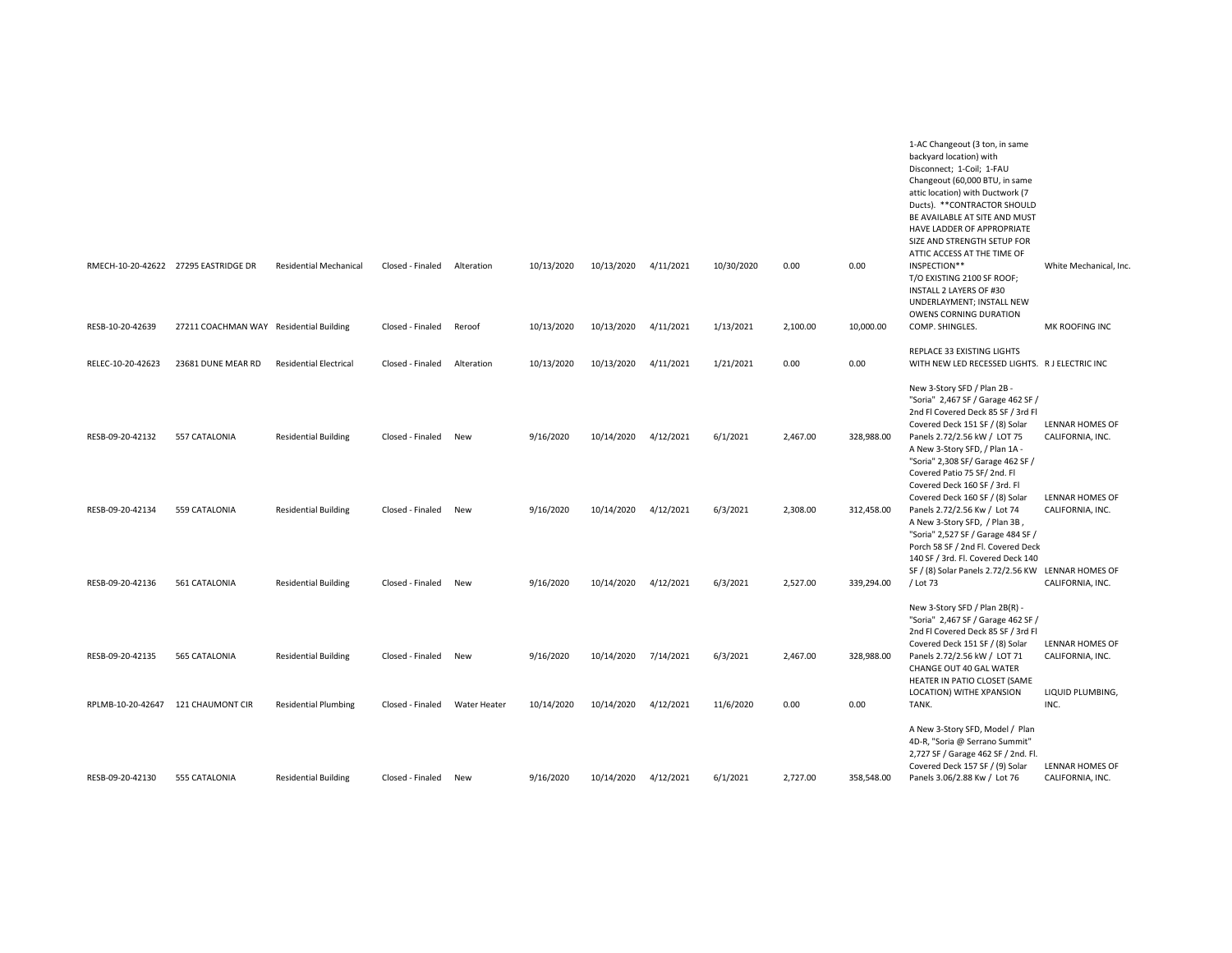| RESB-09-20-42137           | 563 CATALONIA                                | <b>Residential Building</b>   | Closed - Finaled | New             | 9/16/2020  | 10/14/2020 | 4/12/2021  | 6/3/2021   | 2,308.00 | 312,458.00 | A New 3-Story SFD, / Plan 1C(R) -<br>"Soria" 2,308 SF/ Garage 462 SF /<br>Covered Patio 75 SF/2nd. Fl<br>Covered Deck 160 SF / 3rd. Fl<br>Covered Deck 160 SF / (8) Solar<br>Panels 2.72/2.56 Kw / Lot 72.                                                           | LENNAR HOMES OF<br>CALIFORNIA, INC.   |
|----------------------------|----------------------------------------------|-------------------------------|------------------|-----------------|------------|------------|------------|------------|----------|------------|----------------------------------------------------------------------------------------------------------------------------------------------------------------------------------------------------------------------------------------------------------------------|---------------------------------------|
|                            |                                              |                               |                  |                 |            |            |            |            |          |            | MASTER BATH (Upstairs) & GUEST<br>BATH (Upstairs) REMODELS -<br>Master Bath: 1-Shower (with tile<br>& hot mop & replace shower door)<br>1-Bath Tub (with tile) 2-Sinks,<br>countertop and tile flooring;<br>Guest Bath: 1-Bath Tub (with tile) Juniper Construction, |                                       |
| RESB-10-20-42649           | 19432 SHADOW OAK DR Residential Building     |                               | Active           | Remodel         | 10/14/2020 | 10/14/2020 | 10/14/2021 |            | 350.00   | 12,000.00  | 1-Sink, tile flooring.<br>A New 3-Story SFD, / Plan 3A (R),<br>"Soria" 2,527 SF / Garage 484 SF /<br>Porch 58 SF / 2nd Fl. Covered Deck<br>140 SF / 3rd. Fl. Covered Deck 140                                                                                        | Inc.                                  |
| RESB-09-20-42133           | 567 CATALONIA                                | <b>Residential Building</b>   | Closed - Finaled | New             | 9/16/2020  | 10/14/2020 | 7/27/2021  | 6/1/2021   | 2,527.00 | 339,294.00 | SF / (8) Solar Panels 2.72/2.56 KW LENNAR HOMES OF<br>/Lot 70<br><b>INSTALL 27 KWH ENERGY</b><br>STORAGE SYSTEM WITH 2<br>BATTERIES, 100A GENERATION<br>PANEL, 100A BACKUP PANEL,<br>225A MAIN SERVICE PANEL                                                         | CALIFORNIA, INC.                      |
| RELEC-10-20-42424          | 21071 CANTEBURY LN                           | <b>Residential Electrical</b> | Closed - Finaled | Remodel         | 10/1/2020  | 10/14/2020 | 4/12/2021  | 2/23/2021  | 0.00     | 0.00       | UPGRADE.                                                                                                                                                                                                                                                             | <b>KUUBIX ENERGY</b>                  |
|                            |                                              |                               |                  |                 |            |            |            |            |          |            | A New 3-Story SFD, Model / Plan<br>4B, "Soria @ Serrano Summit"<br>2,727 SF / Garage 462 SF / 2nd. Fl.<br>Covered Deck 157 SF / (9) Solar                                                                                                                            | <b>LENNAR HOMES OF</b>                |
| RESB-09-20-42131           | 569 CATALONIA                                | <b>Residential Building</b>   | Closed - Finaled | New             | 9/16/2020  | 10/14/2020 | 9/8/2021   | 6/1/2021   | 2,727.00 | 358,548.00 | Panels 3.06/2.88 Kw / Lot 69<br>1-Main Panel Upgrade from 100 to Rightime Home                                                                                                                                                                                       | CALIFORNIA, INC.                      |
| RELEC-10-20-42690          | 24265 LARKWOOD LN<br>21071 AVENIDA           | <b>Residential Electrical</b> | Closed - Finaled | Alteration      | 10/15/2020 | 10/15/2020 | 4/13/2021  | 11/17/2020 | 0.00     | 0.00       | 125 amps<br>CHANGE OUT 4T AC IN BACK YARD ALICIA AIR                                                                                                                                                                                                                 | Services<br><b>CONDITIONING &amp;</b> |
| RMECH-10-20-42691 FLORESTA |                                              | <b>Residential Mechanical</b> | Closed - Finaled | Air Conditioner | 10/15/2020 | 10/15/2020 | 4/13/2021  | 12/9/2020  | 0.00     | 0.00       | (SAME LOCATION) WITH<br>DISCONNECT.<br>PEX REPIPE FOR 4 UNITS: UNITS<br>#1,2WITH 8 FIXTURES, UNIT #11<br>WITH 11 FIXTURES, UNIT #12                                                                                                                                  | HEATING, INC.                         |
| RPLMB-10-20-42683          | 25671 LE PARC 1,2,11,12 Residential Plumbing |                               | Closed - Finaled | Alteration      | 10/15/2020 | 10/15/2020 | 4/13/2021  | 11/10/2020 | 0.00     | 0.00       | WITH 10 FIXTURES.<br>INSTALL 9.18 KW ROOF MOUNTED                                                                                                                                                                                                                    | AMA Repiping LLC                      |
| RESB-09-20-42296           | 1217 VIEJO HILLS DRIVE Residential Building  |                               | Closed - Finaled | Solar Panels    | 9/24/2020  | 10/15/2020 | 4/13/2021  | 11/10/2020 | 531.00   | 17,000.00  | PV SYSTEM WITH 27 MODULES, 1<br>INVERTER, 531 SF.                                                                                                                                                                                                                    | <b>TESLA</b>                          |
| RESB-10-20-42601           | 24225 JAGGER ST                              | <b>Residential Building</b>   | Closed - Finaled | Solar Panels    | 10/12/2020 | 10/15/2020 | 4/13/2021  | 10/23/2020 | 391.00   | 24,000.00  | INSTALL 7.56 KW ROOF MOUNTED<br>PV SYSTEM WITH 21 MODULES,<br>MICROINVERTERS, 391 SF.                                                                                                                                                                                | SOLARMAX                              |
|                            |                                              |                               |                  |                 |            |            |            |            |          |            |                                                                                                                                                                                                                                                                      |                                       |
| RPLMB-10-20-42680          | 25671 LE PARC<br>15, 16, 21, 22              | <b>Residential Plumbing</b>   | Closed - Finaled | Alteration      | 10/15/2020 | 10/15/2020 | 4/13/2021  | 12/2/2020  | 0.00     | 0.00       | PEX REPIPE FOR 4 UNITS: UNITS<br>#15,16,21,22 WITH 8 FIXTURES.<br>2'D FL MASTER BATHROOM<br><b>REMODEL TO INCLUDE:</b><br>REMOVE/REPLACE 1 SINK, 1<br>TOILET, 1 BATHTUB, 1 VENT. FAN,                                                                                | AMA Repiping LLC                      |
| RESB-10-20-42681           | 20865 HEATHERVIEW                            | <b>Residential Building</b>   | Active           | Remodel         | 10/15/2020 | 10/15/2020 | 4/13/2021  |            | 0.00     | 10.000.00  | 1 LIGHT.                                                                                                                                                                                                                                                             | <b>OWNER-BUILDER</b>                  |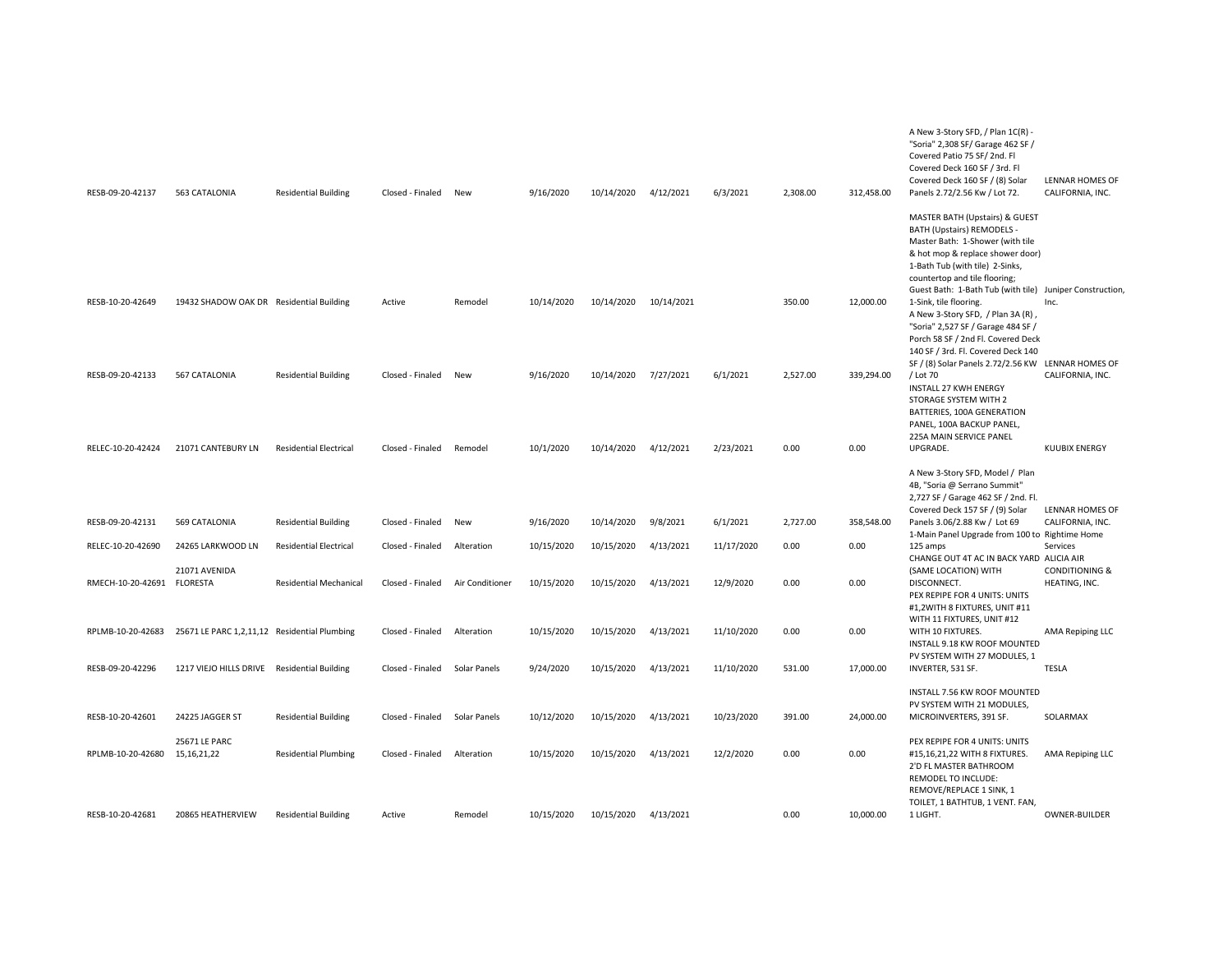| RPLMB-10-20-42678 | 25671 LE PARC<br>13, 14, 23, 24             | <b>Residential Plumbing</b>   | Closed - Finaled | Alteration        | 10/15/2020 | 10/15/2020 | 4/13/2021 | 12/14/2020 | 0.00   | 0.00      | PEX REPIPE FOR 4 UNITS: UNITS<br>#13,14 WITH 8 FIXTURES, UNIT<br>#23 WITH 11 FIXTURES, UNIT #24<br>WITH 10 FIXTURES.                                                                                                                                | <b>AMA Repiping LLC</b>                                               |
|-------------------|---------------------------------------------|-------------------------------|------------------|-------------------|------------|------------|-----------|------------|--------|-----------|-----------------------------------------------------------------------------------------------------------------------------------------------------------------------------------------------------------------------------------------------------|-----------------------------------------------------------------------|
| RMECH-10-20-42694 | 26034 SERRANO CT 96                         | <b>Residential Mechanical</b> | Closed - Finaled | Air Conditioner   | 10/15/2020 | 10/15/2020 | 4/13/2021 | 12/9/2020  | 0.00   | 0.00      | CHANGE OUT 2T HEAT PUMP IN<br>COMMON AREA IN AIR HANDLER<br>UNIT IN CEILING (BOTH IN SAME<br>LOCATION) WITH DISCONNECT.                                                                                                                             | <b>ALICIA AIR</b><br><b>CONDITIONING &amp;</b><br>HEATING, INC.       |
| RMECH-10-20-42692 | 28571 BROOKHILL RD                          | <b>Residential Mechanical</b> | Closed - Finaled | Air Conditioner   | 10/15/2020 | 10/15/2020 | 4/13/2021 | 11/30/2020 | 0.00   | 0.00      | CHANGE OUT 5T AC IN BACK YARD<br>AND 80K BTU FURNACE IN ATTIC<br>(BOTH IN SAME LOCATION) WITH<br>COIL AND DISCONNECT.                                                                                                                               | ALICIA AIR<br><b>CONDITIONING &amp;</b><br>HEATING, INC.              |
| RPLMB-10-20-42684 | 25671 LE PARC 3,4,9,10                      | <b>Residential Plumbing</b>   | Closed - Finaled | Alteration        | 10/15/2020 | 10/15/2020 | 4/13/2021 | 11/13/2020 | 0.00   | 0.00      | PEX REPIPE FOR 4 UNITS: UNITS<br>#3,4,9,10 WITH 8 FIXTURES.                                                                                                                                                                                         | <b>AMA Repiping LLC</b>                                               |
|                   |                                             |                               |                  | Patio Cover (Over |            |            |           |            |        |           | New Attached Solid Roof (sheet<br>metal) Patio Cover (approx. 600<br>SF) with Fireplace (pre-fab) and<br>Outdoor Kitchen (with BBQ, Sink,<br>Refrig.). 1-Gas Line for Fireplace<br>and BBQ 1-Sink 1-Underground<br>Waste Drain Line; 8-Rec 6-Lights |                                                                       |
| RESB-08-20-41759  | 21452 SPRUCEWOOD<br>21384 VIA VIAJANTE      | <b>Residential Building</b>   | Closed - Finaled | 200 sq. ft.)      | 8/26/2020  | 10/15/2020 | 4/13/2021 | 2/19/2021  | 600.00 | 40,000.00 | 2-Switches; 1-Pre-Fab Fireplace.<br>REMOVE/REPLACE 100A                                                                                                                                                                                             | OWNER/BUILDER                                                         |
| RELEC-10-20-42687 | SPKL METER PED.                             | <b>Residential Electrical</b> | Closed - Finaled | Meter             | 10/15/2020 | 10/15/2020 | 4/13/2021 | 10/23/2020 | 0.00   | 0.00      | <b>IRRIGATION METER PEDESTAL.</b><br>CHANGE OUT 1.5T AC IN BACK<br>YARD AND 40K BTU FURNACE IN<br>CLOSET (BOTH IN SAME<br>LOCATION) WITH COIL AND                                                                                                   | <b>ASL Electric</b><br><b>ALICIA AIR</b><br><b>CONDITIONING &amp;</b> |
| RMECH-10-20-42693 | 25652 RIMGATE DR 10G Residential Mechanical |                               | Closed - Finaled | Air Conditioner   | 10/15/2020 | 10/15/2020 | 4/13/2021 | 6/4/2021   | 0.00   | 0.00      | DISCONNECT.                                                                                                                                                                                                                                         | HEATING, INC.                                                         |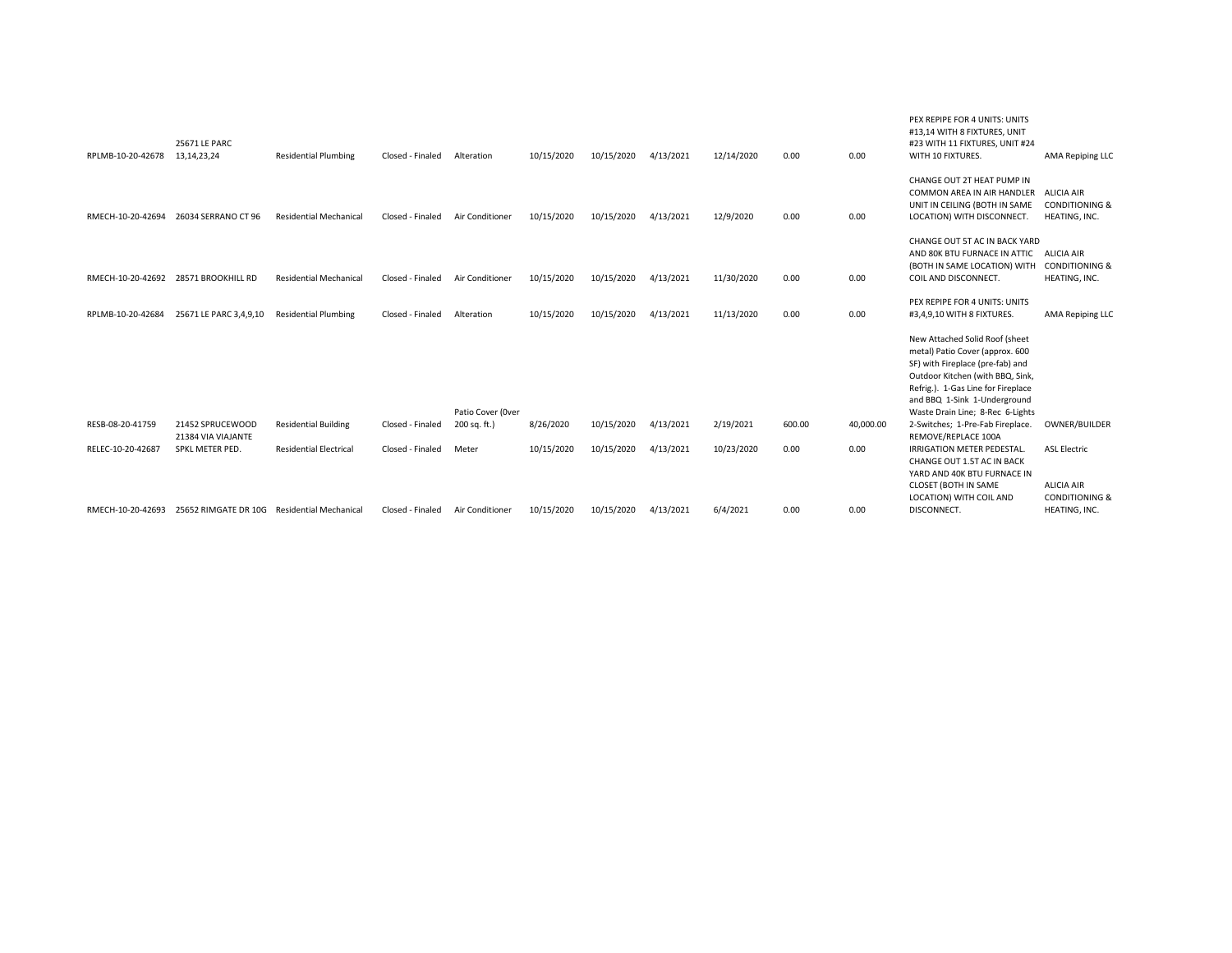|                   | 25102 SLEEPY HOLLOW                                      |                             |                  |              |            |                      |           |            |        |           | Kitchen / Family Room Remodel &<br>Bath Remodel (approx. 406 SF):<br>Remove some non-load bearing<br>walls; install new R13 insulation on<br>2 exterior walls; remove/replace<br>some drywall; remove existing<br>door & window and fill-in; remove<br>existing fireplace insert & replace<br>with electric decorative insert;<br>remove exist. window & replace<br>with new door; add new window.<br>Partial PEX repipe, 1-<br>ClothersWasher 1-Dishwasher 1-<br>Gas Line 2-Hose Bibbs 2-Sinks 1-<br>Toilet 1-Water Heater Changeout<br>(same garage location), Replace<br>main line at house, New Water<br>Lines (refrig / pot filler); 21-Rec<br>23-Lights 12-Switches 5-Fixed<br>Appl. (WH, DW, Disposal, Oven,<br>Hood), Panel Upgrade to 200 |                                         |
|-------------------|----------------------------------------------------------|-----------------------------|------------------|--------------|------------|----------------------|-----------|------------|--------|-----------|----------------------------------------------------------------------------------------------------------------------------------------------------------------------------------------------------------------------------------------------------------------------------------------------------------------------------------------------------------------------------------------------------------------------------------------------------------------------------------------------------------------------------------------------------------------------------------------------------------------------------------------------------------------------------------------------------------------------------------------------------|-----------------------------------------|
| RESB-10-20-42686  | <b>TERRACE</b>                                           | <b>Residential Building</b> | Closed - Finaled | Remodel      | 10/15/2020 | 10/15/2020           | 4/13/2021 | 5/7/2021   | 406.00 | 89,436.00 | amps; 1-Hood 1-Mech. Alt.<br>(Ductwork) 1-Vent Fan.                                                                                                                                                                                                                                                                                                                                                                                                                                                                                                                                                                                                                                                                                                | A Craftsman's<br><b>Finishing Touch</b> |
| RESB-10-20-42618  | 14 ALESSIO                                               | <b>Residential Building</b> | Closed - Finaled | Solar Panels | 10/12/2020 | 10/15/2020           | 4/13/2021 | 11/13/2020 | 340.00 | 19,100.00 | INSTALL 5.56 KW ROOF MOUNTED<br>PV SYSTEM WITH 17 MODULES,<br>MICROINVERTERS, 340 SF.                                                                                                                                                                                                                                                                                                                                                                                                                                                                                                                                                                                                                                                              | STELLAR SOLAR                           |
| POOL-09-20-41994  | 21452 SPRUCEWOOD                                         | Combination Pool/Spa        | Closed - Finaled | Residential  | 9/8/2020   | 10/15/2020           | 4/13/2021 | 2/23/2021  | 288.00 | 35,000.00 | New Swimming Pool (24' x 12';<br>288 Total SF) with an interior New<br>Spa (of 35 SF) with a water feature<br>into pool and including new pool<br>equipment.                                                                                                                                                                                                                                                                                                                                                                                                                                                                                                                                                                                       | OWNER/BUILDER                           |
| RESB-10-20-42620  | 22532 MAURICE CT                                         | <b>Residential Building</b> | Closed - Finaled | Solar Panels | 10/13/2020 | 10/15/2020           | 4/13/2021 | 11/13/2020 | 252.00 | 14,500.00 | INSTALL 4.41 KW ROOF MOUNTED<br>PV SYSTEM WITH 14 MODULES, 1<br>INVERTER, 200A BACK UP LOAD<br>CENTER, 9.8 KWH ENERGY<br>STORAGE SYSTEM WITH 1<br>BATTERY, 252 SF. *11/06/20<br>permit revised to move inverter<br>and ac disconnect, add ac<br>discannect to battery, change<br>rating of load center to 100A*                                                                                                                                                                                                                                                                                                                                                                                                                                    | Sunrun Installation<br>Services, Inc.   |
|                   |                                                          |                             |                  |              |            |                      |           |            |        |           | PEX REPIPE FOR 4 UNITS: UNITS                                                                                                                                                                                                                                                                                                                                                                                                                                                                                                                                                                                                                                                                                                                      |                                         |
| RPLMB-10-20-42679 | 25671 LE PARC<br>17,18,19,20                             | <b>Residential Plumbing</b> | Closed - Finaled | Alteration   | 10/15/2020 | 10/15/2020           | 4/13/2021 | 11/24/2020 | 0.00   | 0.00      | #17 WITH 10 FIXTURES, UNIT<br>#18,19,20 WITH 11 FIXTURES.<br>PEX REPIPE FOR 4 UNITS: UNITS #5<br>WITH 10 FIXTURES, UNIT #6,7,8                                                                                                                                                                                                                                                                                                                                                                                                                                                                                                                                                                                                                     | AMA Repiping LLC                        |
| RPLMB-10-20-42685 | 25671 LE PARC 5,6,7,8                                    | <b>Residential Plumbing</b> | Closed - Finaled | Alteration   | 10/15/2020 | 10/15/2020           | 4/13/2021 | 11/20/2020 | 0.00   | 0.00      | WITH 11 FIXTURES.<br>For (IRWD) Install a 16" steel                                                                                                                                                                                                                                                                                                                                                                                                                                                                                                                                                                                                                                                                                                | AMA Repiping LLC                        |
| ENCRH-05-20-40186 | Lake Forest Dr, Vista<br>Terrace Rancho Parkway<br>South | Encroachment                | Active           | Construction | 5/26/2020  | 10/15/2020 5/31/2021 |           |            | 0.00   | 0.00      | pipeline and appurtenances<br>throughout City. Install 3 recycled<br>water meters.                                                                                                                                                                                                                                                                                                                                                                                                                                                                                                                                                                                                                                                                 | Paulus Engineering,<br>Inc.             |
|                   |                                                          |                             |                  |              |            |                      |           |            |        |           |                                                                                                                                                                                                                                                                                                                                                                                                                                                                                                                                                                                                                                                                                                                                                    |                                         |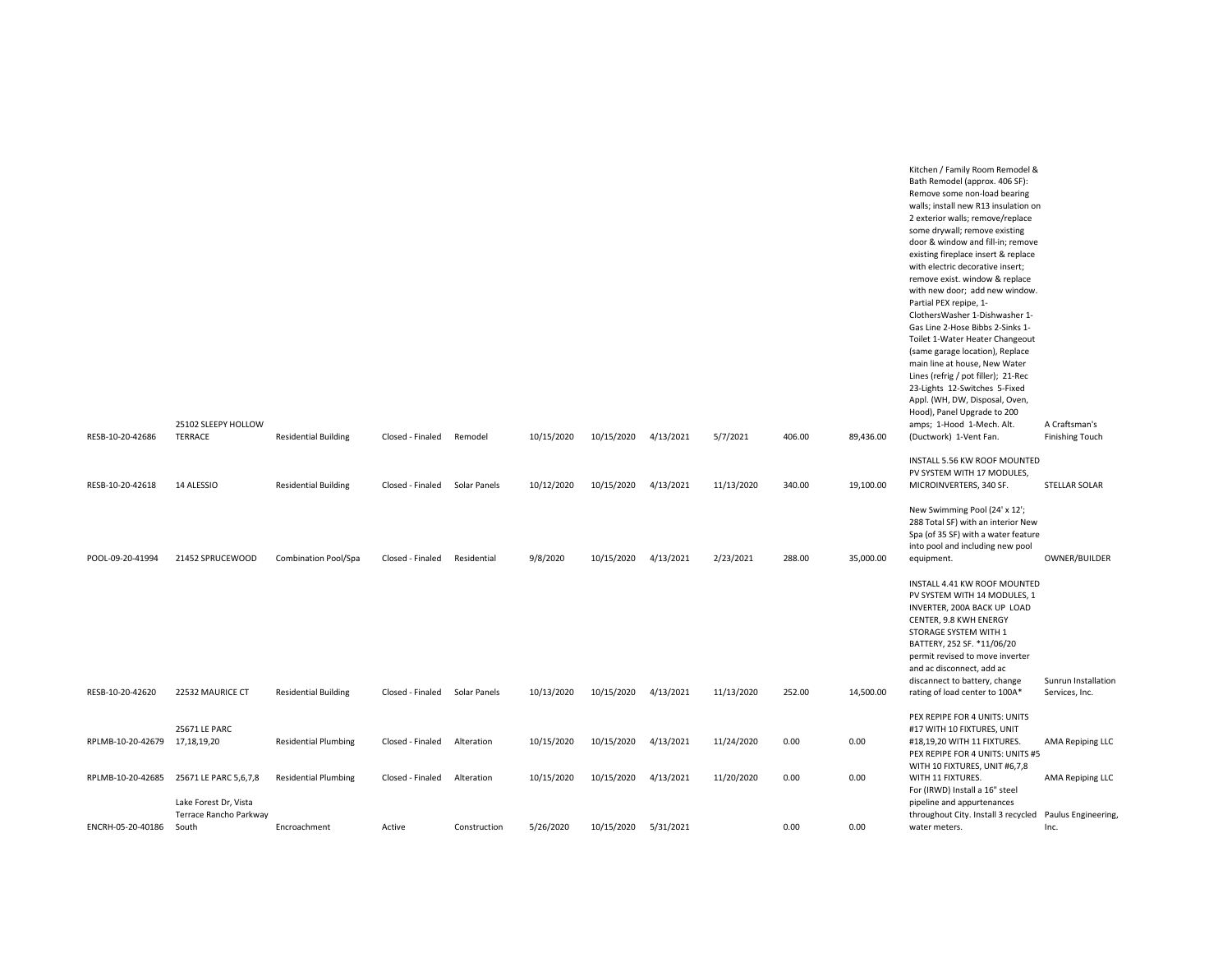| RESB-10-20-42628 | 21962 LAKELAND AV  | <b>Residential Building</b> | Closed - Finaled | Repair | 9/14/2020 | 10/16/2020 | 4/14/2021 | 12/4/2020 | 1,200.00 | 6,600.00 | LIKE FOR LIKE TERMITE AND DRY<br>ROT REPAIR FOR CARPORTS<br>#60,61,63 @ "LAKESIDE PARK" :<br>BEAM, RAFTER, POST, FACIA<br>BOARD AS NEEDED PER CARPORT;<br>1200 SF. ** APPROVED<br>DRAWINGS/CALX UNDER PERMIT Carasso Construction<br>#42067**                                               | Services, Inc. |
|------------------|--------------------|-----------------------------|------------------|--------|-----------|------------|-----------|-----------|----------|----------|---------------------------------------------------------------------------------------------------------------------------------------------------------------------------------------------------------------------------------------------------------------------------------------------|----------------|
|                  |                    |                             |                  |        |           |            |           |           |          |          | LIKE FOR LIKE TERMITE AND DRY<br>ROT REPAIR FOR CARPORTS<br>#24,25,26 @ "LAKESIDE PARK" :<br>BEAM, RAFTER, POST, FACIA<br><b>BOARD AS NEEDED PER CARPORT;</b><br>1200 SF. ** APPROVED<br>DRAWINGS/CALX UNDER PERMIT Carasso Construction                                                    |                |
| RESB-10-20-42634 | 24831 LAKEFIELD ST | <b>Residential Building</b> | Closed - Finaled | Repair | 9/14/2020 | 10/16/2020 | 4/14/2021 | 12/4/2020 | 1,200.00 | 6,600.00 | #42067**<br>LIKE FOR LIKE TERMITE AND DRY<br>ROT REPAIR FOR CARPORTS<br>#78,79,80 @ "LAKESIDE PARK":<br>BEAM, RAFTER, POST, FACIA<br>BOARD AS NEEDED PER CARPORT;<br>1200 SF. ** APPROVED<br>DRAWINGS/CALX UNDER PERMIT Carasso Construction                                                | Services, Inc. |
| RESB-10-20-42630 | 24861 LAKEFIELD ST | <b>Residential Building</b> | Closed - Finaled | Repair | 9/14/2020 | 10/16/2020 | 4/14/2021 | 12/4/2020 | 1,200.00 | 6,600.00 | #42067**<br>LIKE FOR LIKE TERMITE AND DRY<br>ROT REPAIR FOR CARPORTS<br>#51,52,53 @ "LAKESIDE PARK":<br>BEAM, RAFTER, POST, FACIA<br><b>BOARD AS NEEDED PER CARPORT;</b><br>1200 SF. **APPROVED                                                                                             | Services, Inc. |
| RESB-10-20-42625 | 21996 LAKELAND AV  | <b>Residential Building</b> | Active           | Repair | 9/14/2020 | 10/16/2020 | 4/14/2021 |           | 1,200.00 | 6,600.00 | DRAWINGS/CALX UNDER PERMIT Carasso Construction<br>#42067**<br>LIKE FOR LIKE TERMITE AND DRY<br>ROT REPAIR FOR CARPORTS<br>#49,50 @ "LAKESIDE PARK":<br>BEAM, RAFTER, POST, FACIA<br>BOARD AS NEEDED PER CARPORT;<br>1200 SF. **APPROVED<br>DRAWINGS/CALX UNDER PERMIT Carasso Construction | Services, Inc. |
| RESB-10-20-42633 | 22026 LAKELAND AV  | <b>Residential Building</b> | Closed - Finaled | Repair | 9/14/2020 | 10/16/2020 | 4/14/2021 | 4/13/2021 | 1,200.00 | 6,600.00 | #42067**<br>LIKE FOR LIKE TERMITE AND DRY<br>ROT REPAIR FOR CARPORTS<br>#40,41 @ "LAKESIDE PARK" :<br>BEAM, RAFTER, POST, FACIA<br>BOARD AS NEEDED PER CARPORT;<br>1200 SF. **APPROVED<br>DRAWINGS/CALX UNDER PERMIT Carasso Construction                                                   | Services, Inc. |
| RESB-10-20-42631 | 22032 LAKELAND AV  | <b>Residential Building</b> | Closed - Finaled | Repair | 9/14/2020 | 10/16/2020 | 4/14/2021 | 12/4/2020 | 1,200.00 | 6,600.00 | #42067**                                                                                                                                                                                                                                                                                    | Services, Inc. |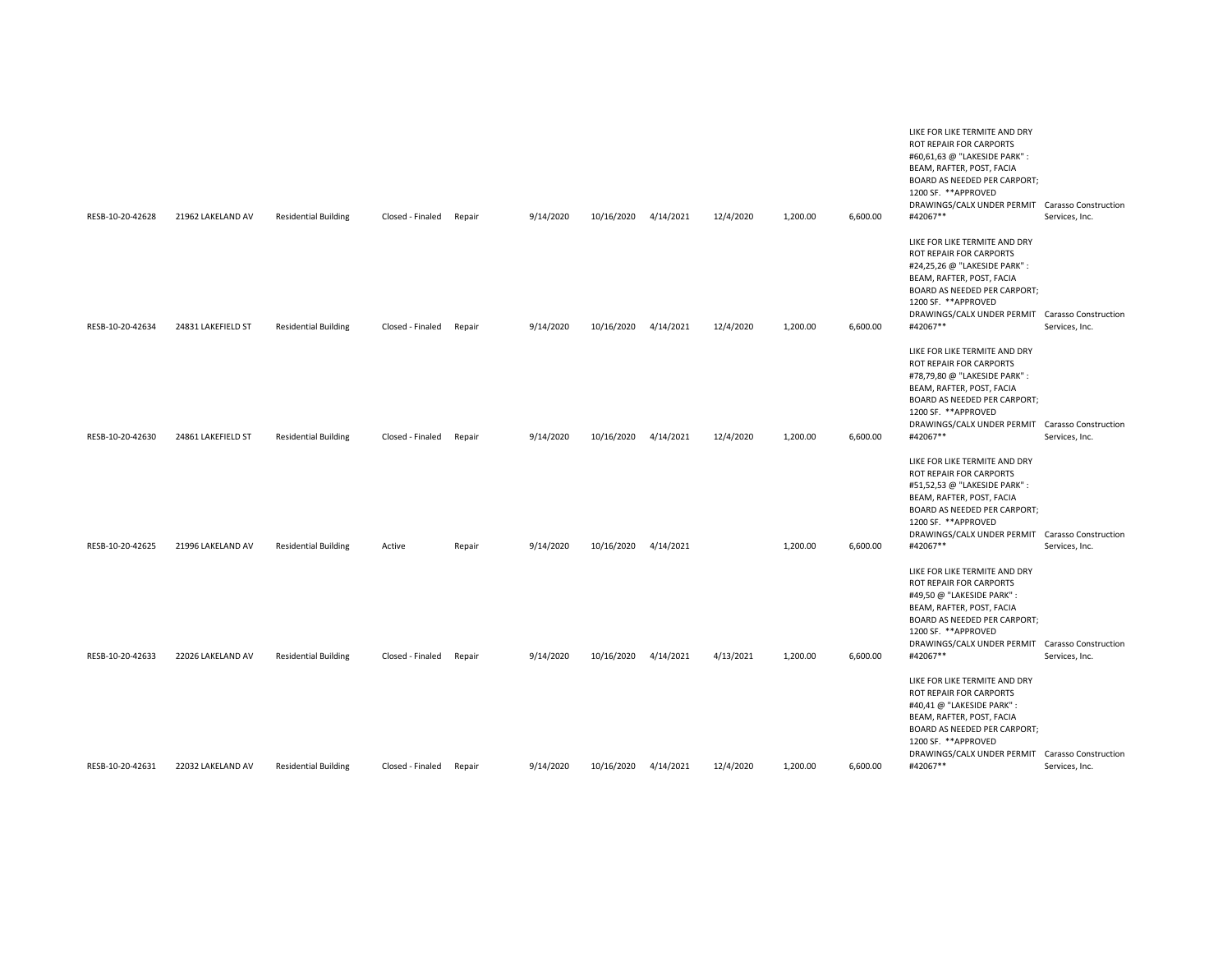| RESB-10-20-42627  | 21956 LAKELAND AV                           | <b>Residential Building</b>   | Closed - Finaled | Repair | 9/14/2020  | 10/16/2020 | 4/14/2021 | 12/4/2020  | 1,200.00 | 6,600.00 | LIKE FOR LIKE TERMITE AND DRY<br>ROT REPAIR FOR CARPORTS<br>#62,64,65 @ "LAKESIDE PARK":<br>BEAM, RAFTER, POST, FACIA<br>BOARD AS NEEDED PER CARPORT;<br>1200 SF. **APPROVED<br>DRAWINGS/CALX UNDER PERMIT Carasso Construction<br>#42067**   | Services, Inc.                          |
|-------------------|---------------------------------------------|-------------------------------|------------------|--------|------------|------------|-----------|------------|----------|----------|-----------------------------------------------------------------------------------------------------------------------------------------------------------------------------------------------------------------------------------------------|-----------------------------------------|
| RESB-10-20-42626  | 21942 LAKELAND AV                           | <b>Residential Building</b>   | Closed - Finaled | Repair | 9/14/2020  | 10/16/2020 | 4/14/2021 | 12/4/2020  | 1,200.00 | 6,600.00 | LIKE FOR LIKE TERMITE AND DRY<br>ROT REPAIR FOR CARPORTS<br>#67,68,69 @ "LAKESIDE PARK" :<br>BEAM, RAFTER, POST, FACIA<br>BOARD AS NEEDED PER CARPORT;<br>1200 SF. **APPROVED<br>DRAWINGS/CALX UNDER PERMIT Carasso Construction<br>#42067**  | Services, Inc.                          |
| RESB-10-20-42632  | 22002 LAKELAND AV                           | <b>Residential Building</b>   | Closed - Finaled | Repair | 9/14/2020  | 10/16/2020 | 4/14/2021 | 4/13/2021  | 1,200.00 | 6,600.00 | LIKE FOR LIKE TERMITE AND DRY<br>ROT REPAIR FOR CARPORTS<br>#42,43,44 @ "LAKESIDE PARK" :<br>BEAM, RAFTER, POST, FACIA<br>BOARD AS NEEDED PER CARPORT;<br>1200 SF. ** APPROVED<br>DRAWINGS/CALX UNDER PERMIT Carasso Construction<br>#42067** | Services, Inc.                          |
| RESB-09-20-42067  | 22052 LAKELAND AV                           |                               | Closed - Finaled |        | 9/14/2020  | 10/16/2020 | 4/14/2021 | 12/4/2020  | 1,200.00 | 6,600.00 | LIKE FOR LIKE TERMITE AND DRY<br>ROT REPAIR FOR CARPORTS #33,<br>34, 35 @ "LAKESIDE PARK":<br>BEAM, RAFTER, POST, FACIA<br>BOARD AS NEEDED PER CARPORT; Carasso Construction<br>1200 SF.                                                      |                                         |
|                   |                                             | <b>Residential Building</b>   |                  | Repair |            |            |           |            |          |          |                                                                                                                                                                                                                                               | Services, Inc.<br>Peak Power Solutions, |
| RELEC-10-20-42702 | 24751 LOBO DR                               | <b>Residential Electrical</b> | Active           | Meter  | 10/16/2020 | 10/16/2020 | 4/14/2021 |            | 0.00     | 0.00     | MAIN PANEL UPGRDAE TO 225A.<br>REPLACING 200A MAIN ELECT.                                                                                                                                                                                     | Inc.<br>MR ELECTRIC OF                  |
| RELEC-10-20-42704 | 24632 PASEO VENDAVAL Residential Electrical |                               | Closed - Finaled | Meter  | 10/16/2020 | 10/16/2020 | 4/14/2021 | 10/30/2020 | 0.00     | 0.00     | PANEL.                                                                                                                                                                                                                                        | ORANGE                                  |
| RESB-10-20-42629  | 24863 LAKEFIELD ST                          | <b>Residential Building</b>   | Closed - Finaled | Repair | 9/14/2020  | 10/16/2020 | 4/14/2021 | 12/4/2020  | 1,200.00 | 6,600.00 | LIKE FOR LIKE TERMITE AND DRY<br>ROT REPAIR FOR CARPORTS<br>#85,86,87 @ "LAKESIDE PARK":<br>BEAM, RAFTER, POST, FACIA<br>BOARD AS NEEDED PER CARPORT;<br>1200 SF. **APPROVED<br>DRAWINGS/CALX UNDER PERMIT Carasso Construction<br>#42067**   | Services, Inc.                          |
| RESB-10-20-42635  | 24825 LAKEFIELD ST                          | <b>Residential Building</b>   | Active           | Repair | 9/14/2020  | 10/16/2020 | 4/14/2021 |            | 1,200.00 | 6,600.00 | LIKE FOR LIKE TERMITE AND DRY<br>ROT REPAIR FOR CARPORTS<br>#27,28,29 @ "LAKESIDE PARK" :<br>BEAM, RAFTER, POST, FACIA<br>BOARD AS NEEDED PER CARPORT;<br>1200 SF. **APPROVED<br>DRAWINGS/CALX UNDER PERMIT Carasso Construction<br>#42067**  | Services, Inc.                          |
|                   |                                             |                               |                  |        |            |            |           |            |          |          |                                                                                                                                                                                                                                               |                                         |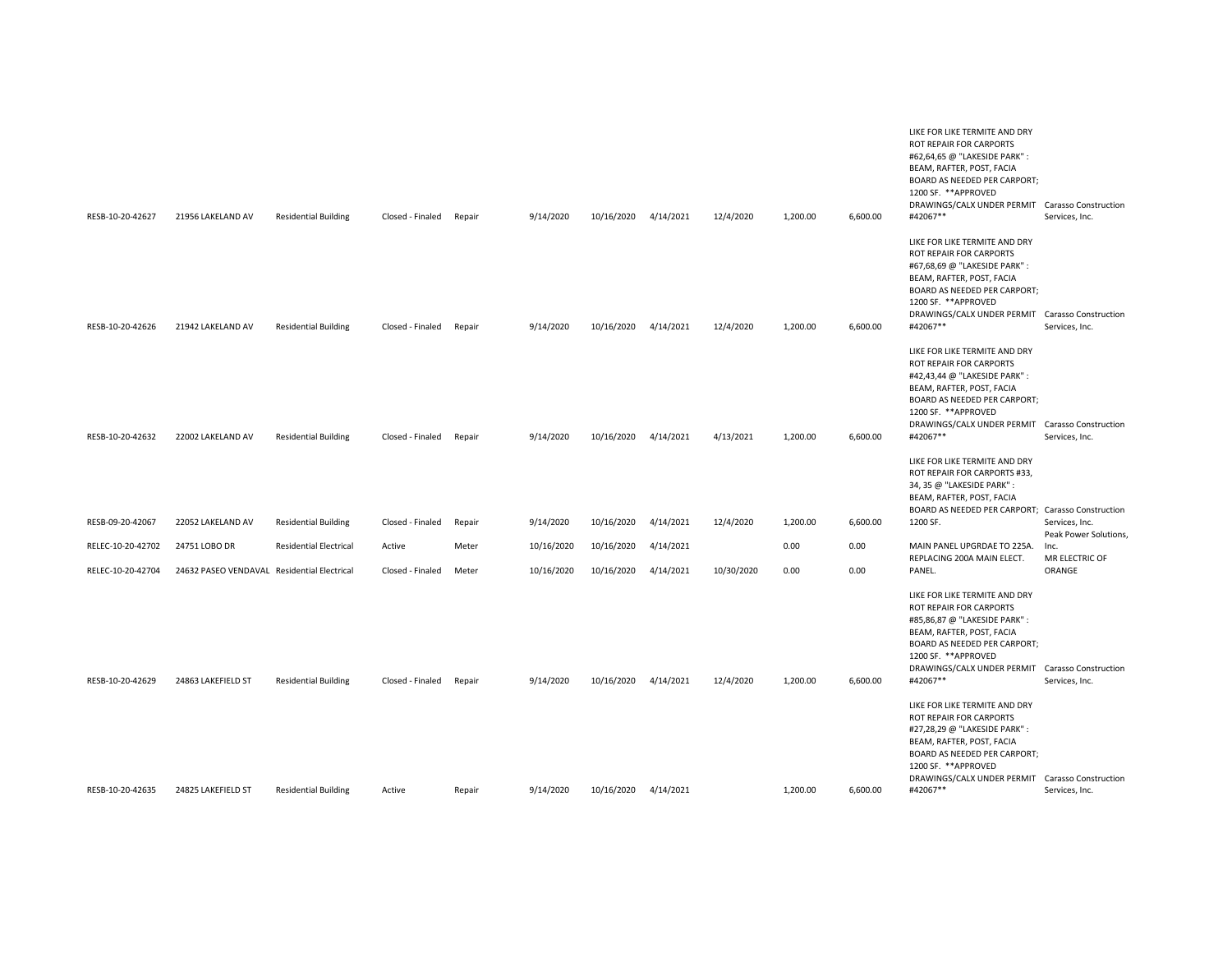| RELEC-10-20-42705 | 25695 FERNBANK                              | <b>Residential Electrical</b> | Closed - Finaled | Meter               | 10/16/2020 | 10/16/2020 | 4/14/2021 | 10/29/2020 | 0.00     | 0.00      | MAIN PANEL UPGRDAE TO 200A;<br>INSTALL NEMA 14-50 OUTLET<br>INSIDE THE GARAGE FOR AN EV<br>CHARGER.                                                                                                                                                                                                                                         | A-HOME SERVICES,<br>INC.                |
|-------------------|---------------------------------------------|-------------------------------|------------------|---------------------|------------|------------|-----------|------------|----------|-----------|---------------------------------------------------------------------------------------------------------------------------------------------------------------------------------------------------------------------------------------------------------------------------------------------------------------------------------------------|-----------------------------------------|
|                   |                                             |                               |                  |                     |            |            |           |            |          |           | LIKE FOR LIKE TERMITE AND DRY<br>ROT REPAIR FOR CARPORTS<br>#30,31,32 @ "LAKESIDE PARK":<br>BEAM, RAFTER, POST, FACIA<br>BOARD AS NEEDED PER CARPORT;<br>1200 SF. ** APPROVED<br>DRAWINGS/CALX UNDER PERMIT Carasso Construction                                                                                                            |                                         |
| RESB-10-20-42636  | 24811 LAKEFIELD ST                          | <b>Residential Building</b>   | Closed - Finaled | Repair              | 9/14/2020  | 10/16/2020 | 4/14/2021 | 4/13/2021  | 1,200.00 | 6,600.00  | #42067**                                                                                                                                                                                                                                                                                                                                    | Services, Inc.<br><b>GREAT PARK</b>     |
| RPLMB-10-20-42731 | 26345 SPRING CREEK CIR Residential Plumbing |                               | Active           | Alteration          | 10/19/2020 | 10/19/2020 | 4/17/2021 |            | 0.00     | 0.00      | PEX Repipe (13 fixtures)                                                                                                                                                                                                                                                                                                                    | PLUMBING<br><b>ELECTRICIANS SERVICE</b> |
| RELEC-10-20-42741 | 25612 DARTMOUTH CIR Residential Electrical  |                               | Active           | Meter               | 10/19/2020 | 10/19/2020 | 4/17/2021 |            | 0.00     | 0.00      | MAIN PANEL UPGRADE TO 200 A.                                                                                                                                                                                                                                                                                                                | <b>EXPRESS</b><br><b>GREAT PARK</b>     |
| RPLMB-10-20-42732 | 22265 NEWBRIDGE WAY Residential Plumbing    |                               | Active           | Alteration          | 10/19/2020 | 10/19/2020 | 4/17/2021 |            | 0.00     | 0.00      | PEX Repipe (13 fixtures)                                                                                                                                                                                                                                                                                                                    | PLUMBING                                |
| RPLMB-10-20-42723 | 21442 MORESBY WAY                           | <b>Residential Plumbing</b>   | Closed - Finaled | Alteration          | 10/19/2020 | 10/19/2020 | 4/17/2021 | 10/23/2020 | 0.00     | 0.00      | PEX Repipe (12 fixtures)                                                                                                                                                                                                                                                                                                                    | INTEGRITY REPIPE,<br>INC.               |
| CELEC-10-20-42707 | 21851 LAKE VISTA DR                         | <b>Commercial Electrical</b>  | Closed - Finaled | Meter               | 10/16/2020 | 10/19/2020 | 4/17/2021 | 10/29/2020 | 0.00     | 0.00      | REMOVE/REPLACE 100A<br>IRRIGATION METER PEDESTAL FOR<br>"THE OAKS AT LAKE FOREST".                                                                                                                                                                                                                                                          | Horizon Lighting, Inc.                  |
|                   |                                             |                               |                  |                     |            |            |           |            |          |           | 700 INT. T/I FOR "HOOKUPS<br>HOOKAH LOUNGE" TO INCLUDE:<br>RESTROOM AND SERVICE AREA<br>UPGRADES; CREATING A NEW<br>ADA RESTROOM; DUCTWORK; 2<br>VENT. FANS, 1 TYPE II HOOD, 40<br>REC, 45 LIGHTS, 11 SW, 3 SINKS, 1<br>TOILET. ** NO FOOD OR DRINK<br>WILL BE SERVED OR PREPARED**<br>** PERMIT REVISED ON<br>11/19/20** ** PERMIT REVISED |                                         |
|                   | 24412 MUIRLANDS BLVD                        |                               |                  | Tenant              |            |            |           |            |          |           | ON 1/11/21 TO ADD A NEW                                                                                                                                                                                                                                                                                                                     | <b>DILLON</b>                           |
| COMB-08-20-41367  | E                                           | <b>Commercial Building</b>    | Active           | Improvement         | 8/5/2020   | 10/19/2020 | 4/19/2021 |            | 700.00   | 40,000.00 | SEWER LINE.**<br>INSTALL 4.225 KW ROOF                                                                                                                                                                                                                                                                                                      | <b>CONSTRUCTION</b>                     |
| RESB-10-20-42724  | 24112 BIG TIMBER ST                         | <b>Residential Building</b>   | Closed - Finaled | Solar Panels        | 10/19/2020 | 10/19/2020 | 4/19/2021 | 5/21/2021  | 244.00   | 9,295.00  | MOUNTED PV SYSTEM WITH 13<br>MODULES, 1 INVERTER, 244 SF.<br>INSTALL 6.825 KW ROOF<br>MOUNTED PV SYSTEM WITH 21                                                                                                                                                                                                                             | <b>VIVINT SOLAR</b>                     |
| RESB-10-20-42722  | 23066 CAVANAUGH RD                          | <b>Residential Building</b>   | Closed - Finaled | <b>Solar Panels</b> | 10/19/2020 | 10/19/2020 | 4/17/2021 | 1/6/2021   | 406.00   | 15,015.00 | MODULES, 1 INVERTER, 406 SF.<br>CONSTRUCTION OF A 691 SF<br>STANDARD POOL AND 80 SF SPA<br>WITH EQUIPMENTS AND POOL<br>COVER; GAS LINE TO FUTURE<br>FIREPLACE, FIRE PIT AND BBQ;                                                                                                                                                            | <b>VIVINT SOLAR</b>                     |
| POOL-10-20-42739  | 1 VIAGGIO LN                                | Combination Pool/Spa          | Closed - Finaled | Residential         | 10/19/2020 | 10/19/2020 | 4/19/2021 | 6/16/2021  | 771.00   | 20,000.00 | ELECT LINE WITH UP TO 3<br>OUTLETS.                                                                                                                                                                                                                                                                                                         | SPLASH POOLS &<br>CONSTRUCTION          |
| RPLMB-10-20-42730 | 26364 SPRING CREEK CIR Residential Plumbing |                               | Active           | Alteration          | 10/19/2020 | 10/19/2020 | 4/17/2021 |            | 0.00     | 0.00      | PEX Repipe (13 fixtures)                                                                                                                                                                                                                                                                                                                    | <b>GREAT PARK</b><br>PLUMBING           |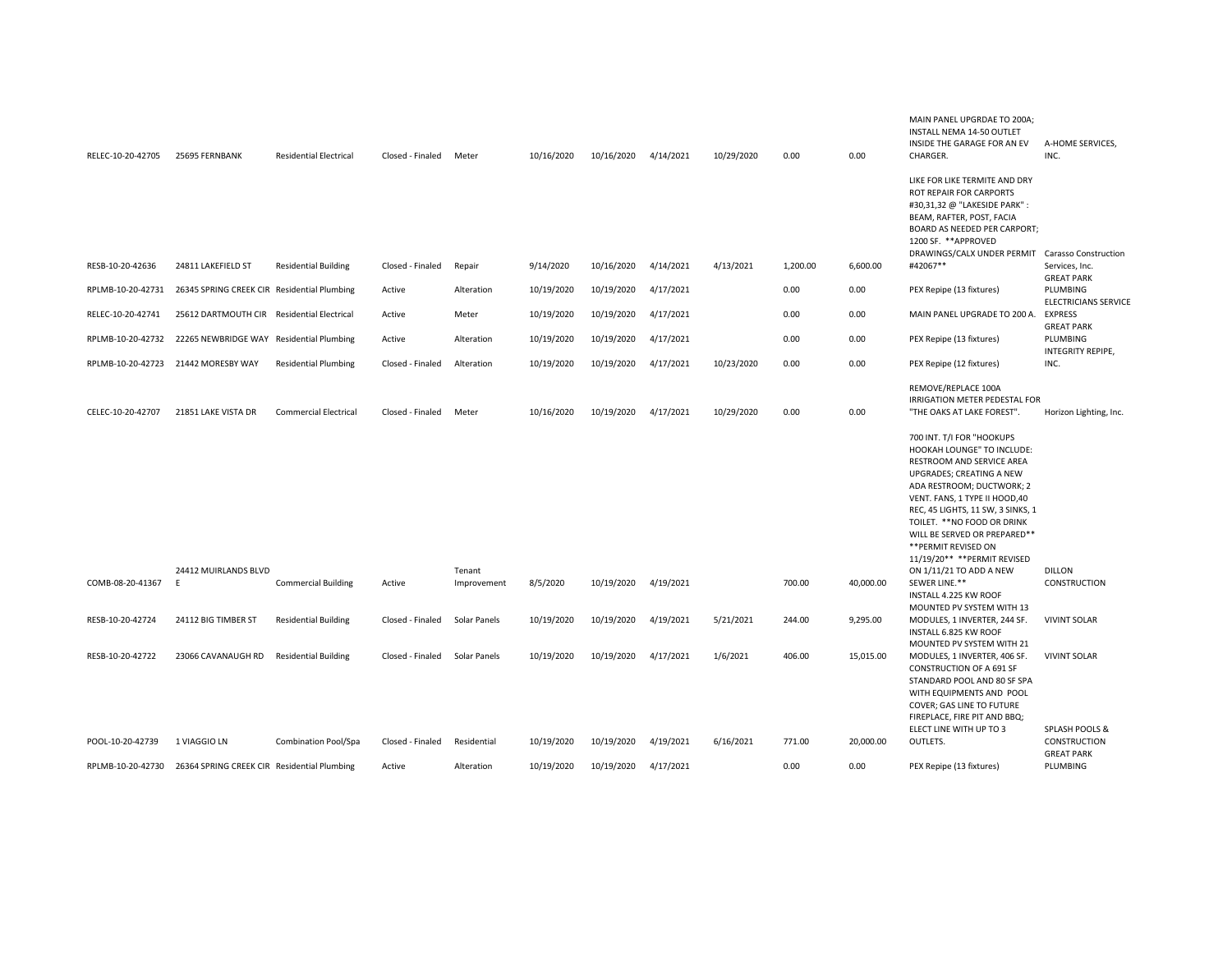| RESB-10-20-42733<br>RELEC-10-20-42706 | 24671 PASEO VENDAVAL Residential Building<br>26062 DUNDEE DR                         | <b>Residential Electrical</b> | Closed - Finaled<br>Closed - Finaled | Reroof<br>Remodel                 | 10/19/2020<br>10/16/2020 | 10/19/2020<br>10/19/2020 | 4/17/2021<br>4/17/2021 | 11/6/2020<br>10/20/2020 | 2,300.00<br>0.00 | 11,000.00<br>0.00 | REMOVE TILES AND EXISTING<br>UNDERLAYMENT; WOOD REPAIR<br>AS NEEDED, INSTALL 2 LAYERS OF<br>#30 UNDERLAYMENT; RE-INSTALL<br>THE EXISTING TILES, 2300 SF.<br>INSTALL NEMA 14-50 OUTLET<br>INSIDE THE GARAGE FOR AN EV<br>CHARGER.   | <b>Rational Roofing</b><br>Services<br><b>HIGHER POWER</b><br>ELECTRICAL<br>CONTRACTOR |
|---------------------------------------|--------------------------------------------------------------------------------------|-------------------------------|--------------------------------------|-----------------------------------|--------------------------|--------------------------|------------------------|-------------------------|------------------|-------------------|------------------------------------------------------------------------------------------------------------------------------------------------------------------------------------------------------------------------------------|----------------------------------------------------------------------------------------|
| RESB-10-20-42619                      | 22995 ASHWOOD                                                                        | <b>Residential Building</b>   | Closed - Finaled                     | Solar Panels                      | 10/13/2020               | 10/19/2020               | 4/17/2021              | 12/2/2020               | 252.00           | 8,400.00          | INSTALL 4.9 KW ROOF MOUNTED<br>PV SYSTEM WITH 14 MODULES,<br>MICROINVERTERS, 252 SF.<br>CHANGE OUT 2.5T AC IN                                                                                                                      | Aikyum Solar                                                                           |
|                                       | RMECH-10-20-42740 21156 LARCHMONT DR                                                 | <b>Residential Mechanical</b> | Closed - Finaled                     | Air Conditioner                   | 10/19/2020               | 10/19/2020               | 4/17/2021              | 3/31/2021               | 0.00             | 0.00              | BACKYARD AND 60K BTU<br>FURNACE IN CLOSET WITH COIL<br>AND DISCONNECT.                                                                                                                                                             | <b>ALPS AIR</b><br><b>CONDITIONING &amp;</b><br>HEATING, INC.                          |
| RESB-10-20-42673                      | 21101 CANTEBURY LN                                                                   | <b>Residential Building</b>   | Closed - Finaled                     | Solar Panels                      | 10/15/2020               | 10/19/2020               | 4/17/2021              | 1/22/2021               | 286.00           | 14,000.00         | INSTALL 5.74 KW ROOF MOUNTED<br>PV SYSTEM WITH 14 MODULES,<br>MICRO-INVERTERS, 286 SF.<br>INSTALL 4.55 KW ROOF MOUNTED                                                                                                             | SunPower<br>Corporation, Systems                                                       |
| RESB-10-20-42727                      | 23456 BLUE BIRD DR                                                                   | <b>Residential Building</b>   | Closed - Finaled                     | Solar Panels                      | 10/19/2020               | 10/20/2020               | 4/18/2021              | 4/23/2021               | 258.00           | 10,010.00         | PV SYSTEM WITH 14 MODULES, 1<br>INVERTER, 258 SF.<br>CHANGE OUT 3T AC IN FRONT<br>YARD AND 60K BTU FURNACE IN<br>CLOSET (BOTH IN SAME                                                                                              | <b>VIVINT SOLAR</b>                                                                    |
| RMECH-10-20-42767                     | 21835 MICHIGAN LN                                                                    | <b>Residential Mechanical</b> | Closed - Finaled                     | Air Conditioner                   | 10/20/2020               | 10/20/2020               | 4/18/2021              | 11/17/2020              | 0.00             | 0.00              | LOCATION) WITH COIL AND<br>DISCONNECT.                                                                                                                                                                                             | WHITE MECHANICAL<br>INC                                                                |
| RELEC-10-20-42749                     | 22785 RUMBLE DR                                                                      | <b>Residential Electrical</b> | Closed - Finaled                     | Meter                             | 10/20/2020               | 10/20/2020               | 4/18/2021              | 11/25/2020              | 0.00             | 0.00              | MAIN PANEL UPGRADE TO 200A.<br>T/O EXISTING ROOF (1600 SF<br>SLOPED ROOF AND 550 SF FLAT<br>ROOF); INSTALL #30 FELT AND<br>NEW COMP. SHINGLES GAF<br>REFLECTIVE ON SLOPED AREA; 550 McCormack Roofing,<br>SF OF TORCH DOWN ON FLAT | ION ELECTRIC, INC.<br><b>Construction &amp; Energy</b>                                 |
| RESB-10-20-42765                      | 24156 TWIG ST                                                                        | <b>Residential Building</b>   | Closed - Finaled                     | Reroof                            | 10/20/2020               | 10/20/2020               | 4/18/2021              | 12/16/2020              | 2,150.00         | 5,536.00          | AREA.<br>Attached Wood Lattice Patio<br>Cover (approx. 525 SF). (Note:                                                                                                                                                             | Solutions                                                                              |
| RESB-09-20-42299                      | 22562 MARYLHURST CT                                                                  | <b>Residential Building</b>   | Closed - Finaled                     | Patio Cover (Over<br>200 sq. ft.) | 9/24/2020                | 10/20/2020               | 4/18/2021              | 1/27/2021               | 525.00           | 15,000.00         | Electrical under separate permit<br>EP#41226.)<br>New 10-Plex (Type 2) MFD                                                                                                                                                         | Masonry Dynamics,<br>Inc.                                                              |
| RESB-02-20-39179                      | 700,702,704,706,708<br><b>DUSKY CREEK</b><br>801,803,805,807,809<br>OAKMONT BLDG #15 | <b>Residential Building</b>   | Closed - Finaled                     | New                               | 7/27/2020                | 10/20/2020               | 9/28/2021              | 6/17/2021               | 14,998.00        | 2,074,900.00      | Building "Silveroak" / 14,998 SF /<br>Garage 4,584 SF / Deck 916 SF /<br>Covered Entry 191 SF / P-E-M /<br>BUILDING #15                                                                                                            | LANDSEA HOLDINGS<br>CORPORATION                                                        |
| RESB-09-20-42378                      | 23166 RESPIT DR                                                                      | <b>Residential Building</b>   | Closed - Finaled                     | Solar Panels                      | 9/29/2020                | 10/20/2020               | 4/18/2021              | 12/9/2020               | 238.00           | 14,750.00         | INSTALL 4.03 KW ROOF MOUNTED<br>PV SYSTEM WITH 13 MODULES 1<br>INVERTER, 225A MAIN SERVICE<br>PANEL UPGRADE, 238 SF.<br>T/O 1800 SF EXISTING ROOF;<br>INSTALL 1 LAYER OF #30 FELT;                                                 | <b>ENERGY SERVICE</b><br>PARTNERS, INC.<br>McCormack Roofing,                          |
| RESB-10-20-42764                      | 21095 CRANBRIDGE DR                                                                  | <b>Residential Building</b>   | Closed - Finaled                     | Reroof                            | 10/20/2020               | 10/20/2020               | 4/18/2021              | 11/18/2020              | 1,800.00         | 5,000.00          | INSTALL GAF TIMBERLINE HD<br>REFLECTOR COMP. SHINGLES.                                                                                                                                                                             | Construction & Energy<br>Solutions                                                     |
| RELEC-10-20-42750                     | 22041 ELSBERRY WAY                                                                   | <b>Residential Electrical</b> | Closed - Finaled                     | Meter                             | 10/20/2020               | 10/20/2020               | 4/18/2021              | 11/23/2020              | 0.00             | 0.00              | MAIN PANEL UPGRADE TO 175A.                                                                                                                                                                                                        | ION ELECTRIC, INC.                                                                     |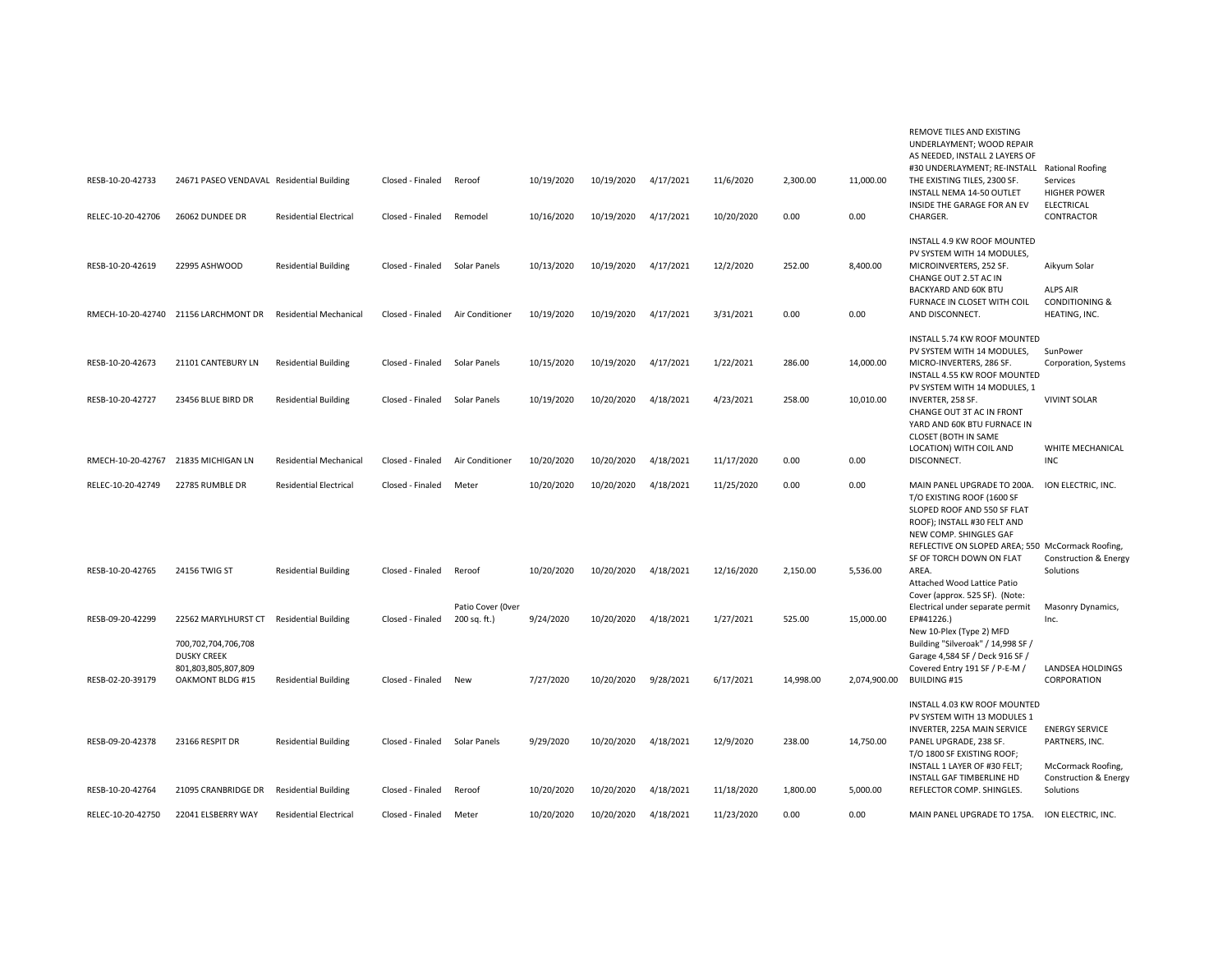| RESB-10-20-42763                       | 24762 SUNSET LN                                               | <b>Residential Building</b>                                  | Active                               | Demolition          | 10/20/2020               | 10/20/2020               | 4/18/2021              |                         | 0.00         | 4,000.00     | (not for future construction; to be<br>covered with concrete; Existing<br>Pool to remain); Updating pool<br>safety features (self-closing/self-<br>latching pool gate, install wave<br>sensor safety device); Removing<br>portion of existing 2' H block wall<br>in rear yard and replacing with<br>5'6" H wall (non-retaining). | ALEJANDRO<br>SANTIAGO                                 |
|----------------------------------------|---------------------------------------------------------------|--------------------------------------------------------------|--------------------------------------|---------------------|--------------------------|--------------------------|------------------------|-------------------------|--------------|--------------|----------------------------------------------------------------------------------------------------------------------------------------------------------------------------------------------------------------------------------------------------------------------------------------------------------------------------------|-------------------------------------------------------|
|                                        |                                                               |                                                              |                                      |                     |                          |                          |                        |                         |              |              |                                                                                                                                                                                                                                                                                                                                  |                                                       |
| RELEC-10-20-42762<br>RPLMB-10-20-42774 | 23432 CAVANAUGH RD<br>20911 SHARMILA                          | <b>Residential Electrical</b><br><b>Residential Plumbing</b> | Closed - Finaled<br>Closed - Finaled | Meter<br>Alteration | 10/20/2020<br>10/21/2020 | 10/20/2020<br>10/21/2020 | 4/18/2021<br>4/19/2021 | 12/14/2020<br>11/5/2020 | 0.00<br>0.00 | 0.00<br>0.00 | MAIN PANEL UPGRADE TO 200A.<br>PEX REPIPE: 17 FIXTURES.                                                                                                                                                                                                                                                                          | <b>SALAS ELECTRIC</b><br>Repipe Pro                   |
| RESB-10-20-42726                       | 21866 HURON LN                                                | <b>Residential Building</b>                                  | Closed - Finaled                     | Solar Panels        | 10/19/2020               | 10/21/2020               | 4/19/2021              | 11/5/2020               | 367.00       | 21,000.00    | INSTALL 6.9 KW ROOF MOUNTED<br>PV SYSTEM WITH 20 MODULES,<br>MICROINVERTERS, 367<br>SF.*11/05/20 revised permit to<br>omit one ac disconnect and move<br>combiner panel*<br><b>CONSTRUCTION OF 352 SF</b><br>STANDARD POOL AND 52 SF SPA<br>WITH EQUIPMENTS; GAS LINE TO                                                         | SOLARMAX<br><b>RENEWABLE ENERGY</b><br>PROVIDER, INC. |
| POOL-10-20-42773                       | 20922 PASEO OLMA                                              | <b>Combination Pool/Spa</b>                                  | Active                               | Residential         | 10/21/2020               | 10/21/2020               | 4/19/2021              |                         | 404.00       | 15,000.00    | BBQ AND FIRE PIT; ELECT. LINE<br>WITH 3 OUTLETS.                                                                                                                                                                                                                                                                                 | Pool Logic                                            |
| RMECH-10-20-42668 26411 STRATFORD      |                                                               | <b>Residential Mechanical</b>                                | Closed - Finaled                     | Alteration          | 10/14/2020               | 10/22/2020               | 4/20/2021              | 11/9/2020               | 0.00         | 0.00         | 1-AC Changeout (3 ton, 16 SEER, in<br>same backyard location) with<br>Disconnect; 1-Coil; 1-FAU<br>Changeout (60,000 BTU, in same<br>garage location) with Ducts/Vents<br>(R-8 ductwork and 6 registers).<br>INSTALL 4.08 KW ROOF MOUNTED<br>PV SYSTEM WITH 12 MODULES, 1                                                        | White Mechanical, Inc.                                |
| RESB-10-20-42752                       | 22601 LAKESIDE LN                                             | <b>Residential Building</b>                                  | Closed - Finaled                     | Solar Panels        | 10/20/2020               | 10/22/2020               | 4/20/2021              | 11/18/2020              | 236.00       | 8.000.00     | INVERTER, 125A LOAD CENTER,<br>236 SF.                                                                                                                                                                                                                                                                                           | <b>TESLA</b>                                          |
|                                        | 26342 FOREST RIDGE DR                                         |                                                              |                                      |                     |                          |                          |                        |                         |              |              | PEX Repipe (whole house - 10                                                                                                                                                                                                                                                                                                     | Pipe It Right Plumbing,                               |
| RPLMB-10-20-42779 7F                   |                                                               | <b>Residential Plumbing</b>                                  | Active                               | Alteration          | 10/22/2020               | 10/22/2020               | 4/20/2021              |                         | 0.00         | 0.00         | fixtures)<br>INSTALL 2.76 KW ROOF MOUNTED<br>PV SYSTEM WITH 8 MODULES,<br>MICROINVERTERS, 13.5 KWH<br>ENERGY STORAGE SYSTEM WITH 1                                                                                                                                                                                               | Inc.                                                  |
| RESB-09-20-42184                       | 22652 SHADY GROVE CIR Residential Building                    |                                                              | Closed - Finaled                     | Solar Panels        | 9/18/2020                | 10/22/2020               | 4/20/2021              | 11/3/2020               | 198.00       | 11,500.00    | BATTERY, 225A BACK UP LOAD<br>CENTER. 198 SF.                                                                                                                                                                                                                                                                                    | Sunrun Installation<br>Services, Inc.                 |
| RELEC-10-20-42790                      | 21452 COUNTRYSIDE DR Residential Electrical                   |                                                              | Closed - Finaled                     | Meter               | 10/22/2020               | 10/22/2020               | 4/20/2021              | 11/24/2020              | 0.00         | 0.00         | MAIN PANEL UPGRADE TO 200A.                                                                                                                                                                                                                                                                                                      | AAA PACIFIC ELECTRIC<br><b>INC</b>                    |
|                                        | RMECH-10-20-42789 18966 CANYON VIEW DR Residential Mechanical |                                                              | Void                                 | Air Conditioner     | 10/22/2020               | 10/22/2020               | 4/20/2021              | 12/14/2020              | 0.00         | 0.00         | 1-AC Changeout (2 ton, in same<br>front yard location); 1-Coil.<br>1-AC Changeout (3 ton, 16 SEER, in<br>same right side yard location) with<br>Disconnect; 1-Coil; 1-AC                                                                                                                                                         | Dynamic Air Services,<br>Inc.                         |
| RMECH-10-20-42669 21612 VINTAGE WAY    |                                                               | <b>Residential Mechanical</b>                                | Active                               | Alteration          | 10/14/2020               | 10/22/2020               | 4/20/2021              |                         | 0.00         | 0.00         | Changeout (60,000 BTU, in same<br>garage location).                                                                                                                                                                                                                                                                              | White Mechanical, Inc.                                |

Demolition of Existing Spa Only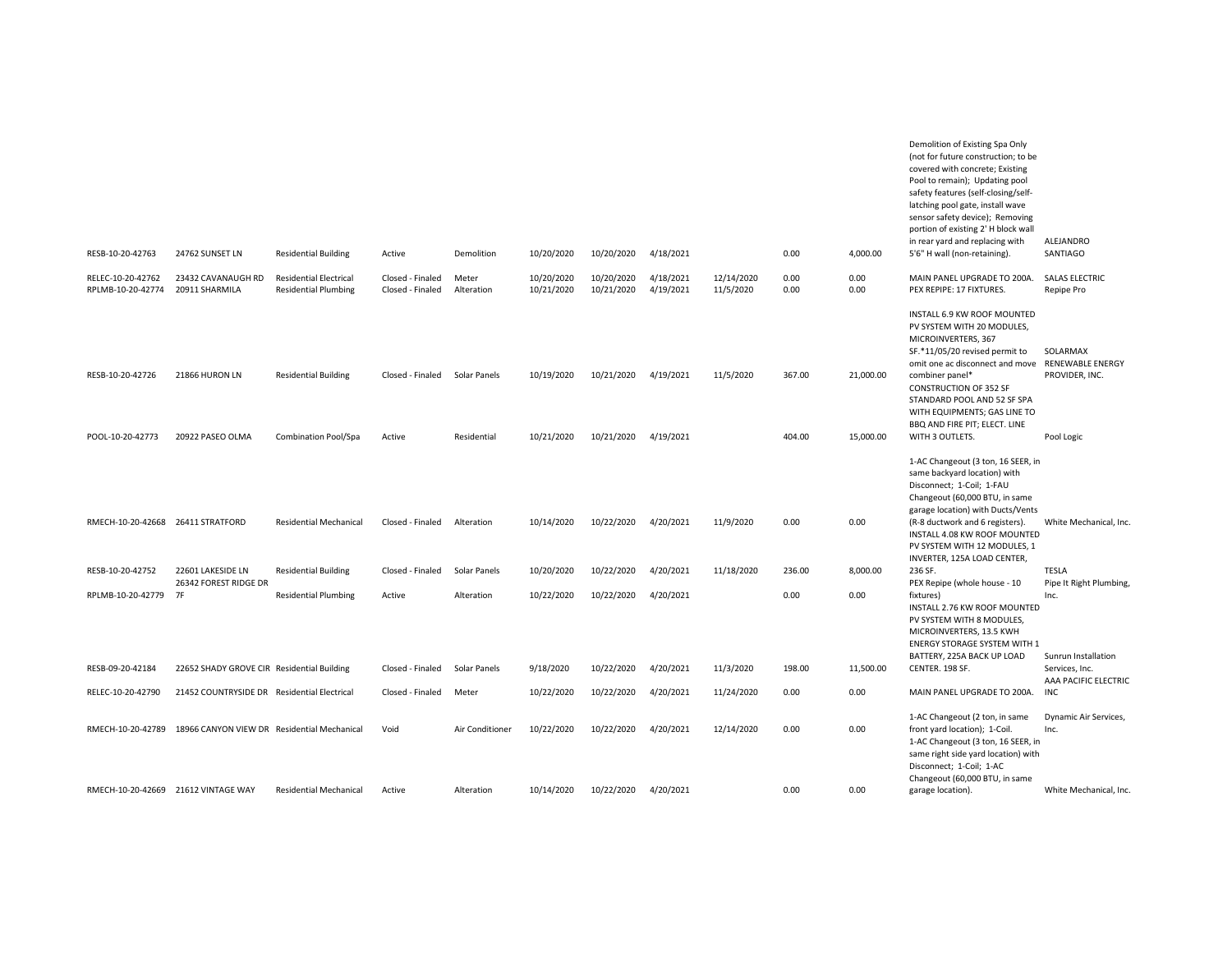| SIGN-10-20-42776                    | 23600 EL TORO P 1-C                      | Sign                          | Closed - Finaled | <b>Wall Sign</b>     | 10/22/2020 | 10/22/2020 | 4/20/2021 | 2/1/2021   | 42.00    | 7,500.00   | INSTALL (2) 21 SF ILLUMINATED<br>WALL SIGNS FOR "RED WING";<br>REPLACE (1) DUAL FACE HANGING<br>BLADE SIGN (FACE ONLY).                                                                                                                                                                                  | SWAIN SIGN, INC.                     |
|-------------------------------------|------------------------------------------|-------------------------------|------------------|----------------------|------------|------------|-----------|------------|----------|------------|----------------------------------------------------------------------------------------------------------------------------------------------------------------------------------------------------------------------------------------------------------------------------------------------------------|--------------------------------------|
|                                     |                                          |                               |                  |                      |            |            |           |            |          |            | 1-AC Changeout (3 ton, in same<br>backyard location); 1-Coil; 1-FAU<br>Changeout (60,000 BTU, in same<br>garage location) with Ductwork (6 Alps Air Conditioning                                                                                                                                         |                                      |
| RMECH-10-20-42788 21512 VINTAGE WAY |                                          | <b>Residential Mechanical</b> | Closed - Finaled | Alteration<br>Tenant | 10/22/2020 | 10/22/2020 | 4/20/2021 | 12/3/2020  | 0.00     | 0.00       | air in/outlets).<br>(ROLL PLANS) 1,935 SF INT. T/I<br>FOR "UMAI" RESTAURANT TO<br>COVER REMOVE/REPLACE INT.<br>WALLS, CEILING, CONFIGURATION<br>OF KITCHEN, DINNING, INT.<br>FINISHES; 16 REC, 1 SW, 26<br>LIGHTS, NO<br>MECHANICHAL/PLUMBING<br>WORK. ** PERMIT REVISED ON<br>4/1/21 TO OMIT NEW WH AND | & Heating, Inc.                      |
| COMB-07-20-41185                    | 23622 ROCKFIELD 703                      | <b>Commercial Building</b>    | Closed - Finaled | Improvement          | 7/27/2020  | 10/22/2020 | 4/20/2021 | 4/20/2021  | 1,935.00 | 110,000.00 | HOOD**<br>INSTALL 5.58 KW ROOF MOUNTED<br>PV SYSTEM WITH 18 MODULES, 1                                                                                                                                                                                                                                   | THAI D HOANG<br><b>BRIGHT PLANET</b> |
| RESB-09-20-42336                    | 26615 HEATHER BROOK Residential Building |                               | Closed - Finaled | Solar Panels         | 9/25/2020  | 10/22/2020 | 4/20/2021 | 12/16/2020 | 327.00   | 11,600.00  | INVERTER, 327 SF.                                                                                                                                                                                                                                                                                        | SOLAR                                |
|                                     |                                          |                               |                  |                      |            |            |           |            |          |            | PEX REPIPE: 12 FIXTURES; CHANGE<br>OUT 40 GAL WATER HEATER IN<br>GARAGE (SAME LOCATION) WITH California Repipe                                                                                                                                                                                           |                                      |
| RPLMB-10-20-42787                   | 21342 FALKIRK LN                         | <b>Residential Plumbing</b>   | Active           | Alteration           | 10/22/2020 | 10/22/2020 | 4/20/2021 |            | 0.00     | 0.00       | <b>EXPANSION TANK.</b><br>1-Water Heater Changeout (50                                                                                                                                                                                                                                                   | Specialist                           |
| RPLMB-10-20-42780                   | 22282 PEWTER LN                          | <b>Residential Plumbing</b>   | Active           | <b>Water Heater</b>  | 10/22/2020 | 10/22/2020 | 4/20/2021 |            | 0.00     | 0.00       | gal., in same garage location).                                                                                                                                                                                                                                                                          | <b>Rescue Rooter</b>                 |
|                                     |                                          |                               |                  |                      |            |            |           |            |          |            | INSTALL 6.12 KW ROOF MOUNTED<br>PV SYSTEM WITH 18 MODULES, 1<br>INVERTER, 200A MAIN SERVICE                                                                                                                                                                                                              |                                      |
| RESB-10-20-42786                    | 25522 LOGANBERRY LN Residential Building |                               | Closed - Finaled | Solar Panels         | 10/22/2020 | 10/22/2020 | 6/20/2021 | 12/30/2020 | 348.00   | 18,000.00  | PANEL UPGRADE, 348 SF.                                                                                                                                                                                                                                                                                   | AQUILA ELECTRIC LLO                  |
|                                     |                                          |                               |                  |                      |            |            |           |            |          |            | INSTALL 3.46 KW ROOF MOUNTED<br>PV SYSTEM WITH 21 MODULES,<br>MICROINVERTERS, 13.5 KWH<br>ENERGY STORAGE SYSTEM WITH 1<br>BATTERY, 200A BACK UP LOAD<br>PANEL, 378 SF.*11/12/20 permit                                                                                                                   |                                      |
|                                     | 1589 VIEJO RIDGE DR                      |                               |                  |                      |            |            |           |            |          |            | revised to move gateway from the Sunrun Installation                                                                                                                                                                                                                                                     |                                      |
| RESB-09-20-42096                    | SOUTH                                    | <b>Residential Building</b>   | Closed - Finaled | Solar Panels         | 9/15/2020  | 10/22/2020 | 4/20/2021 | 11/12/2020 | 378.00   | 21,500.00  | garage to the exterior."<br>Install Tesla Wall Connector (60<br>amps, 240 volt) in garage for                                                                                                                                                                                                            | Services, Inc.                       |
| RELEC-10-20-42801                   | <b>77 PROMINENCE</b>                     | <b>Residential Electrical</b> | Closed - Finaled | Alteration           | 10/23/2020 | 10/23/2020 | 4/21/2021 | 12/2/2020  | 0.00     | 0.00       | electric vehicle charging.                                                                                                                                                                                                                                                                               | <b>Trout Electric</b>                |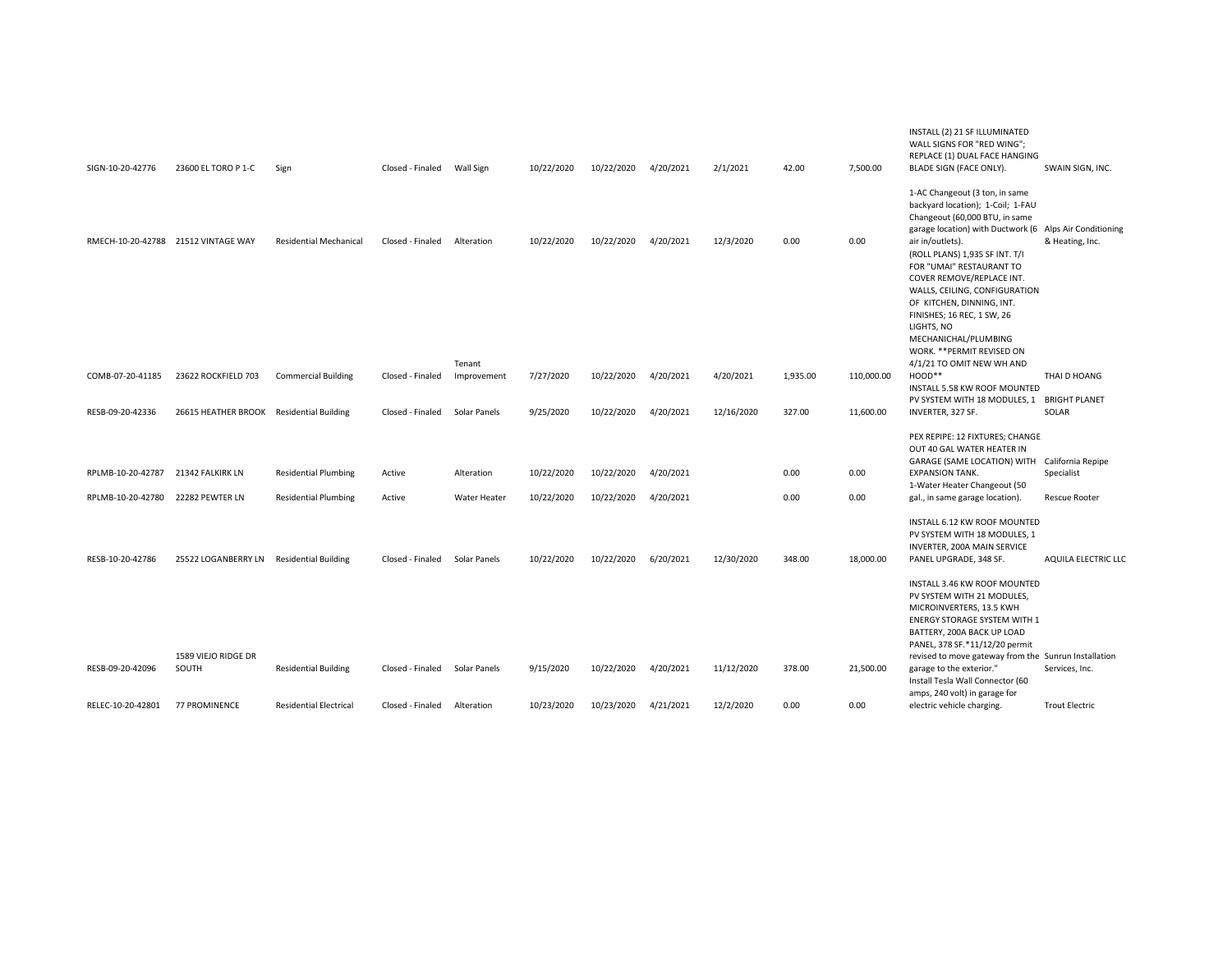| COMB-08-20-41472  | 20621 LAKE FOREST DR Commercial Building  |                             | Closed - Finaled | Demolition                        | 8/10/2020  | 10/23/2020 | 4/21/2021 | 5/12/2021  | 527,365.00 | 142,000.00 | Demolition of Nakase Nursery site<br>(TR #18142) to include: REMOVAL<br>& DISPOSAL OF: Existing Buildings<br>(3,028 SF), Modular Light Steel &<br>Fiberglass Structures (521,366 SF),<br><b>Existing Above Ground Tanks</b><br>(total of 6), Existing Trailers (2,971<br>SF), and Misc. Debris (20,670 SF);<br>REMOVAL & RECYCLING OF: On-<br>Site Asphalt Concrete (228,600 SF)<br>and On-Site Concrete & Rip-Rap<br>(81,697 SF); and REMOVAL of an<br><b>Existing Well per Health</b><br>Department. | TOLL BROTHERS, INC               |
|-------------------|-------------------------------------------|-----------------------------|------------------|-----------------------------------|------------|------------|-----------|------------|------------|------------|--------------------------------------------------------------------------------------------------------------------------------------------------------------------------------------------------------------------------------------------------------------------------------------------------------------------------------------------------------------------------------------------------------------------------------------------------------------------------------------------------------|----------------------------------|
|                   |                                           |                             |                  |                                   |            |            |           |            |            |            | Guest Bath Remodel on 2nd Floor:<br>Replace existing bathtub with a<br>new shower (with tile and lath).                                                                                                                                                                                                                                                                                                                                                                                                | 4SGroup Builder &                |
| RESB-10-20-42802  | 24931 AVENIDA BANCAL Residential Building |                             | Closed - Finaled | Remodel                           | 10/23/2020 | 10/23/2020 | 4/21/2021 | 3/10/2021  | 0.00       | 1,500.00   | Also, replace drywall in the<br>downstairs laundry room.                                                                                                                                                                                                                                                                                                                                                                                                                                               | Real Estate<br>Investments, Inc. |
| RESB-10-20-42805  | 22251-22267 VISTA<br><b>VERDE DR</b>      | <b>Residential Building</b> | Active           | Remodel                           | 10/23/2020 | 10/23/2020 | 4/21/2021 |            | 1,000.00   | 100,000.00 | Install 1,000 SF of vinyl siding over<br>existing T1-11 wood on exterior of<br>Vista Verde townhome building.<br>3-Alumawood Patio Covers (ICC<br>ESR #2676) - (1) Open Lattice<br>(10x11; 110 SF); (1) Open Lattice<br>(10x18; 180 SF); (1) Solid Roof<br>(12x28; 336 SF); 3-Rec 6-                                                                                                                                                                                                                   | Ameriside                        |
| RESB-10-20-42803  | 21432 COUNTRYSIDE DR Residential Building |                             | Closed - Finaled | Patio Cover (Over<br>200 sq. ft.) | 10/23/2020 | 10/23/2020 | 4/21/2021 | 12/9/2020  | 626.00     | 10,000.00  | Recessed Lights 1-Switch 1-<br>Dimmer 2-Fans.                                                                                                                                                                                                                                                                                                                                                                                                                                                          | The Patio Man                    |
| RESB-10-20-42804  | 22231-22247 VISTA<br><b>VERDE DR</b>      | <b>Residential Building</b> | Active           | Remodel                           | 10/23/2020 | 10/23/2020 | 4/21/2021 |            | 1,000.00   | 100,000.00 | Install 1,000 SF of vinyl siding over<br>existing T1-11 wood on exterior of<br>Vista Verde townhome building.                                                                                                                                                                                                                                                                                                                                                                                          | Ameriside                        |
| RPLMB-10-20-42798 | 21036 CALLE MATORRAL Residential Plumbing |                             | Closed - Finaled | Alteration                        | 10/23/2020 | 10/23/2020 | 4/21/2021 | 10/28/2020 | 0.00       | 0.00       | PEX Repipe (12 fixtures)                                                                                                                                                                                                                                                                                                                                                                                                                                                                               | INTEGRITY REPIPE,<br>INC.        |
| RESB-08-20-41648  | 20621 LAKE FOREST DR                      | <b>Residential Building</b> | Active           | New                               | 8/19/2020  | 10/23/2020 | 4/21/2021 |            | 2,160.00   | 54,000.00  | Three (3) Construction Trailers<br>(each 60' x 12') to be placed on the<br>Nakase Ranch Development Site<br>(TR 18142) for Toll Brothers.<br>INSTALL 2.96 KW ROOF MOUNTED                                                                                                                                                                                                                                                                                                                              | TOLL BROTHERS, INC               |
| RESB-10-20-42748  | 23485 SWALLOW LN                          | <b>Residential Building</b> | Closed - Finaled | Solar Panels                      | 10/20/2020 | 10/23/2020 | 4/21/2021 | 10/29/2020 | 167.00     | 13,616.00  | PV SYSTEM WITH 8 MODULES, 1<br>INVERTER, 167 SF.                                                                                                                                                                                                                                                                                                                                                                                                                                                       | SOLCIUS LLC                      |
| RESB-10-20-42806  | 22271-22287 VISTA<br><b>VERDE DR</b>      | <b>Residential Building</b> | Active           | Remodel                           | 10/23/2020 | 10/23/2020 | 4/21/2021 |            | 1,000.00   | 100,000.00 | Install 1,000 SF of vinyl siding over<br>existing T1-11 wood on exterior of<br>Vista Verde townhome building.                                                                                                                                                                                                                                                                                                                                                                                          | Ameriside                        |
| RESB-10-20-42783  | 24162 ELROND LN                           | <b>Residential Building</b> | Closed - Finaled | Solar Panels                      | 10/22/2020 | 10/23/2020 | 4/21/2021 | 11/20/2020 | 180.00     | 7,000.00   | INSTALL 3.30 KW ROOF MOUNTED<br>PV SYSTEM WITH 10 MODULES,<br>MICRO INVERTERS, 225A MAIN<br>SERVICE PANEL UPGRADE, 180 SF. Solar Optimum, Inc.<br>INSTALL 9.18 KW ROOF MOUNTED<br>PV SYSTEM WITH 27 MODULES, I                                                                                                                                                                                                                                                                                         |                                  |
| RESB-10-20-42485  | 24682 VIA DEL RIO                         | <b>Residential Building</b> | Closed - Finaled | <b>Solar Panels</b>               | 10/5/2020  | 10/23/2020 | 4/21/2021 | 11/18/2020 | 495.00     | 33,700.00  | INVERTER, 495 SF.                                                                                                                                                                                                                                                                                                                                                                                                                                                                                      | Barnes Solar Inc.                |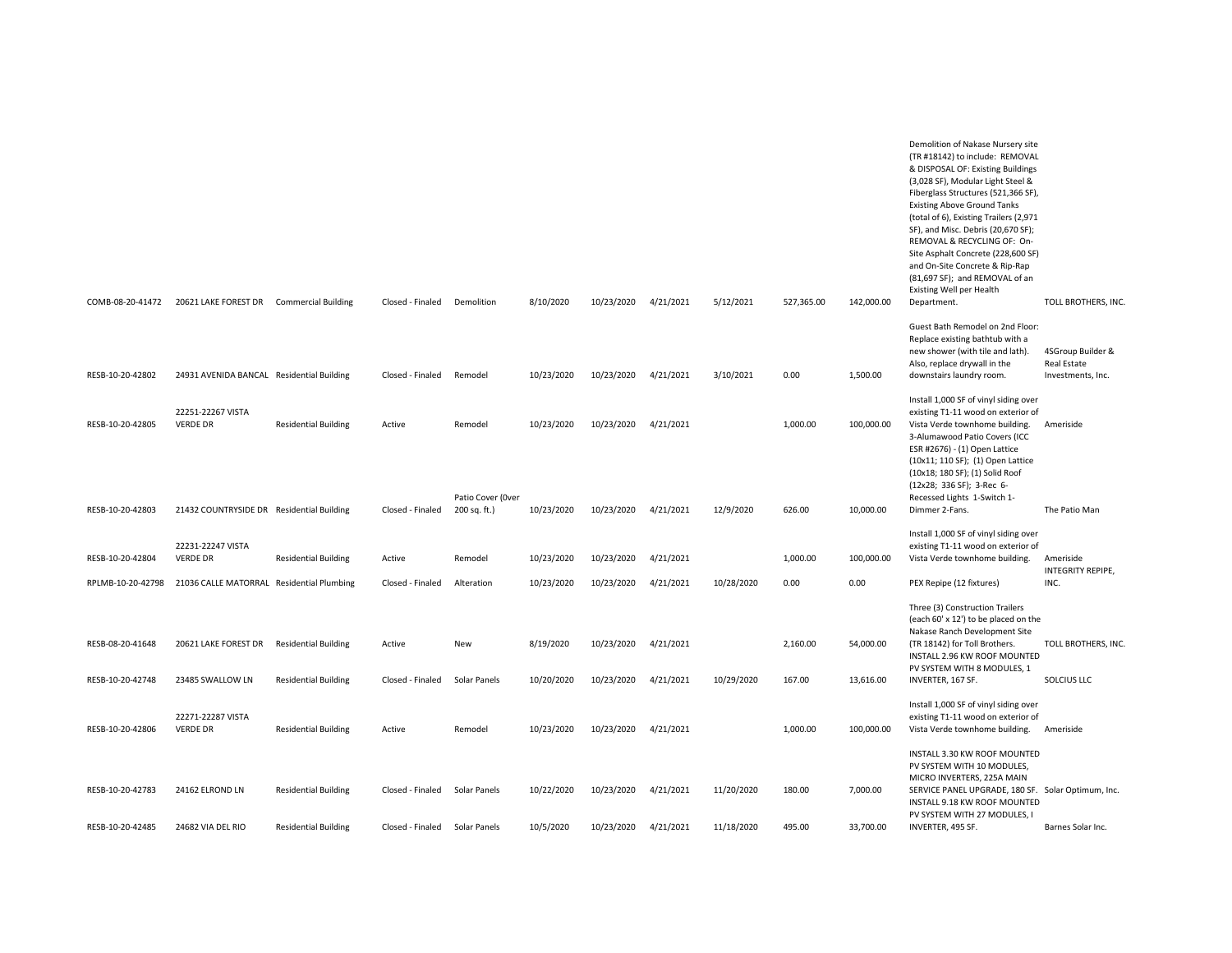| RESB-10-20-42807                  | 22291-22307 VISTA<br><b>VERDE DR</b> | <b>Residential Building</b> | Active           | Remodel             | 10/23/2020 | 10/23/2020 | 4/21/2021 |            | 1,000.00 | 100,000.00 | Install 1,000 SF of vinyl siding over<br>existing T1-11 wood on exterior of<br>Vista Verde townhome building.                                                                                                                                                                                                                                                                          | Ameriside                          |
|-----------------------------------|--------------------------------------|-----------------------------|------------------|---------------------|------------|------------|-----------|------------|----------|------------|----------------------------------------------------------------------------------------------------------------------------------------------------------------------------------------------------------------------------------------------------------------------------------------------------------------------------------------------------------------------------------------|------------------------------------|
| RESB-10-20-42808                  | 22311-22327 VISTA<br><b>VERDE DR</b> | <b>Residential Building</b> | Active           | Remodel             | 10/23/2020 | 10/23/2020 | 4/21/2021 |            | 1,000.00 | 100,000.00 | Install 1,000 SF of vinyl siding over<br>existing T1-11 wood on exterior of<br>Vista Verde townhome building.<br>Replace existing living room                                                                                                                                                                                                                                          | Ameriside                          |
| RESB-10-20-42816                  | 22442 CASSIA LN                      | <b>Residential Building</b> | Closed - Finaled | Remodel             | 10/23/2020 | 10/23/2020 | 4/21/2021 | 3/2/2021   | 0.00     | 400.00     | window with a door to front yard<br>(driveway).<br>CHANGE OUT 50 GAL WATER                                                                                                                                                                                                                                                                                                             | OWNER/BUILDER                      |
| RPLMB-10-20-42840                 | 21021 AVENIDA<br>AMAPOLA             | <b>Residential Plumbing</b> | Active           | Water Heater        | 10/26/2020 | 10/26/2020 | 4/24/2021 |            | 0.00     | 0.00       | HEATER WITH EXPANSION TANK<br>(LIKE FOR LIKE).                                                                                                                                                                                                                                                                                                                                         | Water Heaters Only,<br>Inc.        |
| RPLMB-10-20-42841 26065 MIRALINDA |                                      | <b>Residential Plumbing</b> | Closed - Finaled | <b>Water Heater</b> | 10/26/2020 | 10/26/2020 | 4/24/2021 | 2/10/2021  | 0.00     | 0.00       | CHANGE OUT A WATER HEATER<br>WITH EXPANSION TANK IN<br>GARAGE (LIKE FOR LIKE).                                                                                                                                                                                                                                                                                                         | AFFORDABLE WATER<br><b>HEATERS</b> |
| RESB-10-20-42848                  | 25302 ROMERA PL                      | <b>Residential Building</b> | Closed - Finaled | Reroof              | 10/26/2020 | 10/26/2020 | 4/24/2021 | 12/22/2020 | 0.00     | 0.00       | T/O EXISTING ROOF; INSTALL 1<br>LAYER OF 330 UNDERLAYMENT;<br>INSTALLNEW COMP. SHINGLES<br>(HOUSE AND ATTACHED GARAGE). FINISH                                                                                                                                                                                                                                                         | <b>FOUNDATION 2</b>                |
| RPLMB-10-20-42828                 | 26375 MOUNTAIN<br><b>GROVE CIR</b>   | <b>Residential Plumbing</b> | Closed - Finaled | Alteration          | 10/26/2020 | 10/26/2020 | 4/24/2021 | 11/4/2020  | 0.00     | 0.00       | PEX REPIPE: 13 FIXTURES.                                                                                                                                                                                                                                                                                                                                                               | <b>GREAT PARK</b><br>PLUMBING      |
| RPLMB-10-20-42851                 | 25671 LE PARC<br>27,28,33,34         | <b>Residential Plumbing</b> | Closed - Finaled | Alteration          | 10/26/2020 | 10/26/2020 | 4/26/2021 | 6/2/2021   | 0.00     | 0.00       | PEX REPIPE FOR 4 UNITS: UNITS<br>#27,28,33,34 WITH 8 FIXTURES.                                                                                                                                                                                                                                                                                                                         | <b>AMA Repiping LLC</b>            |
| RESB-10-20-42850                  | 28302 MILLWOOD RD                    | <b>Residential Building</b> | Closed - Finaled | Remodel             | 10/26/2020 | 10/26/2020 | 4/24/2021 | 4/1/2021   | 220.00   | 61,000.00  | Kitchen Remodel: Remove pony<br>wall in kitchen; extend side wall<br>from 15" to 27"; Relocate sink and<br>dishwasher to existing island;<br>Relocate range, oven, and<br>refrigerator; Drywall patching;<br>New cabinets & countertops; 1-<br>Gas Line 1-Dishwasher 1-Sink 1-<br>Pot Filler New water lines; 5-Rec<br>8-Lights 3-Switches Fixed Appl.<br>(DW); 1-New Hood with Ducts. | Kitchen Cabinets<br>Express, Inc.  |
|                                   |                                      |                             |                  |                     |            |            |           |            |          |            | CHANGE OUT A WATER HEATER                                                                                                                                                                                                                                                                                                                                                              |                                    |
| RPLMB-10-20-42842 26241 FERN GLEN |                                      | <b>Residential Plumbing</b> | Active           | Water Heater        | 10/26/2020 | 10/26/2020 | 4/24/2021 |            | 0.00     | 0.00       | WITH EXPANSION TANK IN<br>GARAGE (LIKE FOR LIKE).                                                                                                                                                                                                                                                                                                                                      | AFFORDABLE WATER<br><b>HEATERS</b> |
| RESB-10-20-42834                  | 24311 TWIG ST                        | <b>Residential Building</b> | Closed - Finaled | Reroof              | 10/26/2020 | 10/26/2020 | 4/24/2021 | 11/24/2020 | 2,400.00 | 9,000.00   | T/O EXISTING ROOF; 2300 SF<br>SLOPED ROOF: INSTALL 1 LAYER<br>OF SYNTHETIC UNDERLAYMENT,<br>INSTALL 50 YEAR ASPHALT<br>SHINGLES; 100 SF FLAT ROOF<br>(COVERED PORCH): RE-ROOF<br>WITH TORCH DOWN.                                                                                                                                                                                      | <b>Professional Roofing</b>        |
| SIGN-10-20-42836                  | 23892 REMME RIDGE                    | Sign                        | Active           | <b>Wall Sign</b>    | 10/26/2020 | 10/26/2020 | 4/24/2021 |            | 78.00    | 2.000.00   | Install one (1) Non-Illuminated<br>Wall Sign (foam, dimensional; will<br>be attached to building with VHB<br>tape and silicone) for "Pool &<br>Electrical Products, Inc."                                                                                                                                                                                                              | Signarama Ontario                  |
|                                   |                                      |                             |                  |                     |            |            |           |            |          |            |                                                                                                                                                                                                                                                                                                                                                                                        |                                    |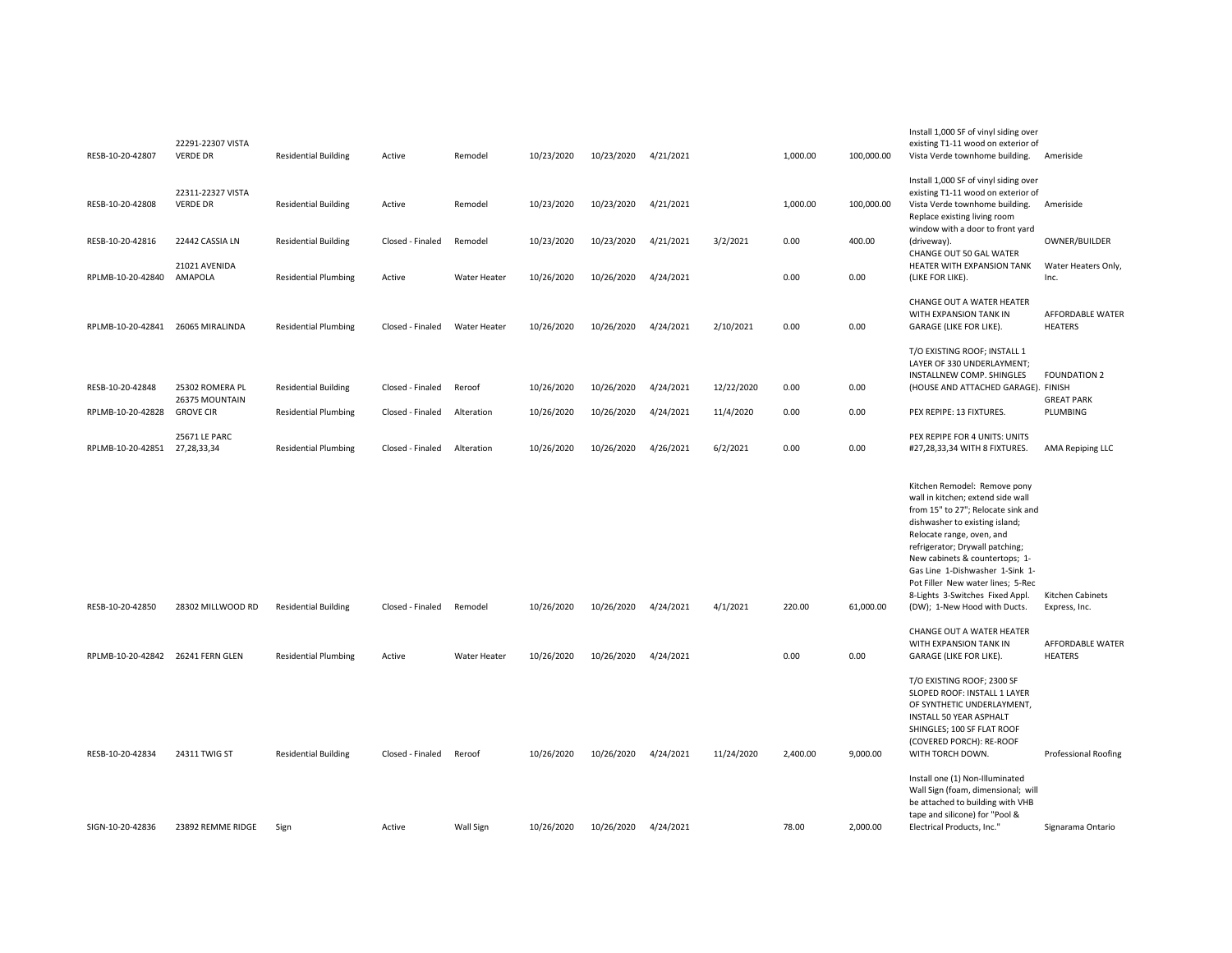|                   |                                                                |                               |                  |                     |            |            |           |            |          |           |                                                                                                                                                                                                                                                                                                 | <b>GREAT PARK</b>                               |
|-------------------|----------------------------------------------------------------|-------------------------------|------------------|---------------------|------------|------------|-----------|------------|----------|-----------|-------------------------------------------------------------------------------------------------------------------------------------------------------------------------------------------------------------------------------------------------------------------------------------------------|-------------------------------------------------|
|                   | RPLMB-10-20-42829 26446 MARSHFIELD LN                          | <b>Residential Plumbing</b>   | Active           | Alteration          | 10/26/2020 | 10/26/2020 | 4/24/2021 |            | 0.00     | 0.00      | PEX REPIPE: 13 FIXTURES.<br>T/O EXISTING 2200 SF ROOF;<br>WOOD REPAIR AS NEEDED;<br>INSTALL 1 LAYER OF SYNTHETIC<br>UNDERLAYMENT; INSTALL NEW<br>SHINGLES (HOUSE AND ATTACHED                                                                                                                   | PLUMBING                                        |
| RESB-10-20-42845  | 22021 ROBIN ST                                                 | <b>Residential Building</b>   | Closed - Finaled | Reroof              | 10/26/2020 | 10/26/2020 | 4/24/2021 | 11/9/2020  | 2,200.00 | 0.00      | GARAGE).                                                                                                                                                                                                                                                                                        | Lion Roofing, Inc.<br><b>GREAT PARK</b>         |
| RPLMB-10-20-42831 | 22282 SUMMIT HILL DR                                           | <b>Residential Plumbing</b>   | Closed - Finaled | Alteration          | 10/26/2020 | 10/26/2020 | 4/24/2021 | 11/3/2020  | 0.00     | 0.00      | PEX REPIPE: 13 FIXTURES.<br>INSTALL NEMA 14-50 OUTLET                                                                                                                                                                                                                                           | PLUMBING                                        |
| RELEC-10-20-42835 | 35 PLUMERIA                                                    | <b>Residential Electrical</b> | Closed - Finaled | Remodel             | 10/26/2020 | 10/26/2020 | 4/24/2021 | 11/4/2020  | 0.00     | 0.00      | INSIDE THE GARAGE FOR AN EV<br>CHARGER.                                                                                                                                                                                                                                                         | A-HOME SERVICES,<br>INC.                        |
| COMB-10-20-42603  | 23652 ROCKFIELD BLVD Commercial Building                       |                               | Active           | Demolition          | 10/12/2020 | 10/26/2020 | 4/24/2021 |            | 2,895.00 | 45,000.00 | DEMOLITION OF 1,743 SF<br>EXISTING BUILDING AND 1,152 SF<br>EXISTING CANOPY AT "SHELL" GAS<br>STATION. ** CONSTRUCTION OF<br>NEW BUILDINGS WILL BE UNDER<br>PERMIT #34219 ** ** CHANGE OF Western States<br>CONTRACTOR ON 12/28/20**                                                            | Construction Inc                                |
|                   |                                                                |                               |                  |                     |            |            |           |            |          |           | CHANGE OUT A WATER HEATER<br>WITH EXPANSION TANK IN                                                                                                                                                                                                                                             | AFFORDABLE WATER                                |
| RPLMB-10-20-42843 | 22031 APACHE DR                                                | <b>Residential Plumbing</b>   | Active           | <b>Water Heater</b> | 10/26/2020 | 10/26/2020 | 4/24/2021 |            | 0.00     | 0.00      | GARAGE (LIKE FOR LIKE).                                                                                                                                                                                                                                                                         | <b>HEATERS</b>                                  |
| RPLMB-10-20-42852 | 25671 LE PARC<br>29,30,31,32                                   | <b>Residential Plumbing</b>   | Closed - Finaled | Alteration          | 10/26/2020 | 10/26/2020 | 4/24/2021 | 1/6/2021   | 0.00     | 0.00      | PEX REPIPE FOR 4 UNITS: UNITS<br>#29 WITH 10 FIXTURES, UNIT<br>#30,31,32 WITH 11 FIXTURES.<br>PEX REPIPE FOR 4 UNITS: UNITS<br>#25,26 WITH 8 FIXTURES, UNIT                                                                                                                                     | AMA Repiping LLC                                |
| RPLMB-10-20-42849 | 25671 LE PARC<br>25,26,35,36                                   | <b>Residential Plumbing</b>   | Active           | Alteration          | 10/26/2020 | 10/26/2020 | 4/24/2021 |            | 0.00     | 0.00      | #35 WITH 10 FIXTURES, UNIT #36<br>WITH 11 FIXTURES.                                                                                                                                                                                                                                             | AMA Repiping LLC<br><b>GREAT PARK</b>           |
| RPLMB-10-20-42830 | 22256 SUMMIT HILL DR<br>1669 SONORA CREEK                      | <b>Residential Plumbing</b>   | Active           | Alteration          | 10/26/2020 | 10/26/2020 | 4/24/2021 |            | 0.00     | 0.00      | PEX REPIPE: 13 FIXTURES.                                                                                                                                                                                                                                                                        | PLUMBING                                        |
| RPLMB-10-20-42846 | LANE                                                           | <b>Residential Plumbing</b>   | Closed - Finaled | Gas                 | 10/26/2020 | 10/26/2020 | 4/26/2021 | 5/21/2021  | 0.00     | 0.00      | 1-Gas Line for Firepit in backyard                                                                                                                                                                                                                                                              | S&S Dynasty, Inc.<br><b>EXCELLENCE ELECTRIC</b> |
| RELEC-10-20-42865 | 24271 FORDVIEW ST                                              | <b>Residential Electrical</b> | Closed - Finaled | Meter               | 10/27/2020 | 10/27/2020 | 4/25/2021 | 10/28/2020 | 0.00     | 0.00      | MAIN PANEL UPGRADE TO 200A.                                                                                                                                                                                                                                                                     | INC                                             |
| RPLMB-10-20-42856 | 25921 WINDSONG                                                 | <b>Residential Plumbing</b>   | Closed - Finaled | Alteration          | 10/27/2020 | 10/27/2020 | 4/25/2021 | 11/6/2020  | 0.00     | 0.00      | PEX REPIPE: 15 FIXTURES.                                                                                                                                                                                                                                                                        | CARE PLUMBING, INC.                             |
| RPLMB-10-20-42858 | 25671 LE PARC<br>39,40,45,46                                   | <b>Residential Plumbing</b>   | Closed - Finaled | Alteration          | 10/27/2020 | 10/27/2020 | 4/26/2021 | 5/18/2021  | 0.00     | 0.00      | PEX REPIPE FOR 4 UNITS: UNITS<br>#39,40,45,46 WITH 8FIXTURES.<br>1-AC Changeout (3 ton, 15 SEER, in<br>same backyard location) with<br>Disconnect; 1-Coil; 1-FAU                                                                                                                                | AMA Repiping LLC                                |
|                   | RMECH-10-20-42832 26871 APACHE TRAIL DR Residential Mechanical |                               | Closed - Finaled | Alteration          | 10/26/2020 | 10/27/2020 | 4/24/2021 | 11/10/2020 | 0.00     | 0.00      | Changeout (60,000 BTU, in same<br>closet location).                                                                                                                                                                                                                                             | McMaster Heating &<br>Air Conditioning, Inc.    |
| RESB-10-20-42860  | 22201 EUCALYPTUS LN                                            | <b>Residential Building</b>   | Closed - Finaled | Reroof              | 10/27/2020 | 10/27/2020 | 4/25/2021 | 11/18/2020 | 3.300.00 | 12.094.00 | Tear-off two layers of existing<br>roofing material (tile) on 2-story<br>home with attached garage; Use<br>existing sheathing; Install 30# felt;<br>Install 33 squares of GAF Grand<br>Canyon Fiberglass Asphalt shingles Construction & Energy<br>(ESR 1475) in Mission Brown color. Solutions | McCormack Roofing,                              |
|                   |                                                                |                               |                  |                     |            |            |           |            |          |           |                                                                                                                                                                                                                                                                                                 |                                                 |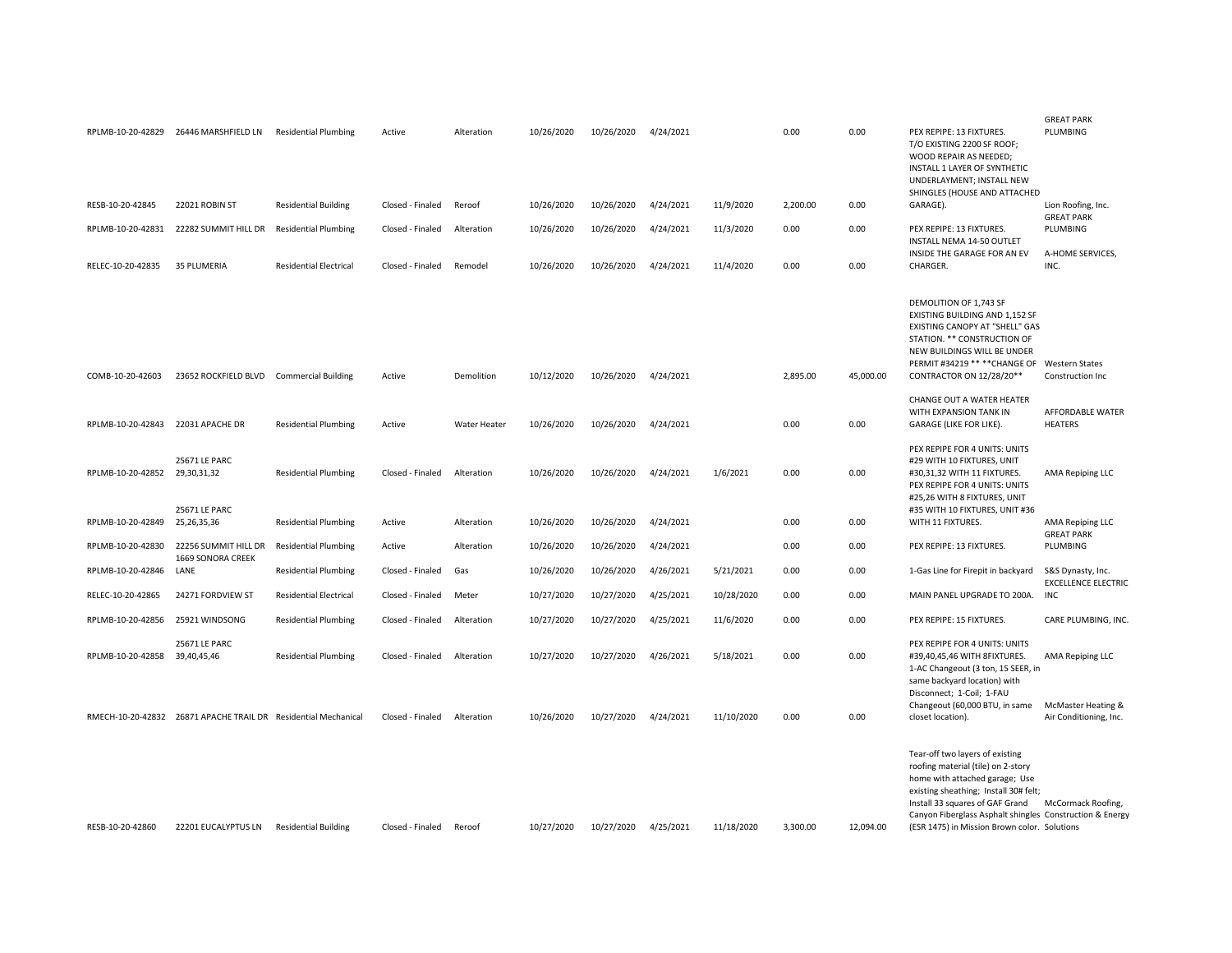| RPLMB-10-20-42859                                                  | 25671 LE PARC<br>41,42,43,44                              | <b>Residential Plumbing</b>                                  | Closed - Finaled                     | Alteration                           | 10/27/2020               | 10/27/2020               | 4/26/2021              | 6/8/2021              | 0.00                | 0.00                   | WITH 11 FIXTURES, UNIT #42<br>WITH 10 FIXTURES, UNITs #43,44<br>WITH 8 FIXTURES.                                                                                                                                                                                                                               | <b>AMA Repiping LLC</b>                                     |
|--------------------------------------------------------------------|-----------------------------------------------------------|--------------------------------------------------------------|--------------------------------------|--------------------------------------|--------------------------|--------------------------|------------------------|-----------------------|---------------------|------------------------|----------------------------------------------------------------------------------------------------------------------------------------------------------------------------------------------------------------------------------------------------------------------------------------------------------------|-------------------------------------------------------------|
| RPLMB-10-20-42857<br>RESB-10-20-42602                              | 25671 LE PARC<br>37,38,47,48<br>22021 ARROWHEAD LN        | <b>Residential Plumbing</b><br><b>Residential Building</b>   | Closed - Finaled<br>Closed - Finaled | Alteration<br>Solar Panels           | 10/27/2020<br>10/12/2020 | 10/27/2020<br>10/28/2020 | 4/26/2021<br>4/26/2021 | 6/2/2021<br>12/8/2020 | 0.00<br>578.00      | 0.00<br>30,000.00      | PEX REPIPE FOR 4 UNITS: UNITS<br>#38 WITH 10 FIXTURES, UNIT<br>#37,47,48 WITH 11 FIXTURES.<br>INSTALL 10.2 KW ROOF MOUNTED<br>PV SYSTEM WITH 30 MODULES, 1 SADLER SOLAR<br>INVERTER, 578 SF.                                                                                                                   | AMA Repiping LLC<br>DEVELOPMENT                             |
| RESB-10-20-42885                                                   | 21041 PASEO VERDURA Residential Building                  |                                                              | Void                                 | Solar Panels                         | 10/28/2020               | 10/29/2020               | 4/27/2021              | 5/25/2021             | 540.00              | 20,020.00              | INSTALL 9.1 KW ROOF MOUNTED<br>PV SYSTEM WITH 28 MODULES,<br>OPTIMIZERS, 1 INVERTER, 540 SF. VIVINT SOLAR<br>INSTALL 10.2 KW ROOF MOUNTED<br>PV SYSTEM WITH 28 MODULES, 1 GKRW LLC dba                                                                                                                         |                                                             |
| RESB-10-20-42886<br>COMB-10-19-36047                               | 22632 MANALASTAS DR Residential Building<br>20091 ELLIPSE | <b>Commercial Building</b>                                   | Closed - Finaled<br>Active           | Solar Panels<br><b>Storage Racks</b> | 10/28/2020<br>10/22/2019 | 10/29/2020<br>10/29/2020 | 4/27/2021<br>4/27/2021 | 12/8/2020             | 545.00<br>13,208.00 | 52,079.00<br>27,600.00 | INVERTER, 545 SF.<br>INSTALL 13,208 SF OF 25' MAX<br>HEIGHT, HIGH-PILED STORAGE<br>SYSTEM FOR PALLET STORAGE AT Conveyor & Storage<br>"SOLUTIONS 2 GO".                                                                                                                                                        | <b>Ecoforce Solutions</b><br>Solutions, Inc.                |
| RESB-10-20-42923                                                   | 25472 SAWMILL LN                                          | <b>Residential Building</b>                                  | Active                               | Remodel                              | 10/29/2020               | 10/29/2020               | 4/27/2021              |                       | 0.00                | 4,000.00               | MODIFICATION TO EXISTING (3)<br>WINDOWS: INCREASE THE HEIGHT<br>OF 2'D FL MASTER BATH<br>WINDOW, DECREASE THE LENGH<br>AND HEIGHT OF KITCHEN<br>WINDOW, DECREASE THE HEIGHT American Vision<br>OF HALL BATHROOM WINDOW.                                                                                        | Windows, Inc.                                               |
| RMECH-10-20-42890                                                  | 25072 PASEO EQUESTRE Residential Mechanical               |                                                              | Active                               | Alteration                           | 10/29/2020               | 10/29/2020               | 4/27/2021              |                       | 0.00                | 0.00                   | 1-Heat Pump Changeout (3 ton, in<br>same side yard location); 1-Air<br>Handler Changeout (in same<br>location in interior closet).<br>REPLACE AN EXISTING 6' X 8'                                                                                                                                              | Air Concepts                                                |
| RESB-10-20-42642                                                   | 11 AVANCE LN                                              | <b>Residential Building</b>                                  | Closed - Finaled                     | Remodel                              | 10/13/2020               | 10/29/2020               | 4/27/2021              | 12/3/2020             | 0.00                | 10,000.00              | PATIO SLIDER WITH A NEW 12' X 8' JEFF ERTZ<br>SLIDER, 1 LIGHT, 1 SW.<br>CHANGE OUT A TANKLESS WATER<br>HEATER IN GARAGE (LIKE FOR                                                                                                                                                                              | CONSTRUCTION<br>PLUMBING                                    |
| RPLMB-10-20-42891 21843 ZUNI DR<br>RMECH-10-20-42892 16 CAMARIN ST |                                                           | <b>Residential Plumbing</b><br><b>Residential Mechanical</b> | Closed - Finaled<br>Active           | <b>Water Heater</b><br>Alteration    | 10/29/2020<br>10/29/2020 | 10/29/2020<br>10/29/2020 | 4/27/2021<br>4/27/2021 | 12/16/2020            | 0.00<br>0.00        | 0.00<br>0.00           | LIKE).<br>1-AC Changeout (5 ton, in same<br>side yard location); 1-Coil; 1-FAU<br>Changeout (80,000 BTU, in same<br>attic location). *** CONTRACTOR<br>SHALL BE AVAILABLE AT SITE AND<br>MUST HAVE LADDER OF<br>APPROPRIATE SIZE AND<br>STRENGTH SETUP FOR ATTIC<br>ACCESS AT THE TIME OF THE<br>INSPECTION*** | SOLUTIONS<br>Kemnitz Air<br>Conditioning &<br>Heating, Inc. |
| RESB-10-20-42919                                                   | 23791 LA ROSA DR                                          | <b>Residential Building</b>                                  | Closed - Finaled                     | Reroof                               | 10/29/2020               | 10/29/2020               | 4/27/2021              | 11/13/2020            | 3,000.00            | 8,000.00               | T/O EXISTING 3000 SF ROOF;<br>WOOD REPAIR AS NEEDED;<br>INSTALL 1 LAYER OF #30 FELT;<br>INSTALL NEW OWENS CORNING<br>COOL COMP. SHINGLES.                                                                                                                                                                      | Titan Home<br>Remodeling                                    |

PEX REPIPE FOR 4 UNITS: UNIT #41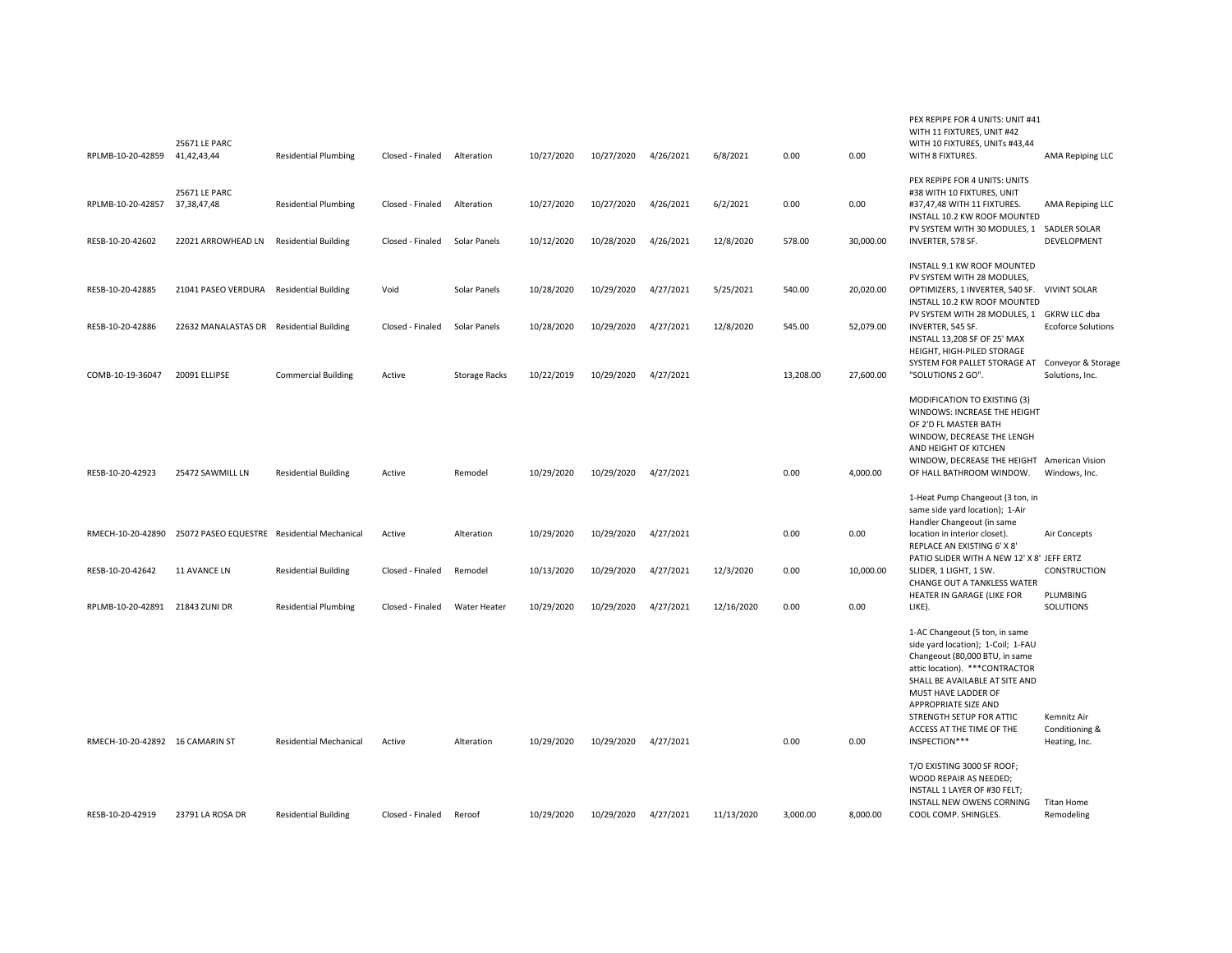| 22131 COMANCHE RD   | <b>Residential Electrical</b>                                                                                                                                                                                                   | Closed - Finaled | Meter           | 10/29/2020 | 10/29/2020 | 4/27/2021 | 11/9/2020  | 0.00     | 0.00      | MAIN PANEL UPGRADE TO 200A.                                                                                                                                                                                                                                                                                                                                                                                           | PREFERRED ELECTRIC                                                                                                                                                                                                                                     |
|---------------------|---------------------------------------------------------------------------------------------------------------------------------------------------------------------------------------------------------------------------------|------------------|-----------------|------------|------------|-----------|------------|----------|-----------|-----------------------------------------------------------------------------------------------------------------------------------------------------------------------------------------------------------------------------------------------------------------------------------------------------------------------------------------------------------------------------------------------------------------------|--------------------------------------------------------------------------------------------------------------------------------------------------------------------------------------------------------------------------------------------------------|
|                     |                                                                                                                                                                                                                                 |                  |                 |            |            |           |            |          |           | ADDITION OF 482 SF 2'D FLOOR<br>ADDITION (OVER THE EXISTING<br>GARAGE) TO CREAT A<br>BEDROOM/BATHROOM; ENCLOSE<br>330.75 PATIO; 330.75 SF 2'D<br>FLOOR DECK OVER THE PATIO<br>ENCLOSURE; 400 SF OF REMODEL<br>TO INCLUDE MODIFICATION OF<br>BEDROOM AND BATHROOM #3<br>TO CREATE A NEW LAUNDRY<br>ROOM AND BATHROOM; 3 FANS,<br>DUCTWORK, 12 REC, 20 LIGHTS, 3<br>SW, 1 BATH TUB, 4 SINKS, 2<br>TOILETS, 2 SHOWERS, 2 |                                                                                                                                                                                                                                                        |
| 21906 HURON LN      | <b>Residential Building</b>                                                                                                                                                                                                     | Active           | Addition        | 7/21/2020  | 10/29/2020 | 4/27/2021 |            | 1,543.00 | 40,000.00 | BACKFLOW PREV. DEVICES.<br>INSTALL 5.1 KW ROOF MOUNTED                                                                                                                                                                                                                                                                                                                                                                | OWNER-BUILDER                                                                                                                                                                                                                                          |
| 21062 KENSINGTON LN | <b>Residential Building</b>                                                                                                                                                                                                     | Closed - Finaled | Solar Panels    | 10/29/2020 | 10/30/2020 | 4/28/2021 | 12/4/2020  | 295.00   | 10,000.00 | INVERTER, 295 SF.<br>INSTALL 5.85 KW ROOF MOUNTED<br>PV SYSTEM WITH 18 MODULES, 1                                                                                                                                                                                                                                                                                                                                     | <b>TESLA</b>                                                                                                                                                                                                                                           |
| 24262 MCCOY RD      | <b>Residential Building</b>                                                                                                                                                                                                     | Closed - Finaled | Solar Panels    | 10/28/2020 | 10/30/2020 | 4/28/2021 | 1/4/2021   | 579.00   | 12,870.00 | <b>PANEL, 579 SF.</b>                                                                                                                                                                                                                                                                                                                                                                                                 | <b>VIVINT SOLAR</b>                                                                                                                                                                                                                                    |
|                     | <b>Residential Plumbing</b>                                                                                                                                                                                                     | Closed - Finaled | Alteration      | 10/30/2020 | 10/30/2020 | 4/28/2021 | 11/3/2020  | 0.00     | 0.00      | SEWER LINE REPAIR INSIDE THE<br>HOUSE TO INCLUDE: 2' SPOT<br>REPAIR AND 10' OF PERMALINER. Rescue Rooter<br>1-AC Changeout (5 ton, 14 SEER, in<br>same right side yard location) with<br>Disconnect; 1-Coil; 1-FAU                                                                                                                                                                                                    |                                                                                                                                                                                                                                                        |
|                     | <b>Residential Mechanical</b>                                                                                                                                                                                                   | Closed - Finaled | Alteration      | 10/28/2020 | 10/30/2020 | 5/3/2021  | 12/1/2020  | 0.00     | 0.00      | garage location).                                                                                                                                                                                                                                                                                                                                                                                                     | White Mechanical, Inc                                                                                                                                                                                                                                  |
|                     | <b>Residential Plumbing</b>                                                                                                                                                                                                     | Active           | Alteration      | 10/28/2020 | 10/30/2020 | 5/3/2021  |            | 0.00     | 0.00      | bibbs)<br>INSTALL 11.56 KW ROOF                                                                                                                                                                                                                                                                                                                                                                                       | Inc.                                                                                                                                                                                                                                                   |
| 43 VIAGGIO LN       | <b>Residential Building</b>                                                                                                                                                                                                     | Closed - Finaled | Solar Panels    | 10/29/2020 | 10/30/2020 | 4/28/2021 | 11/19/2020 | 669.00   | 24,000.00 | MODULES, 1 INVERTER, 669 SF.                                                                                                                                                                                                                                                                                                                                                                                          | TESLA                                                                                                                                                                                                                                                  |
|                     | <b>Residential Plumbing</b>                                                                                                                                                                                                     | Closed - Finaled | Alteration      | 10/30/2020 | 10/30/2020 | 4/28/2021 | 11/9/2020  | 0.00     | 0.00      | PEX REPIPE: 10 FIXTURES; CHANGE<br>OUT 50 GAL WATER HEATER WITH<br><b>EXPANSION TANK (LIKE FOR</b><br>LIKE).*11/03/20permit revised to<br>omit expansion tank.*                                                                                                                                                                                                                                                       | SIMPEX REPIPE                                                                                                                                                                                                                                          |
|                     |                                                                                                                                                                                                                                 |                  |                 |            |            |           |            |          |           | 1-AC Changeout (3 ton, 16 SEER, in                                                                                                                                                                                                                                                                                                                                                                                    |                                                                                                                                                                                                                                                        |
|                     | <b>Residential Mechanical</b>                                                                                                                                                                                                   | Closed - Finaled | Air Conditioner | 10/28/2020 | 10/30/2020 | 5/3/2021  | 11/23/2020 | 0.00     | 0.00      | Disconnect; 1-Coil.                                                                                                                                                                                                                                                                                                                                                                                                   | White Mechanical, Inc                                                                                                                                                                                                                                  |
|                     | <b>Residential Mechanical</b>                                                                                                                                                                                                   | Closed - Finaled | Alteration      | 10/30/2020 | 10/30/2020 | 4/28/2021 | 2/18/2021  | 0.00     | 0.00      | (LIKE FOR LIKE).                                                                                                                                                                                                                                                                                                                                                                                                      | Glenair Heating & Air                                                                                                                                                                                                                                  |
| 16 RODEO            | <b>Residential Electrical</b>                                                                                                                                                                                                   | Closed - Finaled | Remodel         | 10/30/2020 | 10/30/2020 | 4/28/2021 | 12/2/2020  | 0.00     | 0.00      | NEW ELECT LINE TO THE FUTURE<br>SPA (1 OUTLET ONLY); INSTALL<br>NEMA 14-50 OUTLET INSIDE THE<br>GARAGE FOR AN EV CHARGER.<br>***11/17/20 - PERMIT REVISED to<br>include a panel upgrade to 200<br>amps.***                                                                                                                                                                                                            | FIXACAL. INC.                                                                                                                                                                                                                                          |
|                     | RPLMB-10-20-42935 21366 ASPENWOOD<br>RMECH-10-20-42879 20 ALAMITOS<br>RPLMB-10-20-42876 26197 HILLSFORD PL<br>RPLMB-10-20-42942 21032 KENSINGTON LN<br>RMECH-10-20-42881 19622 DORADO DR<br>RMECH-10-20-42943 28411 MILLWOOD RD |                  |                 |            |            |           |            |          |           |                                                                                                                                                                                                                                                                                                                                                                                                                       | PV SYSTEM WITH 15 MODULES, 1<br>INVERTER, 225A MAIN SERVICE<br>Changeout (88,000 BTU, in same<br>PEX Repipe (9 fixtures plus 2 hose Severson Plumbing,<br>MOUNTED PV SYSTEM WITH 34<br>same left side yard location) with<br>CHANGE OUT 3T INDOOR COIL |